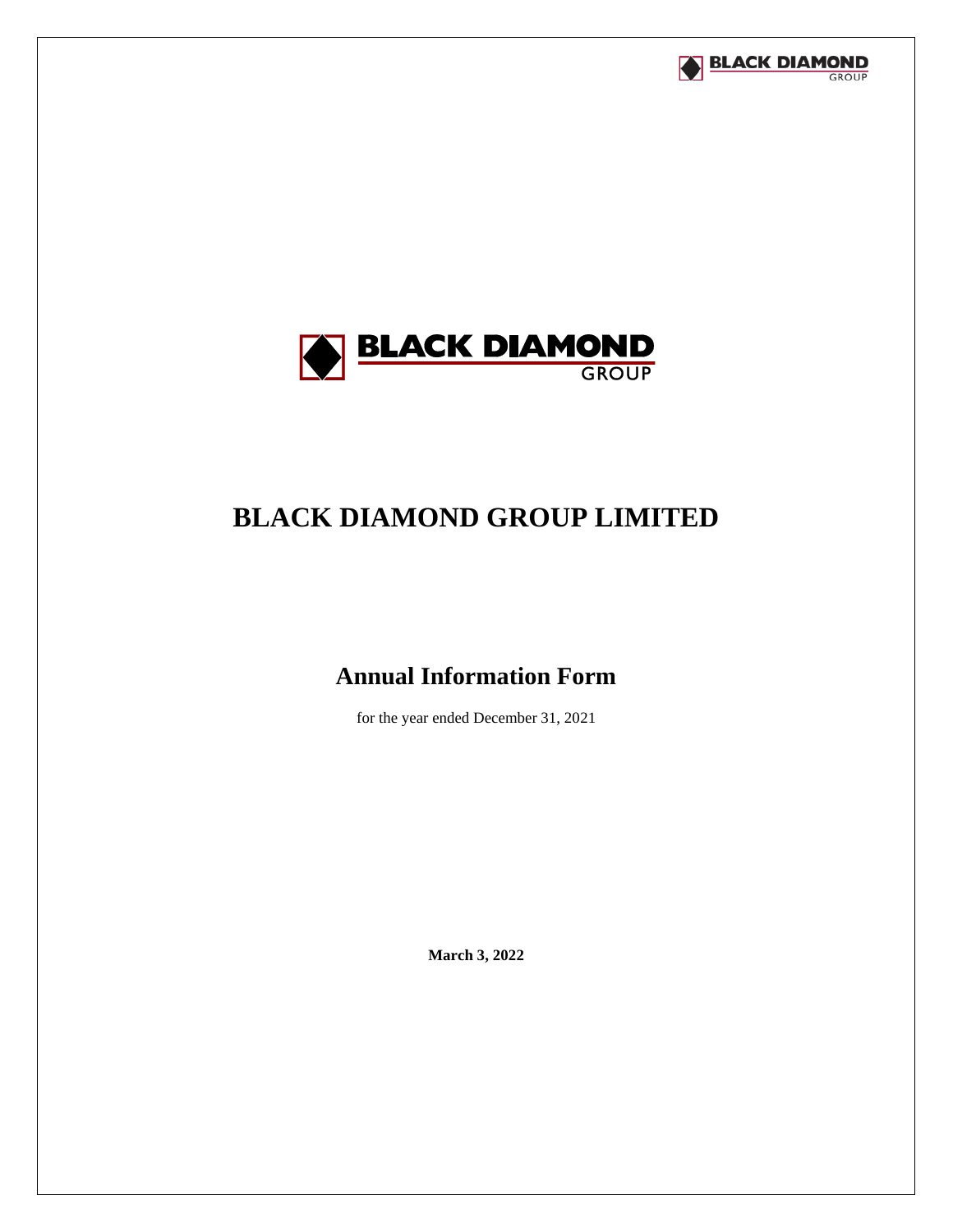# **TABLE OF CONTENTS**

|                                                                                      | <b>PAGE</b> |
|--------------------------------------------------------------------------------------|-------------|
|                                                                                      |             |
|                                                                                      |             |
|                                                                                      |             |
|                                                                                      |             |
|                                                                                      |             |
|                                                                                      |             |
|                                                                                      |             |
|                                                                                      |             |
|                                                                                      |             |
|                                                                                      |             |
|                                                                                      |             |
| ESCROWED SECURITIES AND SECURITIES SUBJECT TO CONTRACTUAL RESTRICTION ON TRANSFER 30 |             |
|                                                                                      |             |
|                                                                                      |             |
|                                                                                      |             |
|                                                                                      |             |
|                                                                                      |             |
|                                                                                      |             |
|                                                                                      |             |
|                                                                                      |             |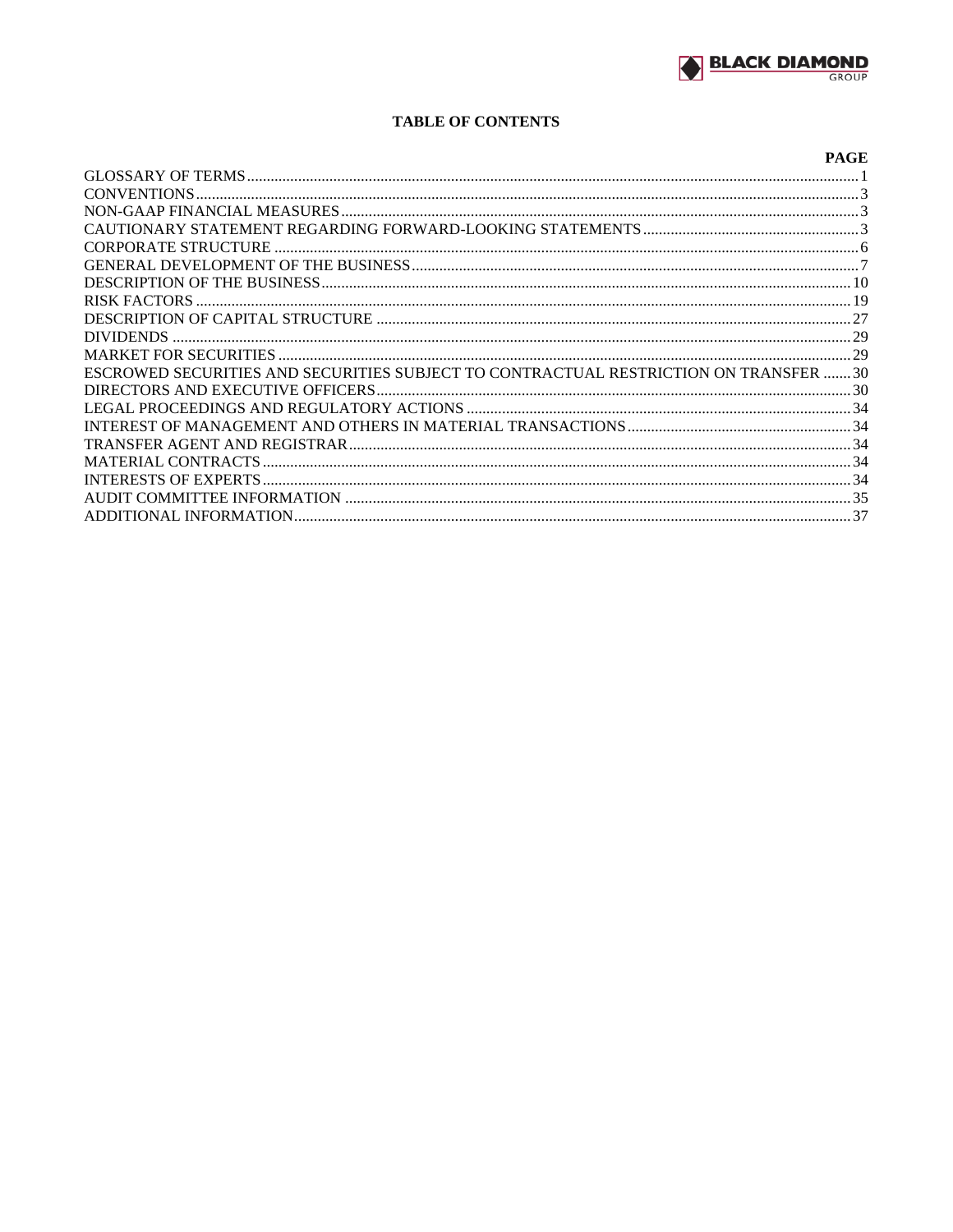

## **GLOSSARY OF TERMS**

<span id="page-2-0"></span>In this Annual Information Form, the following terms shall have the meanings set forth below, unless otherwise indicated.

"**2020 NCIB**" has the meaning ascribed thereto under the heading "General Development of the Business – Three Year History – Year Ended December 31, 2020";

"**2021 NCIB**" has the meaning ascribed thereto under the heading "General Development of the Business – Three Year History – Year Ended December 31, 2021";

"**ABCA**" means the *Business Corporations Act* (Alberta), together with any or all regulations promulgated thereunder, as amended from time to time;

"**Amended Rights Plan**" means the amended and restated shareholder protection rights plan of Black Diamond having the terms set forth in the amended and restated shareholder protection rights plan agreement entered into between Black Diamond and Computershare Trust Company of Canada, as rights agent, on May 14, 2018 and as described under "Description of Capital Structure – Shareholder Protection Rights Plan".

"**Annual Information Form**" means this annual information form;

"**BDI**" means Black Diamond Group Inc., a corporation incorporated pursuant to the ABCA, which is a direct wholly owned subsidiary of the Corporation;

"**Black Diamond**" or the "**Corporation**" means Black Diamond Group Limited, a corporation incorporated pursuant to the ABCA and, unless the context otherwise requires, includes the Corporation's subsidiaries (including Black Diamond LP, Britco BOXX LP, Black Diamond Dene LP, Black Diamond West Moberly LP, Black Diamond Nehiyawak LP, Whitecap Black Diamond LP, LodgeLink, BOXX Modular, Black Diamond Energy Services Inc., MPA Systems and Black Diamond Modular Buildings Pty Ltd) and the Corporation's business units. References to Black Diamond for the period prior to December 31, 2009 refer to the Fund;

"**Black Diamond Dene LP**" means Black Diamond Dene Limited Partnership, a limited partnership established under the laws of the Province of British Columbia;

"**Black Diamond LP**" means Black Diamond Limited Partnership, a limited partnership established under the laws of the Province of Alberta;

"**Black Diamond Nehiyawak LP**" means Black Diamond Nehiyawak Limited Partnership, a limited partnership established under the laws of the Province of Alberta;

"**Black Diamond West Moberly LP**" means Black Diamond West Moberly Limited Partnership, a limited partnership established under the laws of the Province of British Columbia;

"**Board of Directors**" means the board of directors of the Corporation;

"**BOXX Modular**" means BOXX Modular, Inc. a corporation existing under the laws of the State of Delaware;

"**Britco BOXX LP**" means Britco BOXX Limited Partnership, a limited partnership established under the laws of the Province of Alberta;

"**Code**" has the meaning ascribed thereto under the heading "Description of the Business – Governance Considerations";

"**Common Shares**" means the common shares of the Corporation;

"**Conversion**" means the reorganization and restructuring of the Fund's trust structure into the Corporation pursuant to a plan of arrangement pursuant to Section 193 of the ABCA on December 31, 2009;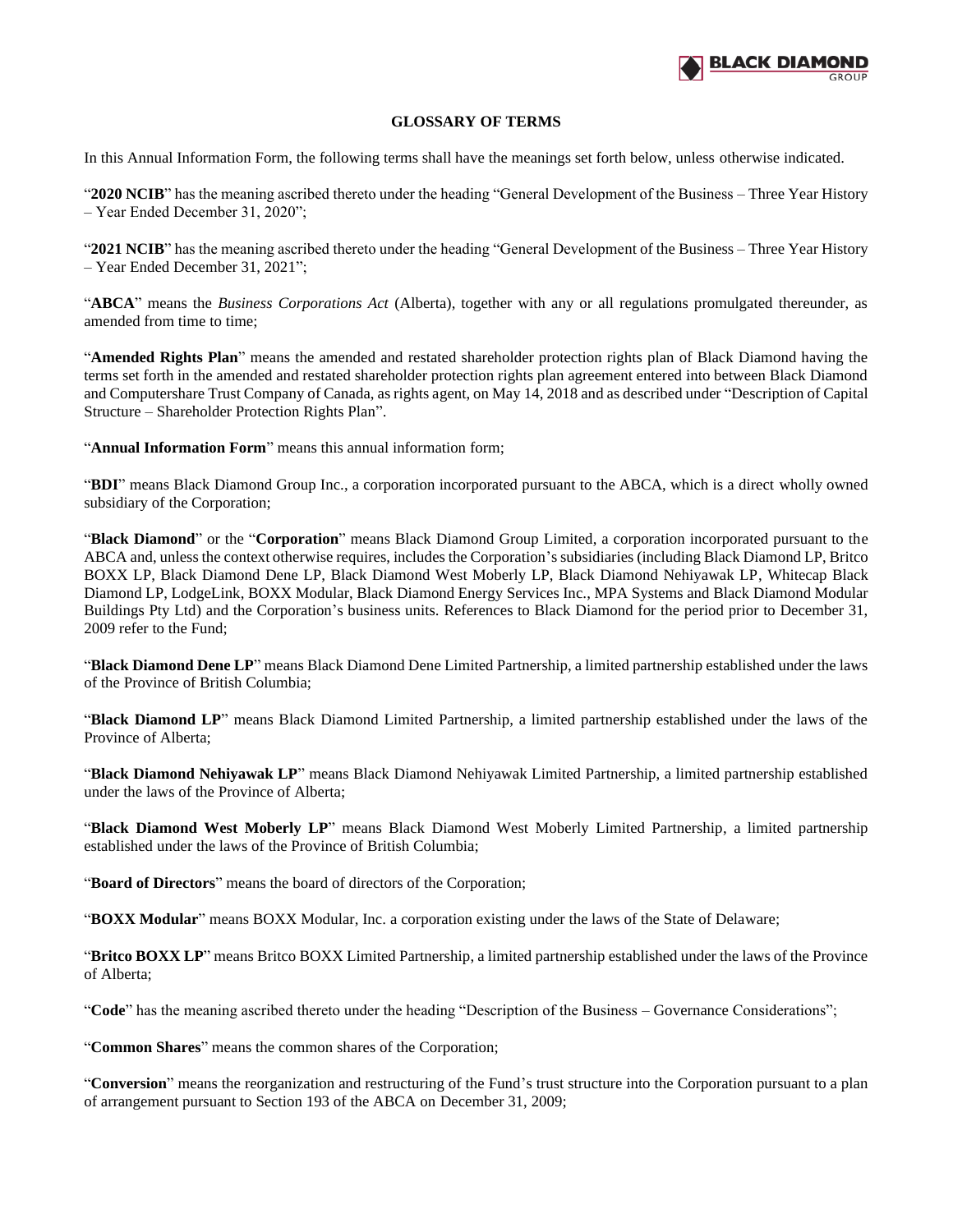

"**Credit Facility**" means the revolving operating facility of Black Diamond as described under the heading "General Development of the Business – Three Year History – Year Ended December 31, 2019";

"**Effective Date**" has the meaning ascribed thereto under the heading "Description of Capital Structure – Shareholder Rights Protection Plan";

"**Fund**" means Black Diamond Income Fund, an unincorporated open-ended trust established under the laws of the Province of Alberta which was reorganized and restructured into the Corporation on December 31, 2009 pursuant to the Conversion;

"**LodgeLink**" has the meaning ascribed thereto under the heading "General Development of the Business – Three Year History – Year Ended December 31, 2020";

"**Modular Space Solutions**" or "**MSS**" means the Modular Space Solutions business unit of the Corporation effective January 1, 2018, which business unit rents and sells modular workspace equipment and associated services in North America;

"**MPA Systems**" means MPA Systems, LLC, a limited liability corporation existing under the laws of the State of Texas;

"**Northern Frontier**" has the meaning ascribed thereto under the heading "Directors and Executive Officers – Cease Trade Orders, Bankruptcies, Penalties or Sanctions";

"**OCIF**" has the meaning ascribed thereto under the heading "General Development of the Business – Three Year History – Year Ended December 31, 2020";

"**Order**" has the meaning ascribed thereto under the heading "Directors and Executive Officers – Cease Trade Orders, Bankruptcies, Penalties or Sanctions";

"**Original Rights Plan**" means the shareholder protection rights plan of Black Diamond having the terms set forth in the shareholder protection rights plan agreement entered into between Black Diamond and Computershare Trust Company of Canada, as rights agent, on March 4, 2015.

"**Person**" includes an individual, a body corporate, a partnership, a trust, a union, a pension fund, a government and a governmental agency;

"**Preferred Shares**" means preferred shares of the Corporation;

"**Right**" has the meaning ascribed thereto under the heading "Description of Capital Structure – Shareholder Rights Protection Plan";

"**Schiavi**" means Schiavi Leasing Corporation, formerly a corporation existing under the laws of the State of Delaware;

"**SemBioSys**" has the meaning ascribed thereto under the heading "Directors and Executive Officers – Cease Trade Orders, Bankruptcies, Penalties or Sanctions";

"**Shareholders**" means the holders of Common Shares from time to time;

"**Spectrum**" has the meaning ascribed thereto under the heading "General Development of the Business – Three Year History – Year Ended December 31, 2020";

"**Spectrum Acquisition**" has the meaning ascribed thereto under the heading "General Development of the Business – Three Year History – Year Ended December 31, 2020";

"**subsidiary**" means, in relation to any Person, any body corporate, partnership, joint venture, association or other entity of which more than 50% of the total voting power of shares or units of ownership or beneficial interest entitled to vote in the election of directors (or members of a comparable governing body) is owned or controlled, directly or indirectly, by such Person;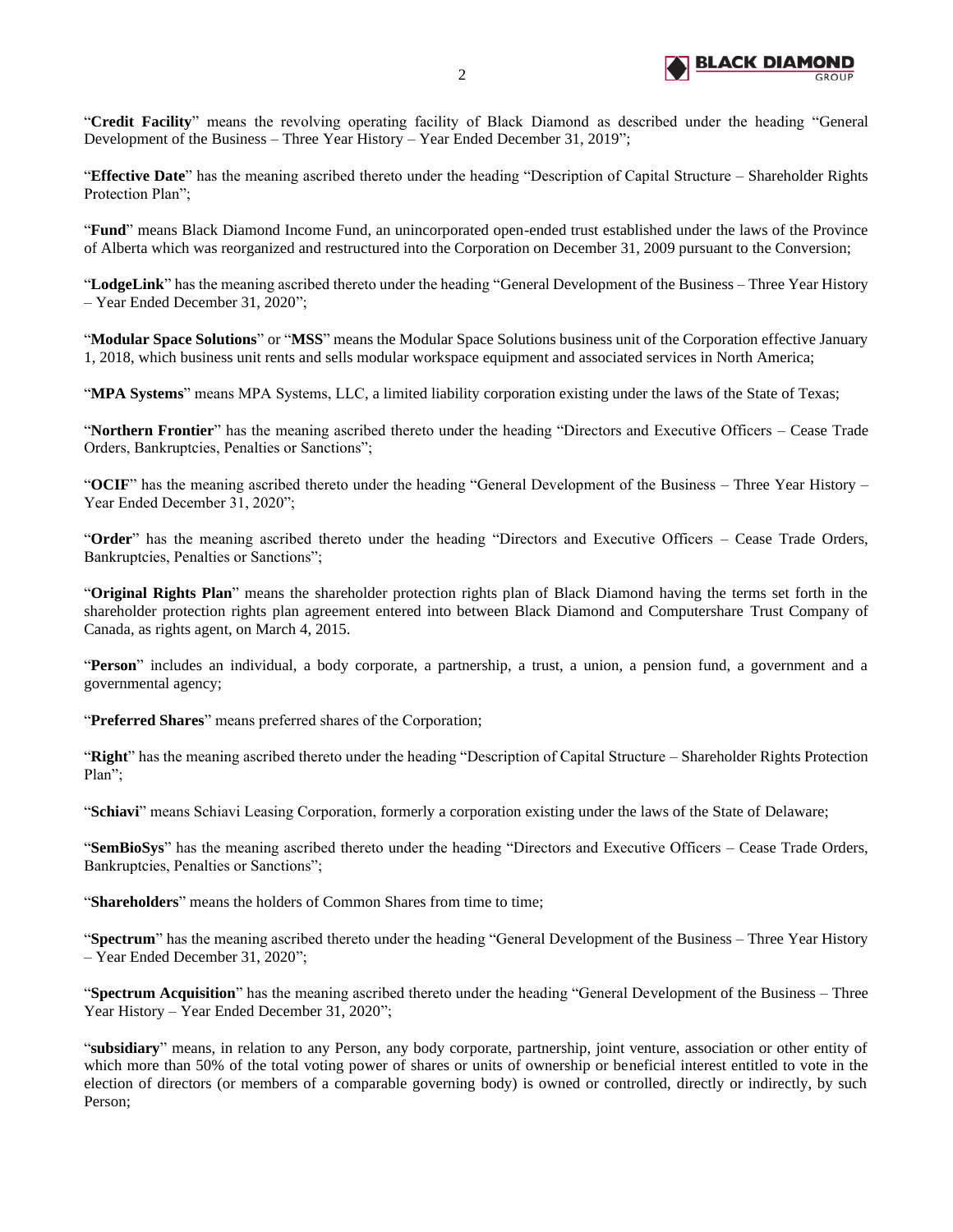

"**Tax Act**" means the *Income Tax Act* (Canada) and the regulations promulgated thereunder, as amended from time to time;

"**TSX**" means the Toronto Stock Exchange;

"**Vanguard**" has the meaning ascribed thereto under the heading "General Development of the Business – Three Year History – Year Ended December 31, 2020";

"**Vanguard Acquisition**" has the meaning ascribed thereto under the heading "General Development of the Business – Three Year History – Year Ended December 31, 2020";

"**VAPS**" has the meaning ascribed thereto under the heading "Description of the Business – Business Strategy – Expanded Products and Services";

"**Whitecap Black Diamond LP**" means Whitecap Black Diamond Limited Partnership, a limited partnership established under the laws of the Province of Saskatchewan; and

"**Workforce Solutions**" or "**WFS**" means the Workforce Solutions business unit of the Corporation effective January 1, 2018, which rents and sells remote workforce accommodations, modular workspace solutions and ancillary equipment and provides associated services in Canada, the Unites States and Australia.

## **CONVENTIONS**

<span id="page-4-0"></span>The Fund completed the Conversion on December 31, 2009, consequently, references to Black Diamond for the period prior to December 31, 2009 refer to the Fund.

Unless otherwise indicated, all dollar amounts set forth in this Annual Information Form are in Canadian dollars.

Unless otherwise specified, information in this Annual Information Form is as at the end of Black Diamond's most recently completed financial year, being December 31, 2021.

# **NON-GAAP FINANCIAL MEASURES**

<span id="page-4-1"></span>Certain financial performance measures ("**Non-GAAP Financial Measures**") in this Annual Information Form are not recognized financial terms under Canadian generally accepted accounting principles ("**Canadian GAAP**"). For publicly accountable enterprises, such as the Corporation, Canadian GAAP is governed by principles based on International Financial Reporting Standards (IFRS) and interpretations of the international financial reporting interpretations committee. The Corporation uses such financial performance measures to provide shareholders and potential investors with additional measures to evaluate the Corporation's ability to fund its operations and information regarding its liquidity. In addition, these measures are used by management in its evaluation of performance.

Management believes these Non-GAAP Financial Measures are useful supplemental measures. These Non-GAAP Financial Measures do not have standardized meanings and may not be comparable to similar measures presented by other entities. Specifically, Adjusted EBITDA, Adjusted EBIT, Adjusted EBITDA Margin, Net Debt to Adjusted EBITDA, Net Debt, Funds from Operations, Free Cashflow, Gross Profit Margin, Gross Profit, Return on Assets, Gross Bookings, and Net Revenue Margin are not measures recognized by Canadian GAAP and do not have standardized meanings prescribed by Canadian GAAP. The Non-GAAP Financial Measures should not be considered in isolation or as a substitute for measures prepared in accordance with Canadian GAAP. Reference is made to the advisories relating to Non-GAAP Financial Measures in the Corporation's consolidated financial statements and management's discussion and analysis for the year ended December 31, 2021, which documents may be found on the Corporation's SEDAR profile located at www.sedar.com, for the definitions, calculations and reconciliations of such terms.

# **CAUTIONARY STATEMENT REGARDING FORWARD-LOOKING STATEMENTS**

<span id="page-4-2"></span>Certain statements included in this Annual Information Form are forward-looking statements. These statements relate to future events or the Corporation's future performance. All statements contained herein that are not clearly historical in nature are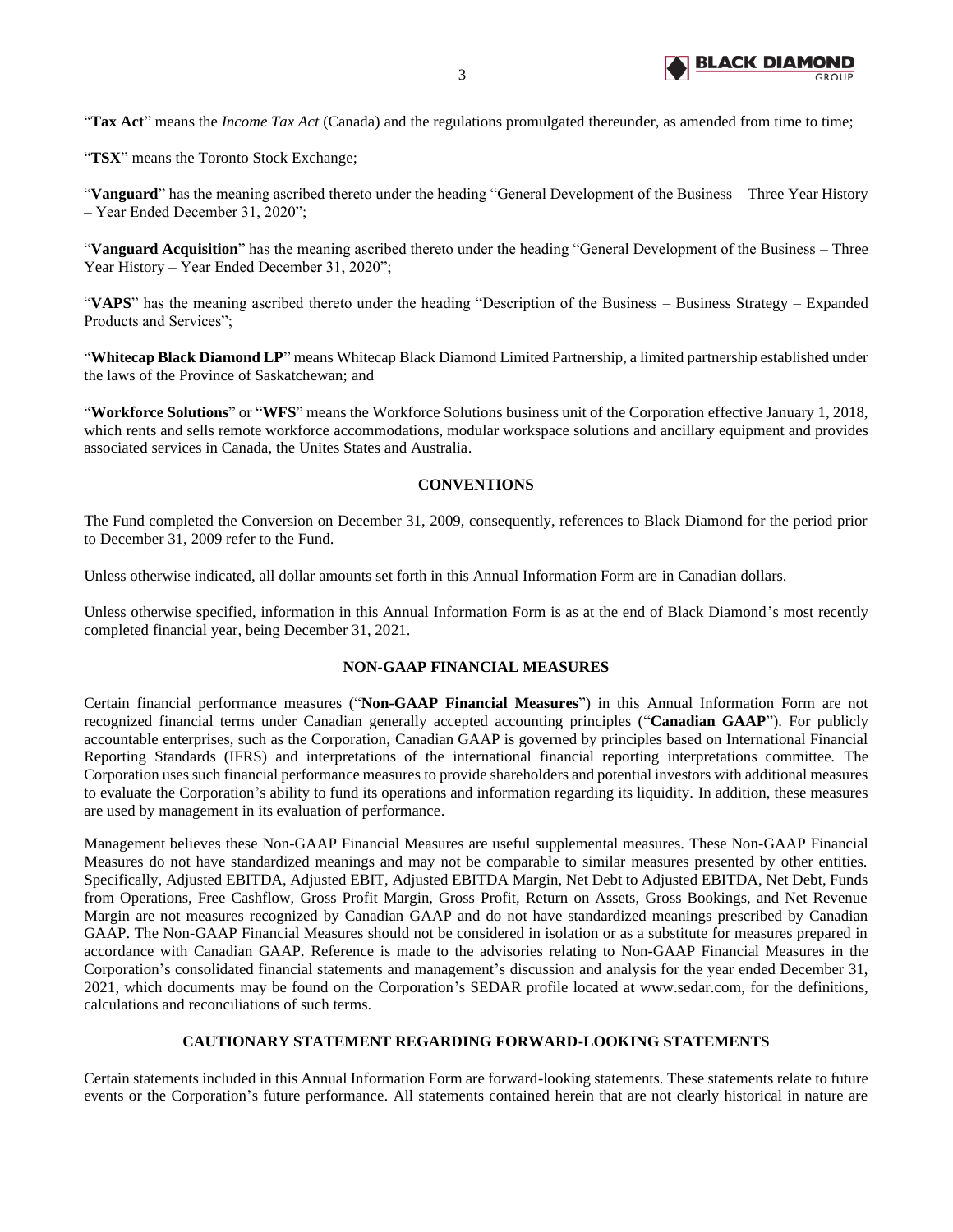

forward-looking, and the words "may", "will", "should", "could", "expect", "plan", "intend", "anticipate", "believe", "estimate", "propose", "predict", "potential", "continue", or the negative of these terms or other comparable terminology are generally intended to identify forward-looking statements. Such statements represent the Corporation's internal projections, estimates or beliefs concerning, among other things, an outlook on the estimated amounts and timing of capital expenditures, anticipated future debt levels and revenues or other expectations, beliefs, plans, objectives, assumptions, intentions or statements about future events or performance. These statements are only predictions. Actual events or results may differ materially. In addition, this Annual Information Form may contain forward-looking statements attributed to third party industry sources.

Forward-looking statements included in this Annual Information Form include, but are not limited to, statements with respect to:

- the expected trend of macroeconomic conditions and their impact on the Corporation's operations;
- the economic life of the Corporation's assets;
- the Corporation's business and operations strategy;
- the Corporation's future growth and profitability;
- the Corporation's anticipated results of operations and performance;
- the Corporation's business prospects and opportunities;
- the implementation of a normal course issuer bid; and
- realization of the anticipated benefits of acquisitions.

Although the Corporation believes that the expectations reflected in such forward-looking statements are reasonable, undue reliance should not be placed on forward-looking statements because the Corporation cannot give assurance that such expectations will prove to be correct. The Corporation cannot guarantee future results, levels of activity, performance, or achievements. Moreover, the Corporation assumes no responsibility for the outcome of the forward-looking statements. Forward-looking statements are based on current expectations, estimates and projections that involve several risks and uncertainties which could cause actual results to differ materially from those anticipated by the Corporation and described in the forward-looking statements. Prospective investors should carefully consider the information contained under the heading "Risk Factors" in this Annual Information Form and all other information included in this Annual Information Form before making investment decisions regarding the Common Shares.

The Corporation's actual results could differ materially from those anticipated in these forward-looking statements because of the risk factors set forth below and elsewhere in this Annual Information Form:

- volatility of industry conditions;
- dependence on agreements and contracts;
- competition;
- disease outbreaks;
- credit risk;
- information technology systems and cyber security;
- vulnerability to market changes;
- operating risks and insurance;
- weakness in natural resource industries
- weakness in industrial construction and infrastructure developments;
- access to additional financing;
- dependence on suppliers and manufacturers;
- reliance on key personnel;
- workforce availability;
- market price of Common Shares;
- safety performance;
- expansion into new activities;
- government regulation;
- failure to realize anticipated benefits of acquisitions and dispositions;
- environmental liability;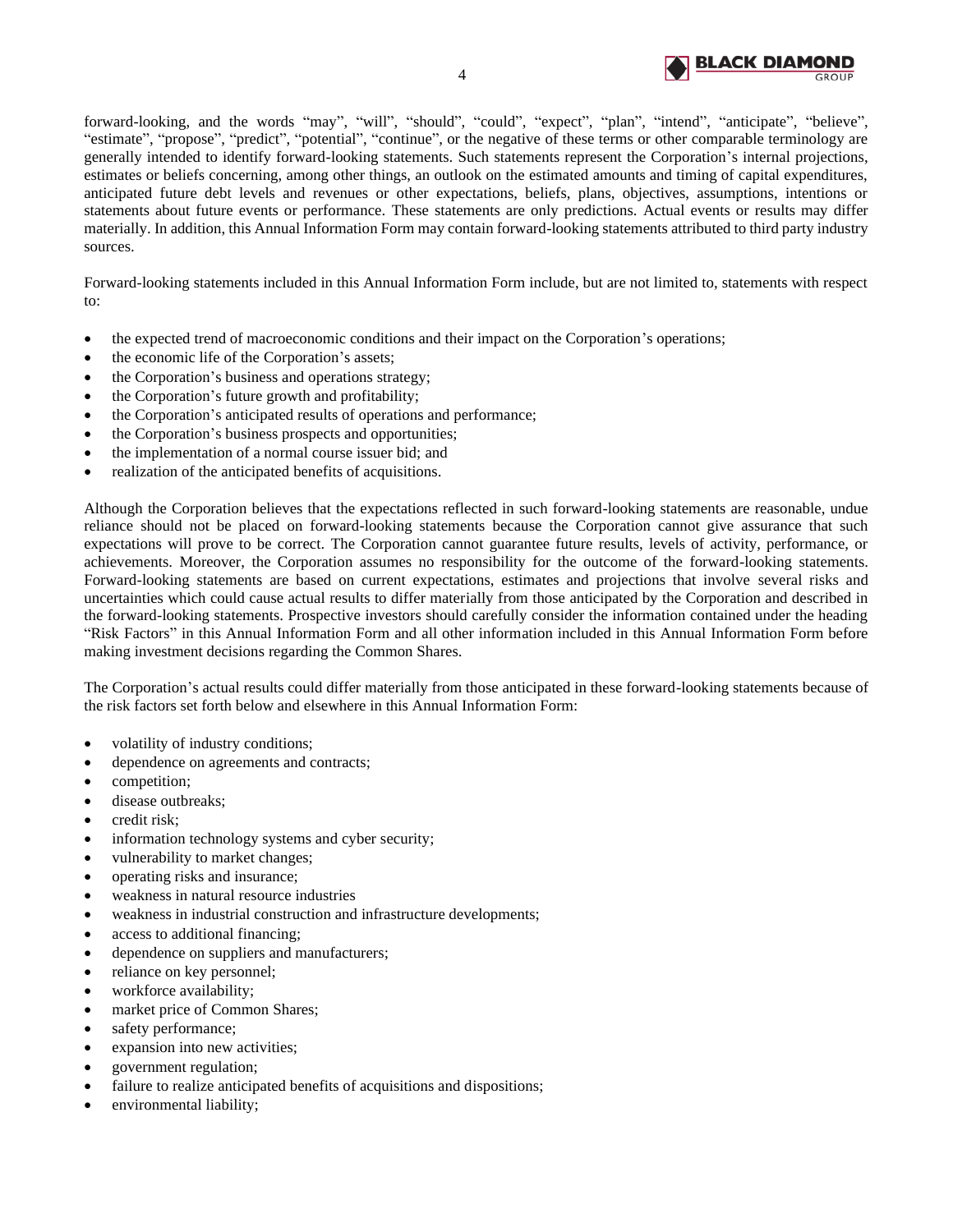

- environmental regulation of the Corporation's customers;
- climate change;
- Indigenous relationships;
- dilution;
- variations in foreign exchange rates and interest rates;
- foreign operations;
- dependence on operating permits;
- maturity of Credit Facility;
- management of growth;
- litigation;
- potential replacement or reduced use of products and services;
- income taxes;
- inflationary price pressure;
- conflicts of interest;
- restrictive covenants and leverage; and
- forward-looking information or statements may prove inaccurate.

With respect to forward-looking statements contained in this Annual Information Form, the Corporation has made assumptions regarding, among other things, that counter-parties will perform on contracts entered into with the Corporation; that the Corporation will be able to obtain equity and debt financing on satisfactory terms; that natural resource prices, including, without limitation, oil, natural gas, coal, iron ore and other base metals and other commodities will be substantially in line with current price forecasts; that the Corporation will be able to market its services successfully to current and new customers; that the Corporation will be able to obtain labour and other industry services at reasonable rates; that interest and foreign exchange rates will not vary materially from current levels; and that existing regulatory regimes will continue without material modification. Management has included the above summary of assumptions and risks related to forward-looking statements included in this Annual Information Form to provide readers with a more complete perspective on the Corporation's future operations. Readers are cautioned that these statements may not be appropriate for other purposes.

## **Readers are cautioned that the foregoing lists of factors are not exhaustive. The forward-looking statements contained in this Annual Information Form are expressly qualified by this cautionary statement.**

These forward-looking statements are made as of the date of this Annual Information Form and the Corporation disclaims any intent or obligation to update publicly any forward-looking statements, whether because of new information, future events or results or otherwise, other than as required by applicable securities laws.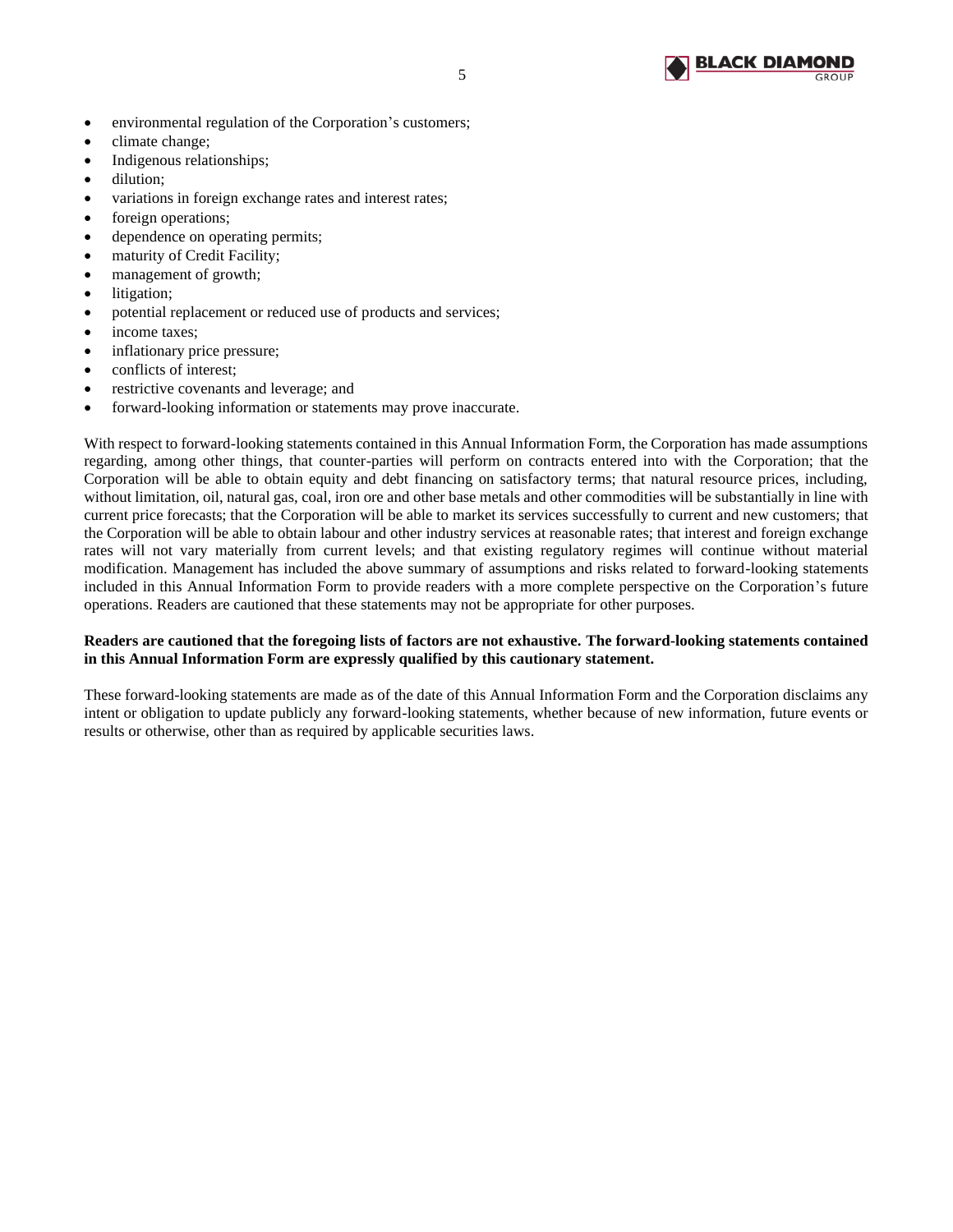

## **CORPORATE STRUCTURE**

#### <span id="page-7-0"></span>**Name, Address and Incorporation**

Black Diamond Group Limited

Head Office: Registered Office: Suite 1000, 440 – 2nd Avenue S.W. Suite 4600, 525 – 8th Avenue S.W. Calgary, Alberta T2P 5E9 Calgary, Alberta T2P 1G1

The Corporation was incorporated pursuant to the ABCA on October 7, 2009. On December 31, 2009, the Corporation and the Fund completed a plan of arrangement pursuant to Section 193 of the ABCA pursuant to which the Fund's trust structure was reorganized and restructured into the Corporation. On December 31, 2009, pursuant to the plan of arrangement, holders of trust units of the Fund received one Common Share for each trust unit held and the Corporation assumed all the liabilities and obligations of the Fund.

## **Intercorporate Relationships**

The following diagram illustrates the Corporation's principal operating subsidiaries and partnerships, their respective direct and indirect ownership and their jurisdiction of incorporation, continuance or formation, as the case may be, as at the date of this Annual Information Form.

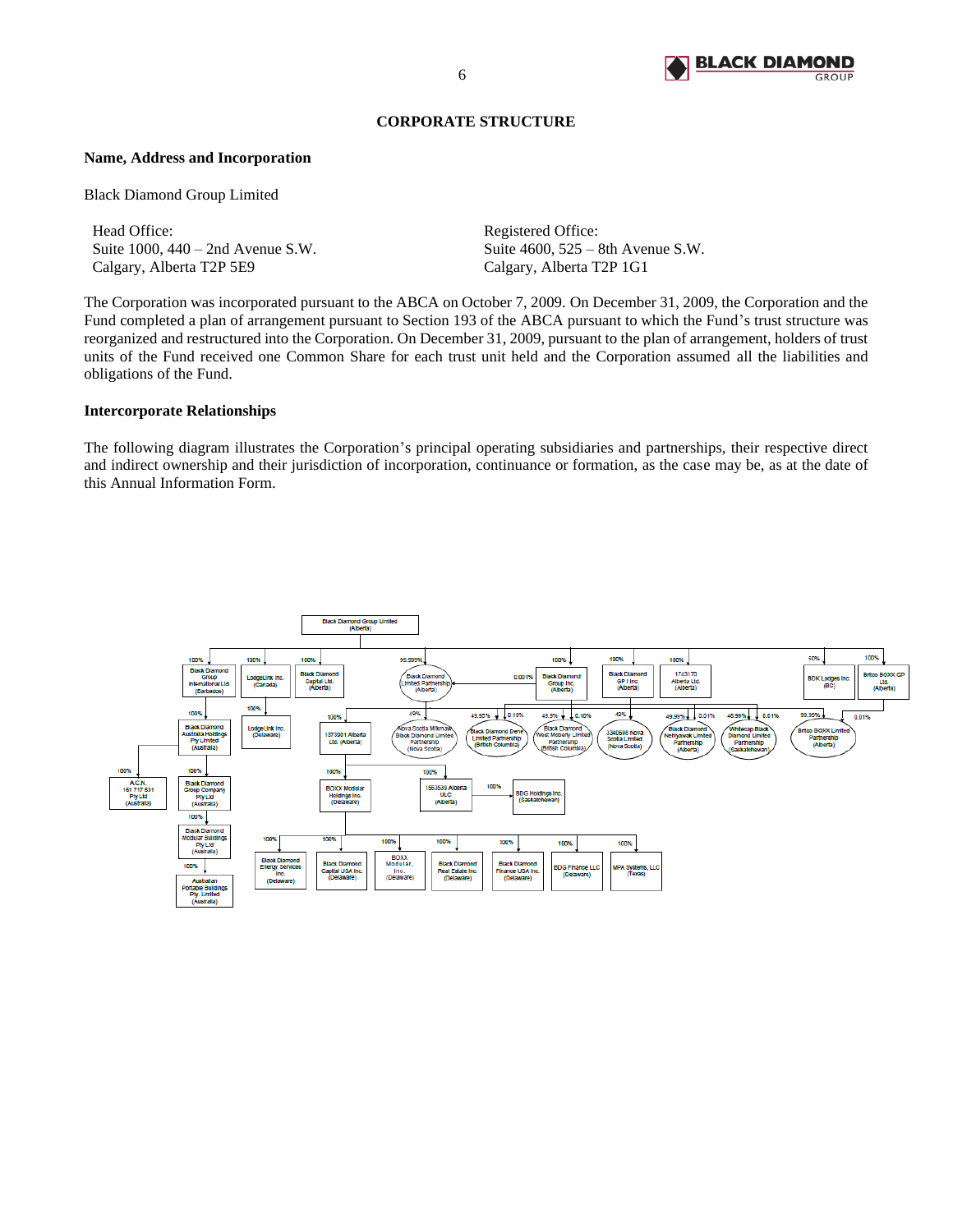

# **Limited Partnerships**

# *Black Diamond LP*

Black Diamond LP is a limited partnership registered on September 13, 2006 under the *Partnership Act* (Alberta). BDI is the general partner of Black Diamond LP, which is a wholly owned subsidiary of the Corporation.

# *Black Diamond Dene LP*

Black Diamond Dene LP is a limited partnership registered on October 8, 2009 under the *Partnership Act* (British Columbia). BDI, as general partner, and Black Diamond LP and the Fort Nelson First Nation, as limited partners, formed Black Diamond Dene LP through which BDI and the Fort Nelson First Nation work together to provide quality services to resource development as well as other commercial and industrial activity in the Fort Nelson First Nation traditional territory in northeastern British Columbia. Each of Black Diamond LP and the Fort Nelson First Nation own approximately a 50% equity interest in Black Diamond Dene LP.

## *Black Diamond West Moberly LP*

Black Diamond West Moberly LP is a limited partnership registered on October 21, 2010 under the *Partnership Act* (British Columbia). BDI, as general partner, and Black Diamond LP and the West Moberly First Nations, as limited partners, formed Black Diamond West Moberly LP through which BDI and the West Moberly First Nations work together to provide quality services to resource development as well as other commercial and industrial activity in the West Moberly First Nations traditional territory located at the west end of Moberly Lake, British Columbia, approximately 90 kilometres southwest of Fort St. John, British Columbia. Each of Black Diamond LP and the West Moberly First Nations own approximately a 50% equity interest in Black Diamond West Moberly LP.

# *Black Diamond Nehiyawak LP*

Black Diamond Nehiyawak LP is a limited partnership registered on April 2, 2013 under the *Partnership Act* (Alberta). BDI, as general partner, and Black Diamond LP and the Beaver Lake Cree Nation, as limited partners, formed Black Diamond Nehiyawak LP through which BDI and the Beaver Lake Cree Nation, located near Lac La Biche, Alberta, work together to provide quality services to resource development as well as other commercial and industrial activity in the Beaver Lake Cree Nation traditional territory in northeastern Alberta. Each of Black Diamond LP and the Beaver Lake Cree Nation own approximately a 50% equity interest in Black Diamond Nehiyawak LP.

## *Whitecap Black Diamond LP*

Whitecap Black Diamond LP is a limited partnership registered on December 2, 2014 under the *Partnership Act*  (Saskatchewan). BDI, as general partner, and Black Diamond LP and the Whitecap Dakota First Nation, as limited partners, formed Whitecap Black Diamond LP through which BDI and Whitecap Dakota First Nation work together to provide services to resource development companies as well as other commercial and industrial activity in the Whitecap Dakota First Nation territory in central Saskatchewan. Each of Black Diamond LP and the Whitecap Dakota First Nation own approximately a 50% equity interest in Whitecap Black Diamond LP.

## *Britco BOXX LP*

Britco BOXX LP is a limited partnership registered on February 13, 2017 under the *Partnership Act* (Alberta). Britco BOXX GP Ltd. is the general partner of Britco BOXX LP, which is a wholly owned subsidiary of the Corporation.

## **GENERAL DEVELOPMENT OF THE BUSINESS**

## <span id="page-8-0"></span>**Three Year History**

The following is a summary of the significant events in the development of Black Diamond's business over the last three completed financial years.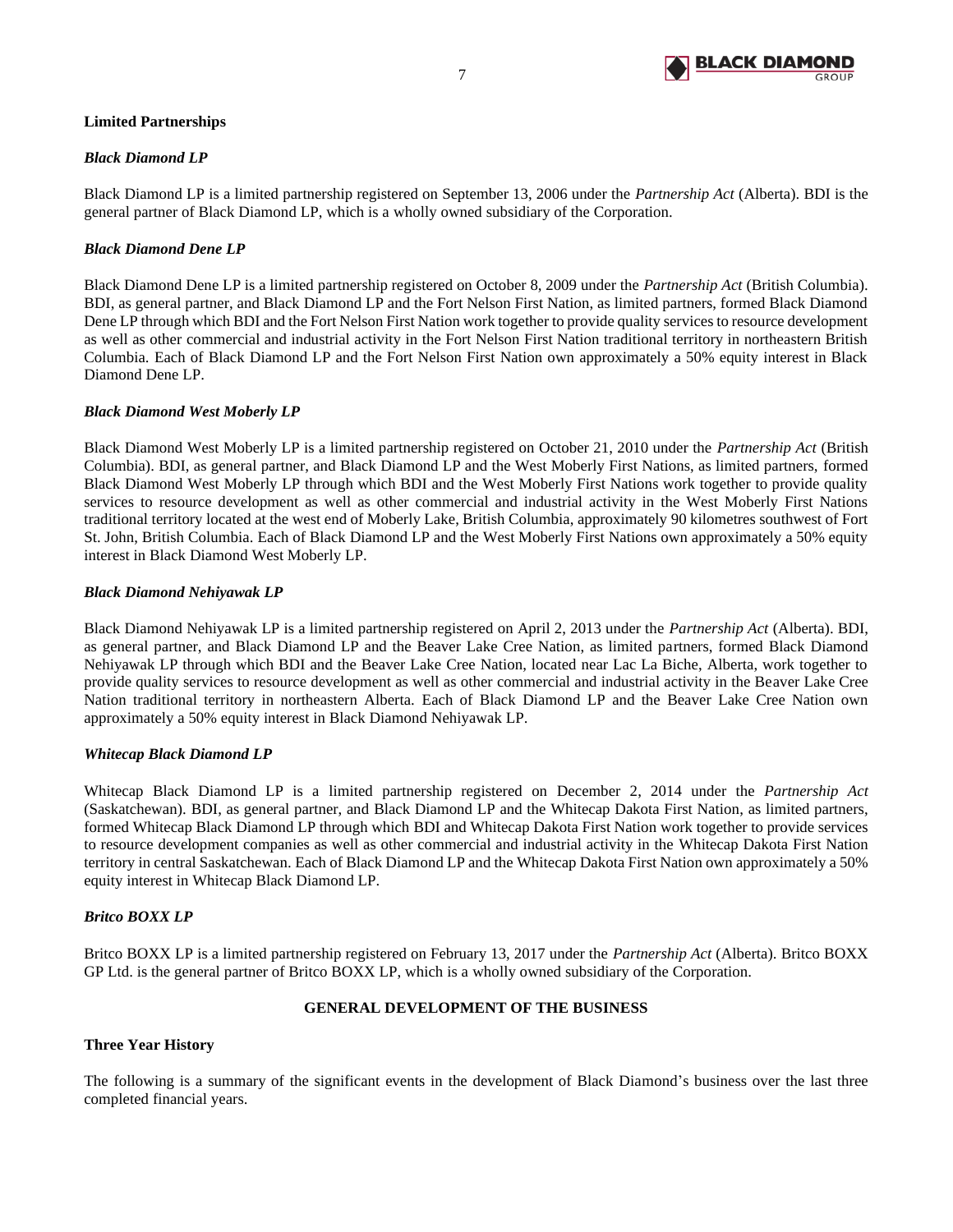

# *Year Ended December 31, 2019*

On January 28, 2019, the Corporation announced that its WFS business unit received notice to proceed with its \$42.5 million camp contract to provide remote workforce accommodations for the construction of the proposed Coastal GasLink pipeline project in British Columbia. Following receipt of the notice to proceed, all conditions related to the conditional contract award were satisfied and work began on the project in the second quarter of 2019. In addition, the Corporation was awarded a 304 bed rental contract in Kitimat to support initial infrastructure build out in the region. The assets were installed in late March 2019 and the rental contract had a minimum 12-month term with an option to extend.

On April 29, 2019, the Corporation announced a \$20.0 million rental contract for the WFS business unit in the United States, whereby the Corporation supplied 1,584 beds to a customer based in California. The initial term of the contract was for a minimum of nine months, with an option to extend.

On October 31, 2019, the Corporation entered into a four-year secured asset-based revolving credit facility (the "**Credit Facility**"). Scotiabank Asset Finance is the administrative agent of the Credit Facility, which originally consisted of a maximum \$200.0 million revolving line, plus an uncommitted \$50.0 million accordion. As noted below, the Credit Facility was subsequently expanded to \$300.0 million in 2020. The borrowing base, or available amount at any given time under the Credit Facility, is based on 85 – 90% of the net orderly liquidation value of eligible rental fleet and qualified receivables, up to \$300.0 million. The Corporation incurred costs in the amount of \$2.4 million associated with the early termination of its existing debt facilities as at October 31, 2019, which the Credit Facility replaced.

## *Year Ended December 31, 2020*

On January 13, 2020, the Corporation announced that it obtained approval from the TSX to commence a normal course issuer bid (the "**2020 NCIB**"). Under the 2020 NCIB, the Corporation was authorized to, over a 12-month period commencing on January 15, 2020, purchase in the normal course through the facilities of the TSX or alternate trading systems, up to 4,180,249 Common Shares, such amount representing 10% of the public float of the Common Shares and approximately 7% of the 55,907,555 Common Shares issued and outstanding at the time of announcement. Subject to certain exemption for block purchases, the maximum number of Common Shares that the Corporation could acquire on any one trading day was 8,969 Common Shares, such amount representing 25% of the average daily trading volume of the Common Shares of 35,876 for the six calendar months prior to the start of the 2020 NCIB.

On January 28, 2020, the Corporation announced that it acquired (the "**Spectrum Acquisition**") 100% of Spectrum Building Systems, Inc. and Spectrum Leasing, LLC (together, "**Spectrum**"). Spectrum was a privately-owned supplier of modular buildings and turnkey modular solutions headquartered in Gainesville, Georgia. Spectrum was founded in 2001 and had a strong and well-earned reputation within Georgia and surrounding states. The Spectrum Acquisition included 202 rental fleet assets from single-wide construction-site offices to larger, more customized solutions. The Corporation did not assume long term liabilities or debt obligations, but it did assume a real estate lease for the one operating location in Gainesville, Georgia. The Spectrum Acquisition had an effective date of January 1, 2020.

On October 1, 2020, the Corporation announced that it and Wskijnu'k Mtmo'taqnuow Agency Ltd, a corporate body wholly owned by the 13 Mi'kmaq communities in Nova Scotia, working in partnership as the Mi'kmaq of Nova Scotia Black Diamond Limited Partnership, received a letter of award from the proponents of the Goldboro LNG Facility, confirming that the Mi'kmaq of Nova Scotia Black Diamond Limited Partnership had been selected to exclusively negotiate the contract, estimated at \$720.0 million, providing for the construction of a lodge and associated amenities during the 4 year construction phase of the Goldboro LNG Facility proposed for Guysborough County, Nova Scotia. On July 2, 2021, the project proponent for the Goldboro LNG Facility announced that, despite making tremendous progress in advancing the Goldboro LNG Project, the proponent was not able to meet all of the key conditions necessary to make a final investment decision. The project proponent continues to assess options that could make an LNG project more compatible with the current environment.

On November 30, 2020, the Corporation announced that it completed the acquisition of Vanguard Modular Building Systems ("**Vanguard**") through its U.S. subsidiary, BOXX Modular (the "**Vanguard Acquisition**") for US\$58.7 million plus US\$3.0 million of deferred receivables for total purchase price consideration of US\$61.7 million. The purchase price consisted of US\$50 million cash, the issuance of US\$8.7 million of preferred shares of BOXX Modular Holdings Inc., and US\$3.0 million of Common Shares. The acquisition of Vanguard increased the size of the Corporation's U.S. MSS platform and added critical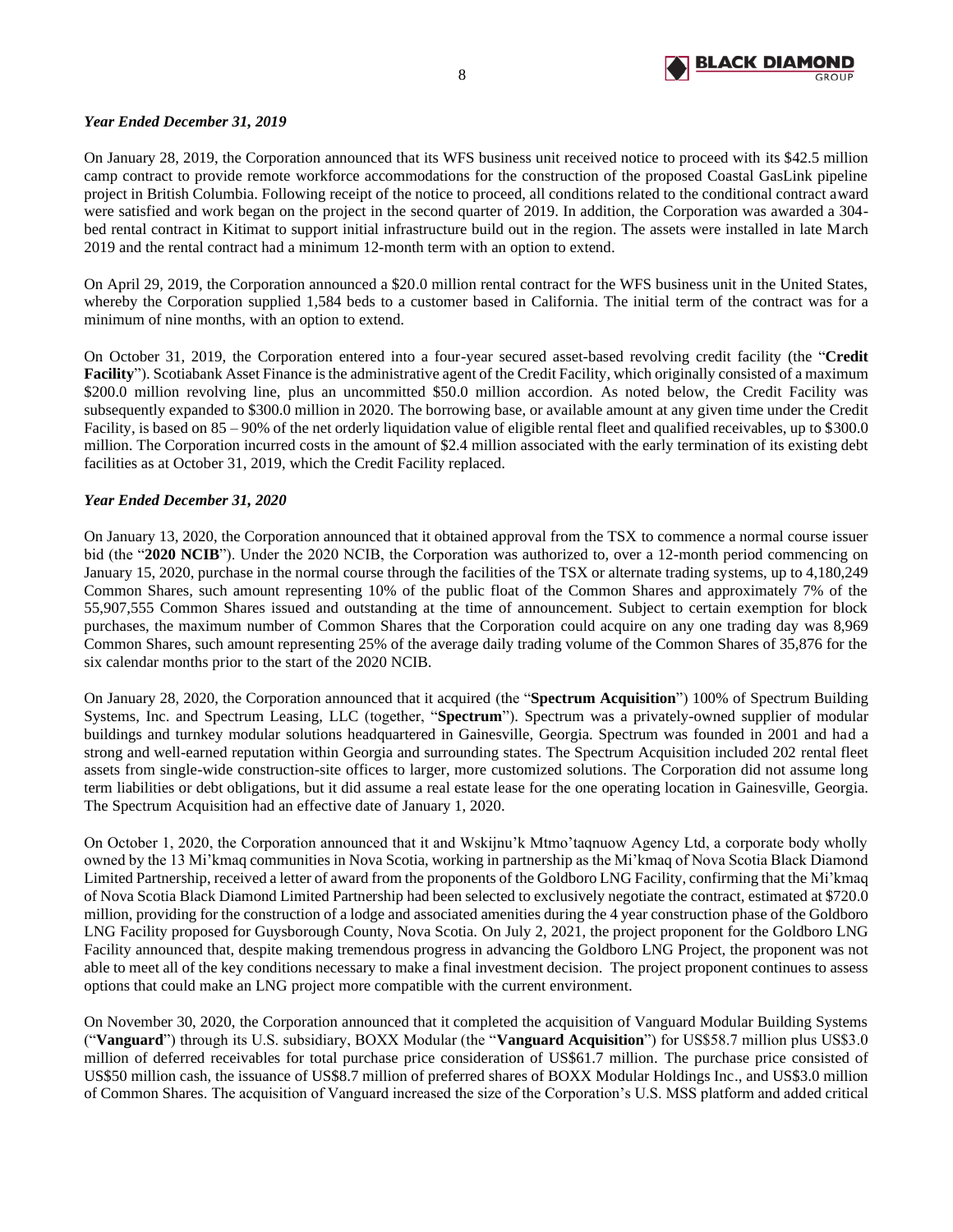

scale in the education rentals market. In conjunction with the Vanguard Acquisition, the Corporation expanded its Credit Facility to \$300.0 million from \$200.0 million with an additional uncommitted \$50.0 million accordion.

On December 16, 2020, the Corporation announced that its wholly owned subsidiary, LodgeLink Inc. ("**LodgeLink**"), had obtained up to \$3.0 million of funding through the Opportunity Calgary Investment Fund ("**OCIF**"), representing an investment into LodgeLink's technology-based operations to transform workforce travel. The OCIF funding was intended to support the creation of approximately 300 tech jobs along with an anticipated equal amount of commercial and administrative positions over the five-year period following the grant date.

## *Year Ended December 31, 2021*

On January 13, 2021, Black Diamond announced that it obtained approval from the TSX to commence a normal course issuer bid (the "2021 NCIB"). Under the 2021 NCIB, the Corporation was authorized to, over a 12-month period commencing on January 15, 2021, purchase in the normal course through the facilities of the TSX or alternate trading systems, up to 4,208,716 Common Shares, such amount representing 10% of the public float of the Common Shares and approximately 7% of the 58,252,072 Common Shares issued and outstanding at the time of announcement. Subject to certain exemption for block purchases, the maximum number of Common Shares that the Corporation could acquire on any one trading day was 8,224 Common Shares, such amount representing 25% of the average daily trading volume of the Common Shares of 32,896 for the six calendar months prior to the start of the 2021 NCIB.

The 2020 NCIB terminated on January 14, 2021. During the 2020 NCIB, the Corporation purchased 328,600 Common Shares at a weighted average price of approximately \$1.26 per Common Share through the facilities of the TSX and alternative trading systems. All Common Shares purchased by the Corporation under the 2020 NCIB were cancelled.

On February 16, 2021, Black Diamond announced that WFS had been awarded a contract with approximate total value of \$16 million over 26 months in Australia. The contract supports a sizable infrastructure project in central Queensland and includes full turn-key remote accommodations for 250 workers a week as a complement of space rental equipment to service site office requirements.

On March 30, 2021, Black Diamond announced that WFS had been awarded a contract with approximate total value of \$15 million over 31 months. The contract includes the transportation, installation and rental of workforce accommodation assets to house up to 610 workers in support of a mining project in eastern Canada.

On November 2, 2021, Black Diamond reinstated a quarterly dividend of \$0.0125 per share, or \$0.05 per share on an annualized basis. The Corporation declared a special dividend in the amount of \$0.0125 per share, which was paid on or about November 30, 2021 to shareholders of record on November 15, 2021. A fourth quarter dividend of \$0.0125 was also declared and was paid on or about January 14, 2022 to shareholders of record on December 31, 2021.

On December 17, 2021, Black Diamond announced the renewal of its Credit Facility, extending the maturity date thereunder from October 31, 2023 to October 31, 2026. The size of the Credit Facility remained unchanged at \$300 million, with an uncommitted accordion of \$50 million. All other major terms of the Credit Facility, including financial covenants, are carried forward and are unaffected by the renewal.

On December 31, 2021, Vanguard and Schiavi were merged into BOXX Modular.

#### **Recent Developments**

The 2021 NCIB terminated on January 14, 2022. During the 2021 NCIB, the Corporation purchased 69,260 Common Shares at a weighted average price of approximately \$3.61 per Common Share through the facilities of the TSX and alternative trading systems. All Common Shares purchased by the Corporation under the 2021 NCIB were cancelled. The Corporation intends, subject to approval of the TSX, to put in place another normal course issuer bid for the balance of 2022 and into 2023.

As of the date of this Annual Information Form, the Corporation declared a first quarter 2022 dividend on its Common Shares of \$0.015 per Common Share payable on April 15, 2022 to shareholders of record on March 31, 2022.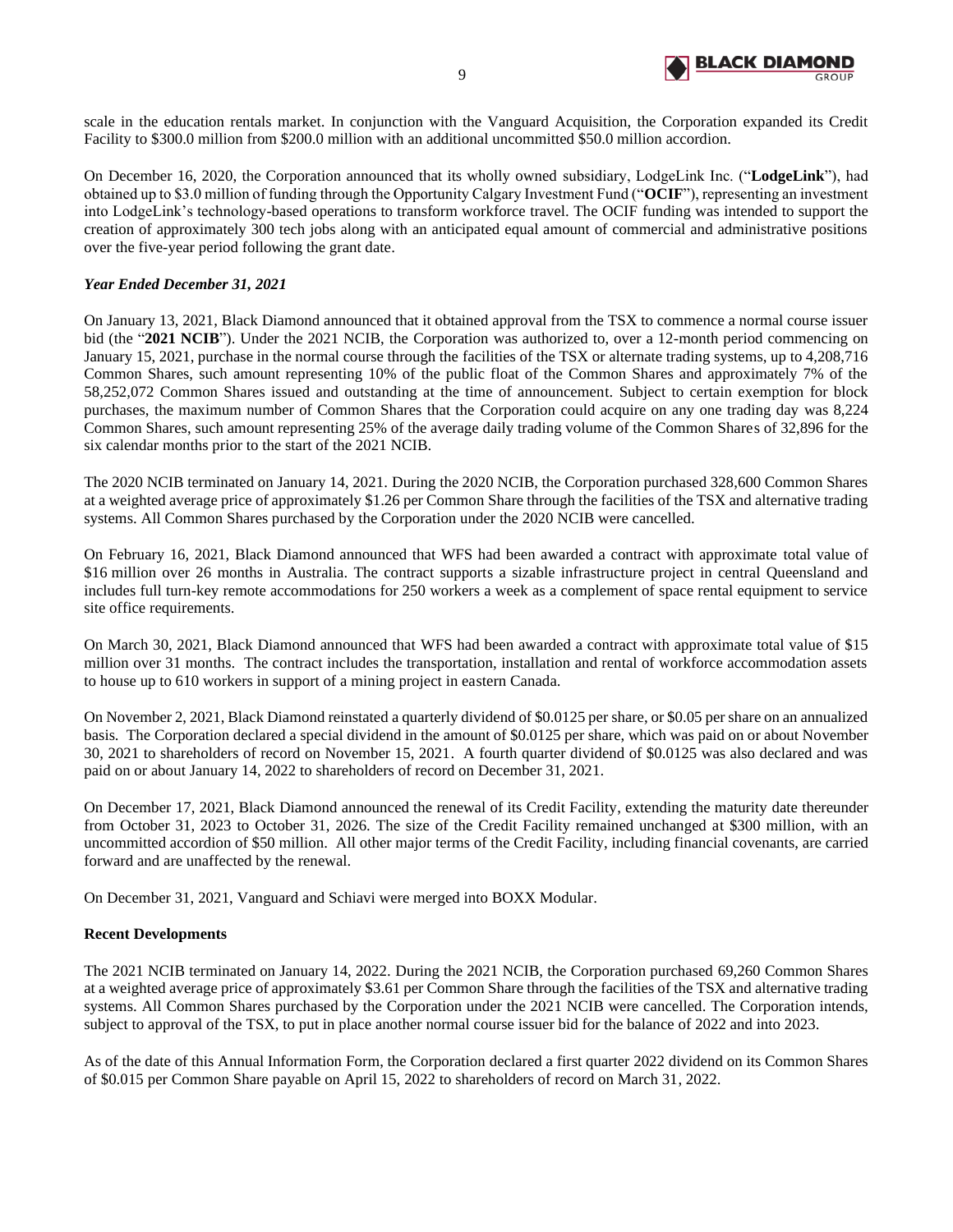

## **Significant Acquisitions**

The Corporation did not complete any significant acquisitions during its most recently completed financial year for which disclosure is required under Part 8 of National Instrument 51-102 – *Continuous Disclosure Obligations.*

## **DESCRIPTION OF THE BUSINESS**

#### <span id="page-11-0"></span>**General**

Black Diamond is a specialty rentals and industrial services company with two operating business units - Modular Space Solutions (MSS) and Workforce Solutions (WFS). We operate in Canada, the United States and Australia. MSS, through its principal brands, BOXX Modular, Britco, MPA Systems and Schiavi, owns a large rental fleet of modular buildings of various types and sizes. Its network of local branches rent, sell, service, and provide ancillary products and services to a diverse customer base in the construction, industrial, education, financial, and government sectors. WFS owns a large rental fleet of modular accommodation assets of various types and sizes and a fleet of liquid and solid containment assets. Its regional operating terminals rent, sell, service, and provide ancillary products and services including turnkey operated camps to a wide array of customers in the resource, infrastructure, construction, disaster recovery, and education sectors. The WFS business unit also includes the Corporation's wholly owned subsidiary, LodgeLink, which operates a digital marketplace for businessto-business crew accommodation, travel, and logistics services in North America.

Black Diamond operates its two complementary business units in 26 strategic locations across Canada, the United States and Australia as shown in the maps below: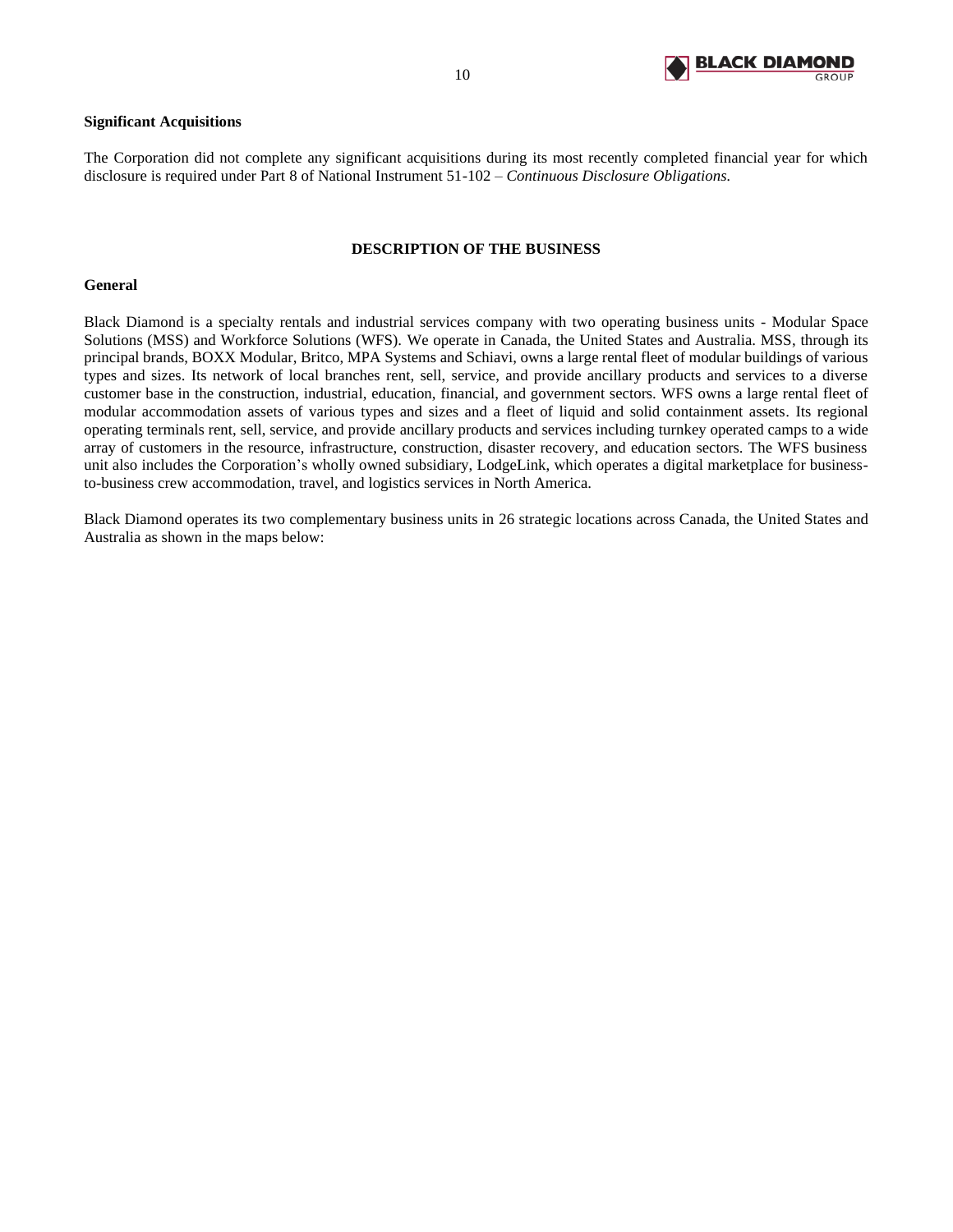



#### **Business Units**

Black Diamond operates two principal business units, MSS and WFS. MSS operates under the brands BOXX Modular, Britco, Schiavi and MPA Systems. WFS operates under a combined brand and platform and provides a comprehensive suite of rental and ancillary services. Also included in WFS is LodgeLink, a wholly owned subsidiary which focuses on solving the unique problems associated with crew travel and accommodations through software solutions and a multi-sided digital platform.

The businesses of, and services provided by, each of Black Diamond's two complementary business units are described below.

#### *Modular Space Solutions (MSS)*

MSS is a provider of modular buildings in Canada and the United States. This business unit has grown both organically through the procurement of new manufactured rental equipment and non-rental service offerings, and through the acquisition of existing fleet equipment. As at December 31, 2021, the MSS rental fleet consisted of 8,827 units of which 4,647 were in Canada and 4,180 in the United States. Operating from branch offices in Langley, Nanaimo, Kelowna and Prince George, British Columbia; Edmonton and Calgary, Alberta; Regina, Saskatchewan; Toronto and Ottawa, Ontario; Montréal, Quebec; Los Angeles, California; Dallas and Houston, Texas; Philadelphia, Pennsylvania; Charlotte and Raleigh, North Carolina; Atlanta, Georgia; Oxford, Maine and Danvers, Massachusetts, this business unit provides high quality, cost effective modular space solutions to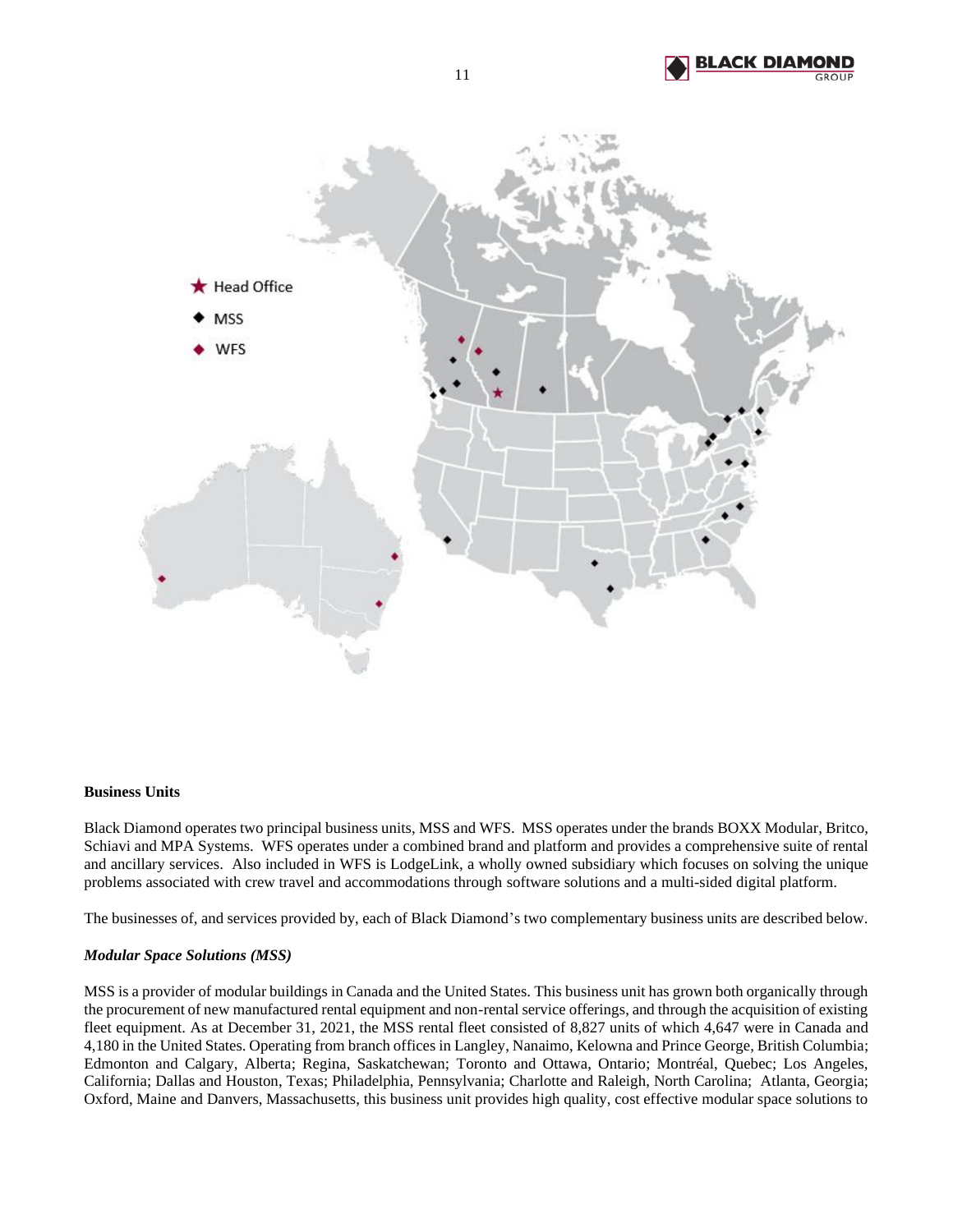

a diversified client base which includes general contractors, education providers, construction trades, real estate developers, manufacturers, commercial businesses, financial institutions, government agencies and various companies involved in the resource industry. The products include "single wide" office units, lavatories, storage units, large multi-unit office complexes, classroom facilities, banking facilities, health care facilities, high security modular buildings, custom manufactured modular facilities and blast resistant structures. These products offer customers flexible and expedient solutions to meet their temporary and permanent workspace and storage needs. To provide customers with turnkey solutions, this business unit offers construction and project management services and, ancillary rental items such as furniture and office equipment. In addition to rental, this business unit offers both new and used units for sale and provides delivery, installation, project management, disaster recovery facility program as well as ancillary products and services.

The MSS rental buildings consist of wood or steel framed structures mounted on either chassis with axles and running gear or on steel channel skids, and contain materials which are typical of conventional buildings, such as plywood sheathing, gypsum board, wood paneling, vinyl flooring, metal siding, and rubber membrane roofing. These units are typically equipped with heating and air conditioning, electrical panels and circuitry, plumbing as required, windows, doors, and hardware. These units are intended to be flexible by allowing for reconfiguration of interior partitions, the addition or removal of washrooms, and in the case of complexes, to be connected to form larger and more versatile space configurations. Management specifies newly manufactured equipment in such a way as to reasonably extend the rental life of the asset through durability, versatility, and desirability. As a result, management is of the view that these units, if properly maintained, will continue to work at market rates in excess of 25 years.

## *Workforce Solutions (WFS)*

WFS provides workforce accommodation solutions and ancillary rental and services. This includes the rental of accommodation assets, surface equipment and provision of full turnkey lodging, and travel management logistics through LodgeLink. WFS' primary service offerings are asset rental, lodging and travel management logistics. To support the core rental business, WFS also offers associated services such as installation, transportation and dismantling and the sale of used fleet assets, with custom sales in Australia.

The number of rooms available for the year ended December 31, 2021 was 11,759. For the year ended December 31, 2021, WFS' rental fleet capacity consisted of 5,317 units in Canada, 450 units in the United States and 1,173 units in Australia. WFS also operates LodgeLink, a digital marketplace for business-to-business crew accommodations, travel and logistics in North America.

## *Large Format Workforce Accommodations*

WFS provides workforce accommodations and associated services throughout Canada and certain regions of the United States to a client base which includes oil and natural gas exploration and development companies, mineral and metals mining and processing companies, large catering and food services providers, engineering and construction companies, drillers, general contractors, pipeline constructors, disaster recovery and municipal and provincial governments. WFS' products include relocatable dormitories, kitchen/diner complexes, recreation facilities and supporting utility assets which offer customers flexible and expedient solutions to accommodating their workforce in remote locations where local accommodation infrastructure is either insufficient or non-existent. In addition to workforce accommodation rental units, this business unit offers both new and used units for sale and provides delivery, installation, project management and ancillary products and services.

The WFS typical workforce accommodation rental equipment (units) consists of wood framed structures mounted on steel Ibeam skids, and contains materials which are typical of conventional buildings, such as plywood sheathing, gypsum board, vinyl flooring, metal siding, and rubber membrane roofing. These units are typically equipped with heating and air conditioning, electrical panels and circuitry, plumbing as required, windows, doors and hardware. The units are generally fully furnished with bedroom, recreation amenities and/or cooking equipment. Management of the Corporation is careful to specify new manufactured equipment in such a way as to reasonably extend the rental life of the asset through durability, versatility and desirability. Management is of the view that these units, if properly maintained, will continue to work at market rates for an extended period.

WFS also provides turnkey lodging services, remote facility management and sophisticated supply chain management services to customers to improve efficiency of remote accommodation facilities.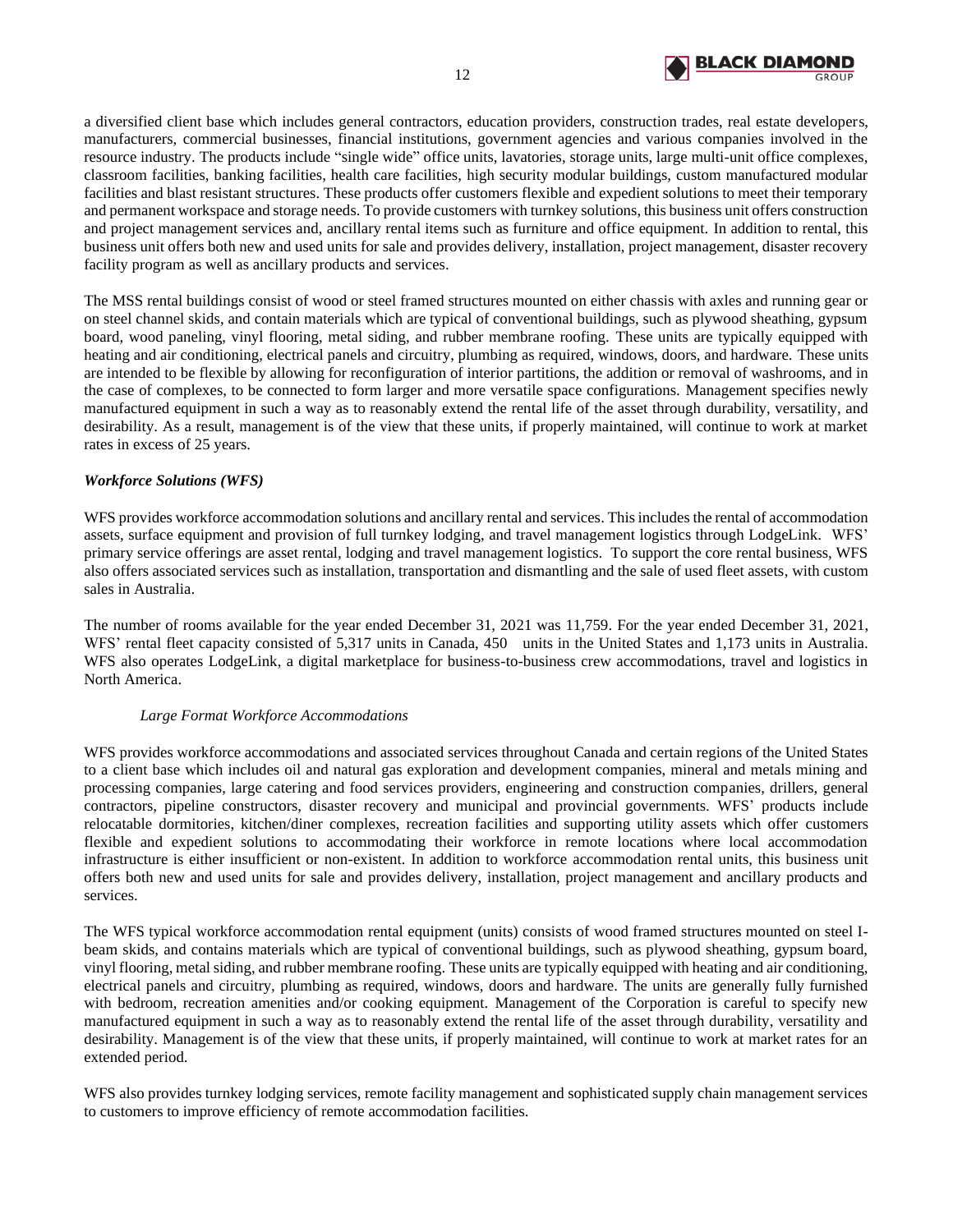

## *Small Format Workforce Accommodation and Industrial Services*

WFS also provides the rental of industrial surface equipment and small format rapid deployment accommodation equipment along with full installation and maintenance services from operating locations in Fort St. John, British Columbia; Grande Prairie, Alberta; Midland and Fort Worth, Texas. The business can be separated into the following two product types:

*Staff Quarters and Rapid Deployment Camps (RDC)*: are single and multi-unit complexes which are highly mobile and durable and which, when fully assembled, create a single building to house, feed and provide living amenities to work crews and support staff. These accommodation units relocate often and typically work on day rates which provide volatility to revenue streams. This segment also includes self-contained living quarters and single unit sleepers. Freestanding fleet units typically work on day rates and have a variety of applications both within and outside of the resources sectors.

*Industrial Equipment Rentals:* consists of various types of industrial rental equipment used in general and industrial construction and natural resource sectors. This includes equipment specific to liquid and solid containment such as various sizes of tanks, environmental containment systems, fluids management and transfer equipment, light towers, matting, power generation, industrial heaters and various related types of equipment.

## *Australia*

WFS also rents and sells remote workforce accommodations across the continent and modular workspace solutions, classroom for the education sector and provides associated services in or near the major centres of Sydney, Brisbane and Perth. The rental fleet assets are similar to assets which the Corporation operates in North America and are well-positioned in both the urban and resource-rich regions of Australia. WFS' diverse customer base in Australia includes natural resource companies, building and construction companies, commercial and general industrial companies, public and private education and government. These customers are primarily located in the States of Queensland, Western Australia, New South Wales and Victoria.

#### *LodgeLink*

LodgeLink is focused on innovative technology-enabled workforce travel services. LodgeLink aggregates available hotels and lodges in an online platform and allows customers to book and manage all aspects of crew travel and accommodations through its proprietary software platform. The LodgeLink business is focused on applying technology to remove inefficiency from the travel management process for work crews. The platform has been tailor-made around the unique needs of work crews and saves corporate customers time and money searching for accommodation, managing reservations, and provides consolidated invoicing and powerful reporting to better manage crew travel. In October 2019, LodgeLink acquired a travel agency to provide flights and other travel services to our corporate customers. As at December 31, 2021, LodgeLink had capacity of 615,799 rooms across 6,365 listed properties and over 615 corporate customers that have signed a master services agreement to use LodgeLink. In 2021, the marketplace handled 222,801 room nights of bookings.

## **Revenues Generated by Categories of Principal Services**

The following sets forth the percentages of total consolidated revenues generated from each of Black Diamond's principal business units for the applicable periods:

| <b>Business Unit</b> | <b>Year Ended</b><br><b>December 31, 2021</b> | <b>Year Ended</b><br><b>December 31, 2020</b> |
|----------------------|-----------------------------------------------|-----------------------------------------------|
| MSS                  | 51%                                           | 52%                                           |
| <b>WFS</b>           | 49%                                           | 48%                                           |

## **Business Strategy**

Black Diamond's current business strategy is summarized as follows: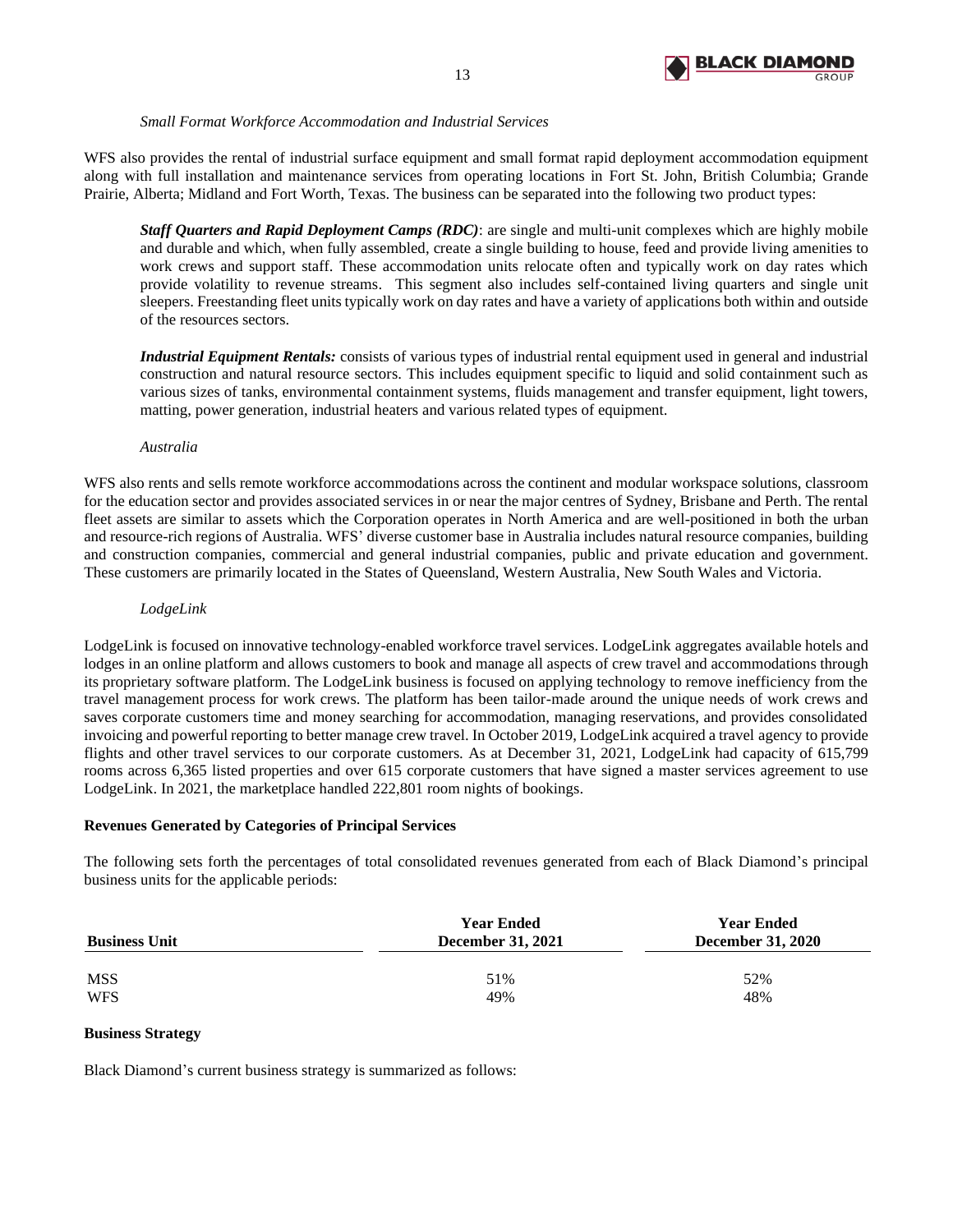

*Rental Rate and Utilization.* Black Diamond's rental business has three key drivers: capital cost of rental assets; utilization; and average rental rate. Black Diamond's ability to maintain or increase revenue streams from existing assets depends on its ability to keep the units rented at as high a rental rate as the Corporation can obtain. To accomplish this, the Corporation must maintain a high-quality fleet in good condition; be able to provide a variety of sizes and types of units to satisfy the varied requirements of Black Diamond's diverse customer base; and develop strong long-term relationships with its primary customer base through service, responsiveness and reliability.

*Fleet Growth and Fleet Mix Optimization.* Black Diamond intends to continue to grow its MSS rental fleet. The Corporation expects to accomplish this through a combination of procurement of new manufactured units built to its specifications and by acquisition of existing units and existing fleets.

*Geographic Expansion.* Black Diamond intends to continue to expand its principal operating business units geographically through the establishment of additional branches and the acquisition of additional fleet assets. This may include locations outside of North America and Australia.

*Expanded Products and Services.* Black Diamond plans to offer a wider variety of modular structures and ancillary equipment to its customers. The Corporation also plans to offer more turnkey solutions to customers by providing additional site services, hospitality services, ancillary rental options, and associated rental equipment. This may include support units and operated remote lodging facilities. Black Diamond also offers its customers add on products and services, defined as Value Added Products ("**VAPS**"). VAPS include furniture rental, steps/ramps and landings, appliances, maintenance programs, utility services, disaster recovery programs, subleased equipment and more.

*Sales of New and Used Equipment.* Custom sales involve the purchase of new units to customer specifications from our broad network of third-party manufacturers. The Corporation will provide project management services including design work, procurement, installation, delivery, and other associated services. The Corporation does not purchase new custom units for resale unless it has already obtained a commitment from the customer*.* Black Diamond markets its fleet of assets to customers primarily on a rental basis. However, occasionally the customer has preference for ownership when they have a longer-term need for the asset. In these circumstances, Black Diamond sells assets out of its fleet in the ordinary course of servicing its customers. This is a profitable business line for Black Diamond and helps the Corporation replenish its fleet with newer assets to maintain a relatively newer average age of the fleet.

*Develop New Markets.* Black Diamond intends to target additional industry sectors for the rental of both accommodation and workspace units and for its growing business-to-business digital crew travel and accommodation marketplace (LodgeLink). There are numerous other industries that utilize the products and services offered by Black Diamond, including construction and infrastructure.

*Acquisitions.* Black Diamond plans to continue its strategy of targeting acquisitions of businesses where those businesses complement the existing business and are accretive to Shareholders.

*Capital Management.* Black Diamond manages its capital structure within guidelines approved by the Board of Directors of the Corporation and adjusts in light of changes in economic conditions, planned requirements, and the requirements of financial covenants. Black Diamond considers its capital structure to include shareholders' equity, short- and long-term credit facilities, and working capital. Black Diamond can adjust its capital structure by issuing or repurchasing equity or issuing or repaying debt, selling assets to reduce debt, controlling the amount it returns to shareholders through dividends or share buybacks and making adjustments to its capital expenditure program. The only restriction Black Diamond has on its capital is in respect of certain financial covenants contained in its asset‑based revolving credit facility.

*Grow LodgeLink.* LodgeLink intends to grow by increasing the supply, demand, geography, and liquidity of its marketplace. Over time, LodgeLink intends to continue adding ancillary services and functionality to complement existing services and provide its customers increased efficiencies.

# **Product Suppliers**

Black Diamond relies on manufacturers for the supply of new equipment for its rental fleets. The Corporation maintains strong relationships with key manufacturers and a number of the mid-sized and small-scale suppliers. The Corporation expects to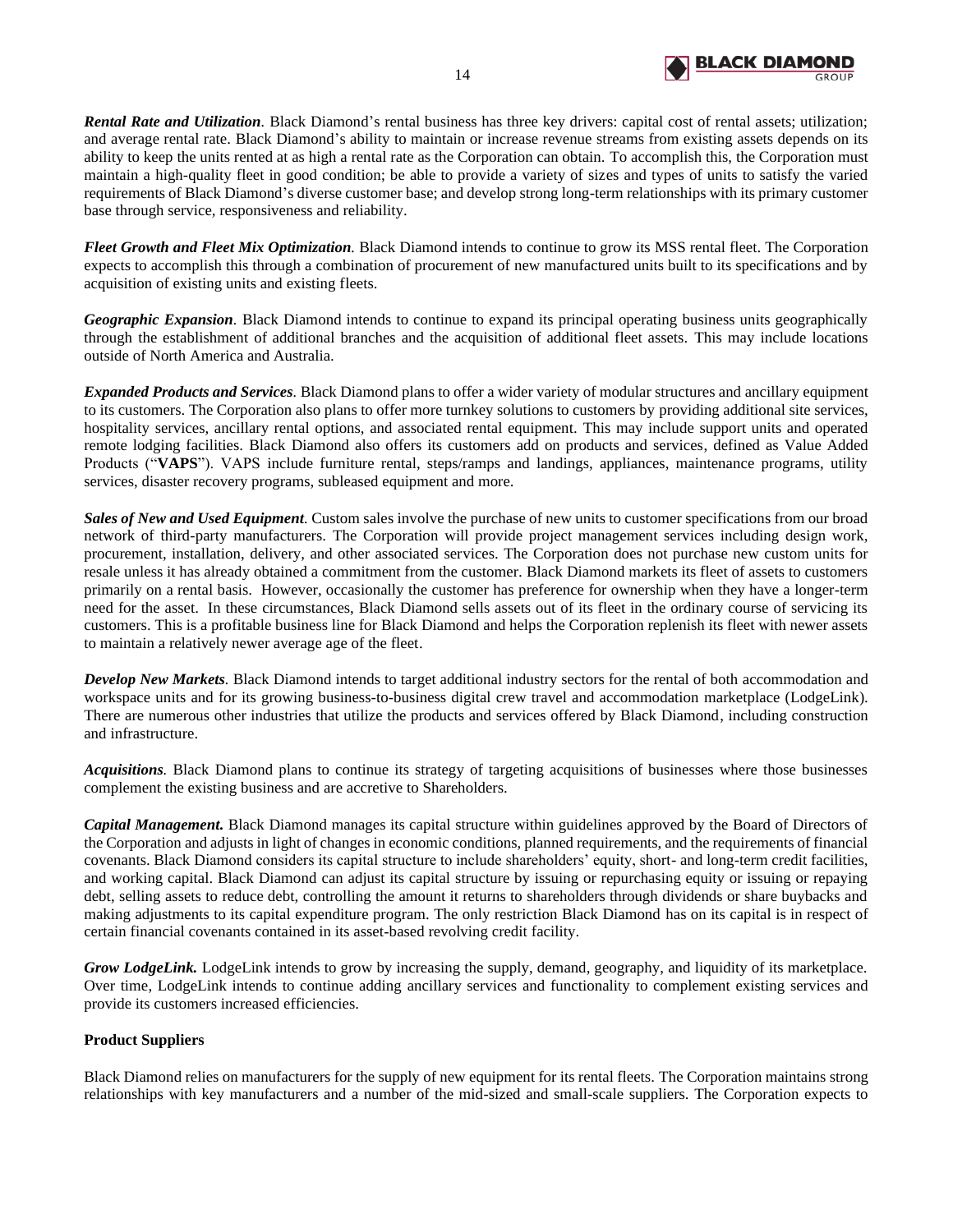

continue to secure sufficient manufacturing space to meet customer demand throughout 2022. See "Risk Factors – Dependence on Suppliers".

# **Employees**

As at December 31, 2021, Black Diamond had a total of 376 permanent employees of which 61 were hourly paid personnel.

# **Sales, Distribution and Marketing**

Black Diamond markets its rental assets, custom sales and ancillary products and services through in-house sales personnel, its website, social media, web campaigns and its digital marketplace.

## **Customers**

Black Diamond's customers include general contractors; engineering procurement construction companies; financial institutions; health care providers; education institutions; energy and mineral exploration and production companies; pipeline constructors; food services providers (caterers); construction sub-trades; industrial companies; drilling contractors; military agencies; utilities companies; oilfield services companies; as well as manufacturers. During the year ended December 31, 2021, the Corporation did not have a significant customer who contributed greater than 10% of the Corporation's consolidated revenue.

From the Corporation's experience to date, its customers' preferences for its products and services include the following:

- quality and newness of equipment;
- cleanliness of equipment when it arrives on site;
- availability of equipment;
- variety of layouts and amenities to best suit their project needs;
- relationship with strategic Indigenous partnerships;
- responsiveness to their needs;
- delivery time, distance and cost; and
- solutions that enhance logistics planning, ease of booking and productivity of customers' internal processes.

## **Pricing of Products and Services**

Black Diamond's products and services are priced in a number of ways. Workforce accommodation and modular workspace solutions are typically priced on longer-term monthly rates while industrial equipment rentals tend to be priced off of day rates. Contract rates for workforce accommodation, modular space solutions and industrial equipment rental products are set based on industry factors such as availability of equipment and length of guaranteed minimum term. The Corporation generally charges higher rates for short-term rentals (three months or less) to reflect the additional costs associated with the turnaround of equipment on such a short term, and to encourage customers to enter longer-term commitments. The Corporation similarly offers lower rates for long-term contracts when equipment availability is not a factor.

## **Competitive Conditions**

The industries and businesses in which Black Diamond operates are highly competitive and in order to be successful, Black Diamond must provide services that meet the specific needs of its clients at competitive prices. The principal competitive factors in the markets in which Black Diamond operates are service quality and availability, reliability and effectiveness of equipment used to perform its services, technical knowledge, strategic partnerships and experience and reputation for safety and value. Competitors offer similar services in all geographic regions in which Black Diamond operates. See "Risk Factors – Competition".

WFS's success is connected, in part, to the general health of the natural resources sectors in Canada, the United States and Australia. Accordingly, in addition to the various federal, provincial, state and municipal regulations to which the Corporation adheres in its ongoing operations, it is also sensitive to the industry conditions relating to the natural resources sector, including land tenure, exploration, development, production, refining, transportation and marketing imposed by legislation enacted by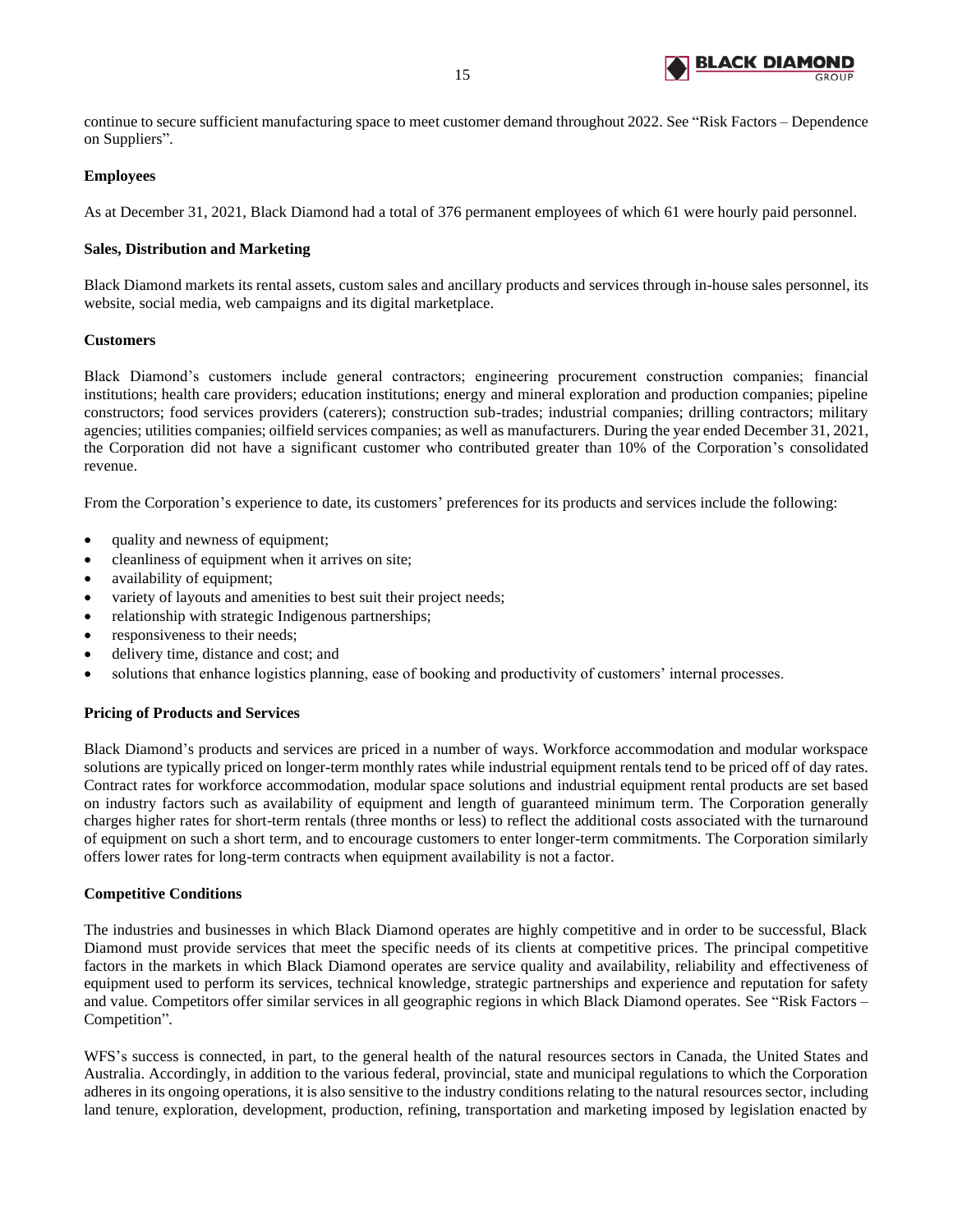

various levels of government. See "Risk Factors – Volatility of Industry Conditions" and "Risk Factors – Government Regulation".

## **Indigenous Relationships**

Black Diamond recognizes how important Indigenous business relationships are in all of the markets in which it operates. Black Diamond recognizes the obligations and requirements laid out in the various land claims in the areas where it conducts its business and, with respect to its businesses, Black Diamond is of the view that Indigenous rights and land claims are to be respected and the Indigenous people are to be given opportunities to participate and benefit from the activity on their traditional lands. As such, one of Black Diamond's objectives is to maximize where possible the amount of local and Indigenous participation in its operations. Black Diamond employs community relations management professionals who work closely with all of Black Diamond's Indigenous partnerships and the communities in which they operate. See "Risk Factors – Indigenous Relationships".

#### **Environmental Considerations**

The use of modular structures both for accommodation and general space needs is generally more sustainable than traditional construction processes given the opportunity to reuse and recycle assets throughout their useful life. A typical modular structure lasts 20 to 30 years and will generally be used on multiple different project sites throughout its lifetime. At the end of its useful life, a structure (which is comprised mostly of wood) is sent for disposition which typically results in the asset being mulched and turned into reusable materials.

The Canadian, United States and Australian natural resource industries are regulated by a number of federal, provincial and state governmental bodies and agencies under a variety of complex federal, provincial and state legislation that sets forth numerous prohibitions and requirements with respect to planning and approval processes related to land use, sustainable resource management, water use, waste management, responsibility for the release of presumed hazardous materials, protection of wildlife and the environment and the health and safety of workers. Legislation provides for restrictions and prohibitions on the transport of dangerous goods and the release or emission of various substances, including substances used and produced in association with certain oil and natural gas and mining industry operations. The legislation addresses various permits, drilling, access road construction, camp construction, well and mine completion, installation of surface equipment, air monitoring, water use, surface and ground water monitoring in connection with these activities, waste management and access to remote or environmentally sensitive areas.

The operations of the Corporation are subject to a variety of federal, provincial, state and local laws, regulations, and guidelines, including various environmental and health and safety statutes and regulations governing health and safety, requirements for its products, the conduct of operations, the protection of the environment, the operation of equipment and the handling and disposal of substances used in its operations, or that may otherwise be present on or in the lands the Corporation owns or occupies. Such legislation also generally imposes potential liability on past and present owners or occupants of property where contamination has occurred without regard to whether such owner or occupant played a role in the original contaminating event. The Corporation believes that it, and each of its subsidiaries, is currently in compliance with such laws and regulations. The Corporation expends financial and managerial resources to ensure such compliance and will continue to do so in the future. Such laws or regulations are subject to change. Accordingly, it is impossible for the Corporation to predict the cost or impact of such laws and regulations on the Corporation's future operations. See "Risk Factors – Environmental Liability" and "Risk Factors – Government Regulation".

Black Diamond provides a framework to identify, assess, mitigate, and monitor environmental risks under its Environmental Management Plan (the "**EMP**"). The EMP sets forth requirements for implementation of an effective environmental management program throughout all of Black Diamond's operations. The goal is to lead the way by exemplifying responsible use of resources and to conduct operations in a manner aimed at achieving and maintaining compliance with all environmental rules and regulations.

#### **Social, Health & Safety Considerations**

The safety and well-being of the Corporation's employees, partners, customers and vendors is of the highest importance and priority.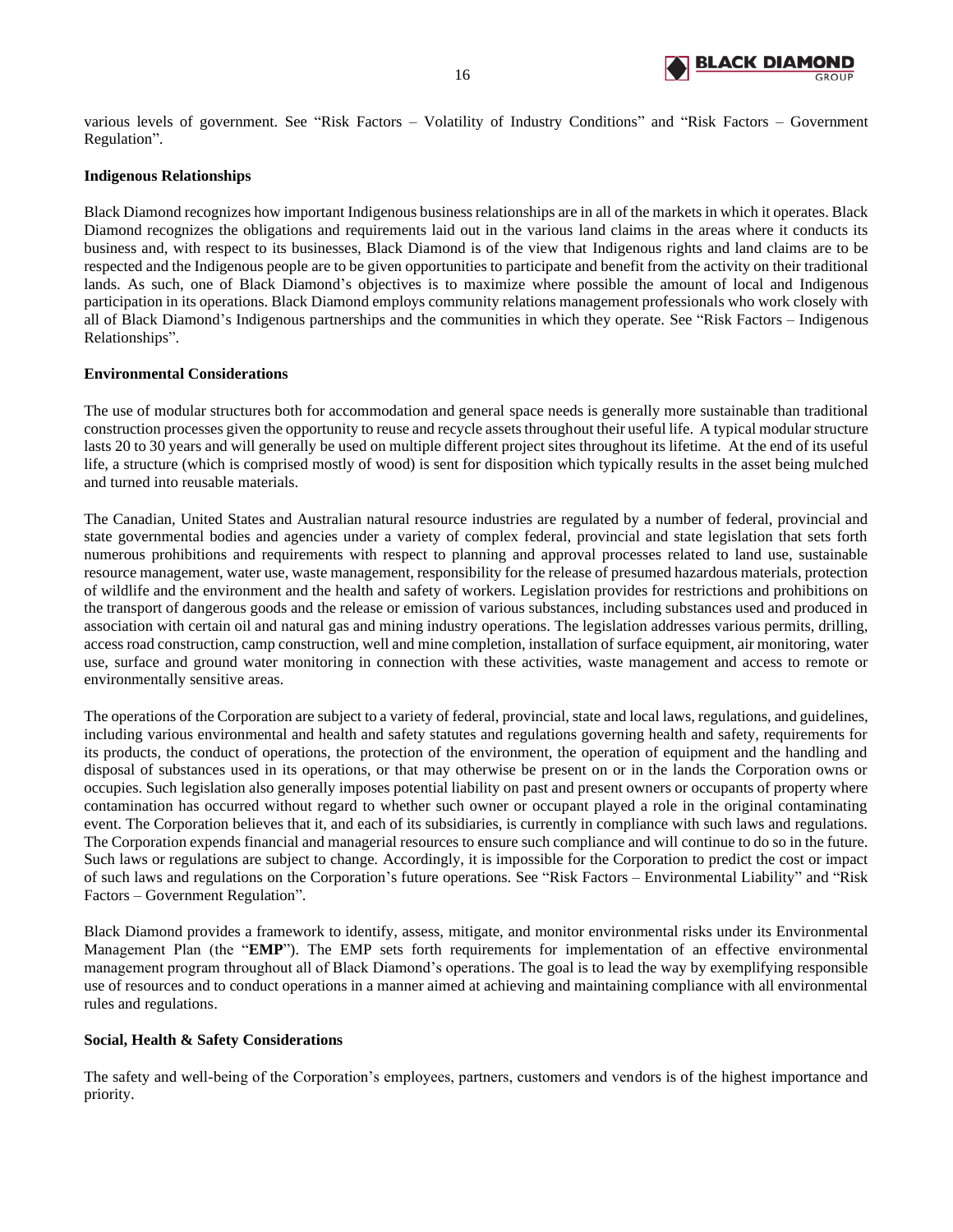

We strive to eliminate all workplace incidents, occupational illnesses, and unregulated environmental releases from our operations through the following actions:

- Comply with all applicable health, safety and environmental regulations;
- Go beyond HS&E regulations when it makes good business sense to do so;
- Remain committed to working in a spirit of consultation and cooperation with the workers to provide safe working conditions that ensure the physical health and safety as well as the psychological health and social wellbeing of its employees and contracted workers;
- Monitor arrangements to implement health, safety and environmental performance;
- Pursue continuous improvement of its health, safety and environmental performance; and
- Periodically report on its health, safety and environmental progress

Black Diamond expects all employees, contractors and sub-contractors to meet their responsibilities for protecting themselves and their coworkers. The specific requirements given in the Corporation's HS&E Manual apply globally as a condition of employment for all employees and any contractor doing work for or on behalf of Black Diamond entities, business units and subsidiary organizations where Black Diamond has a controlling interest. It is our goal to maintain safe working conditions for other employers, self-employed persons, visitors and external work parties that may be present at our locations or who may be affected by our work activities, as is reasonably practicable.

We recognize that the responsibilities for health and safety are shared:

- The employer accepts the responsibility for leadership of the health and safety program, for its effectiveness and improvement, and for providing the safeguards required to ensure safe work conditions as is the worker's right
- Supervisors are responsible for developing the proper attitudes toward health and safety in themselves and in those they supervise, and for ensuring that all operations are performed with the utmost regard for the health and safety of all personnel involved
- Employees, contractors and sub-contractors are responsible for wholehearted, genuine cooperation with all aspects of the health and safety program, including compliance with all rules and regulations, and for continually practicing health and safety while performing their duties

Performance results will be evaluated, in part, against these requirements and the findings from periodic management audits and local regulations.

The Corporation's Total Recordable Injury Frequency in 2021 was 0.56, compared to 0.80 and 0.35 in 2019 and 2020 respectively. The Corporation's Loss Time Injury Frequency was zero in 2021, 2020 and 2019.

|                                                                                                                              | 2021 | 2020 | 2019 |
|------------------------------------------------------------------------------------------------------------------------------|------|------|------|
| <b>Fatality Rate</b>                                                                                                         |      | U    |      |
| <b>TRIF</b>                                                                                                                  | 0.56 | 0.35 | 0.80 |
| <b>Number of Recordable</b><br><b>Incidents of Non-Compliance</b><br>with environmental permits,<br>standards or regulations |      | U    |      |

Black Diamond has four equity-based partnerships with First Nations across western Canada designed to drive economic benefits within the communities in which we operate. The Corporation's Indigenous policy is aligned with the Truth and Reconciliation Commission & UN Declaration on the Rights of Indigenous People. Since inception, Black Diamond's partnerships have disbursed over \$32 million in the form of royalties and/or distributions to our First Nations equity partners. Black Diamond also has a commitment to aboriginal procurement through the Canadian Council for Aboriginal Business.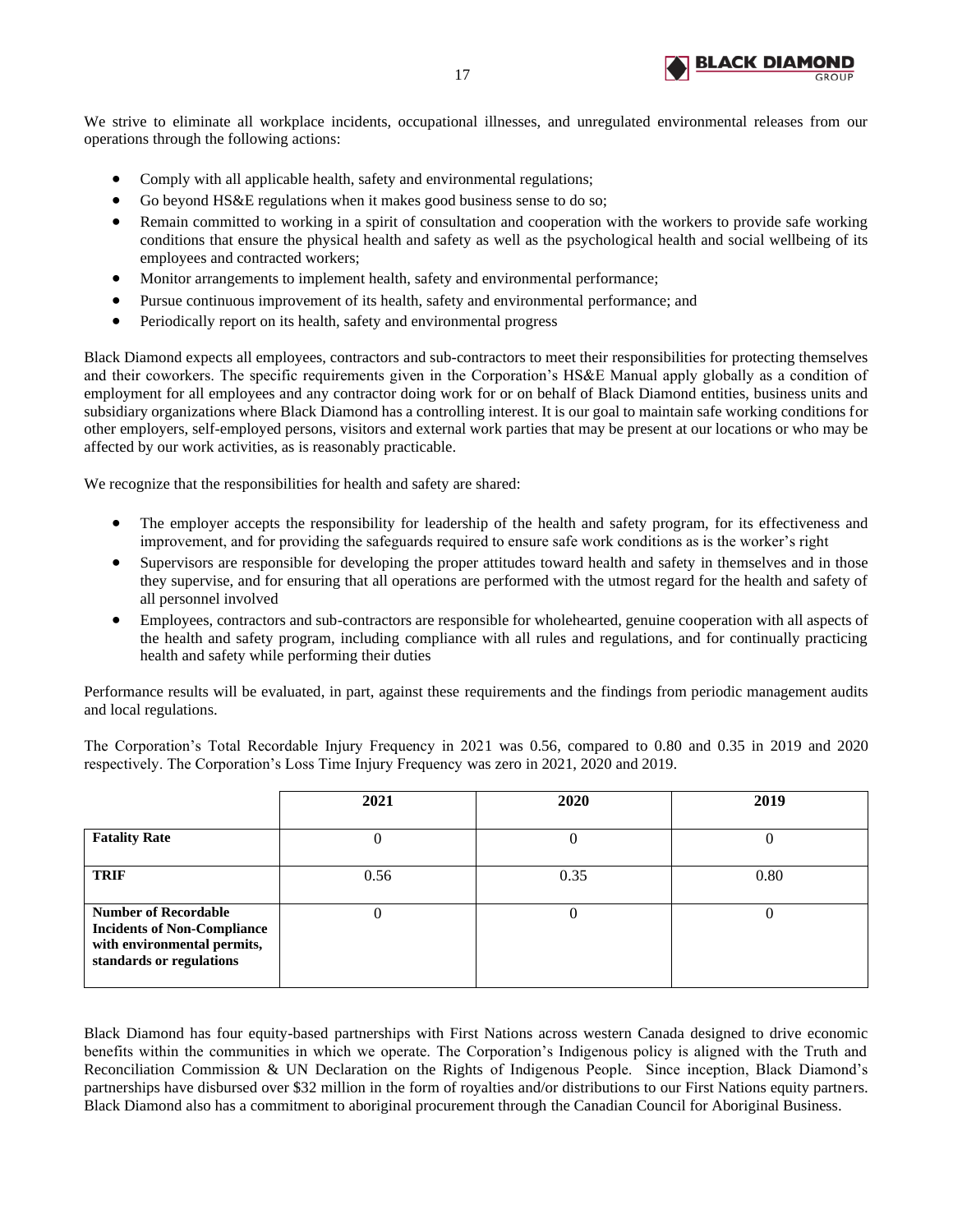

|                         |                |      | 2019           |              |        |      | 2020           |              |        |      | 2021           |              |
|-------------------------|----------------|------|----------------|--------------|--------|------|----------------|--------------|--------|------|----------------|--------------|
|                         | Female         | Male | Female<br>$\%$ | Male<br>$\%$ | Female | Male | Female<br>$\%$ | Male<br>$\%$ | Female | Male | Female<br>$\%$ | Male<br>$\%$ |
| Executive<br>(EVP & VP) | 1              | 12   | 8%             | 92%          | -      | 12   | 8%             | 92%          |        | 13   | 7%             | 93%          |
| Senior<br>Management    | $\overline{2}$ | 11   | 15%            | 85%          | 4      | 16   | 20%            | 80%          | 5      | 14   | 26%            | 74%          |
| Management              | 16             | 25   | 39%            | 61%          | 12     | 33   | 27%            | 73%          | 17     | 25   | 40%            | 60%          |
| Non-<br>Management      | 84             | 118  | 42%            | 58%          | 118    | 153  | 44%            | 56%          | 125    | 176  | 42%            | 58%          |
| <b>TOTAL</b>            | 103            | 166  | 38%            | 62%          | 135    | 214  | 39%            | 61%          | 148    | 228  | 39%            | 61%          |

Black Diamond is also committed to fostering diversity in its employee base, including gender diversity.

Notes:

(1) Data effective as of December 31, 2021.

(2) Data includes permanent-full time and permanent-part time employees and leave of absences.

(3) Data excludes all invoicing consultants, temporary contractors and agency workers.

|                                           | 2019 | 2019<br>$\frac{0}{0}$ | 2020 | 2020<br>$\frac{6}{9}$ | 2021 | <b>2021</b><br>$\frac{6}{9}$ |
|-------------------------------------------|------|-----------------------|------|-----------------------|------|------------------------------|
| <b>Total Voluntary</b><br><b>Turnover</b> | 44   | 17.5%                 | 17   | 5.6%                  | 53   | 15.1%                        |

See "Risk Factors – Safety Performance" and "Risk Factors – Disease Outbreaks" and "Risk Factors – Government Regulation".

## **COVID-19 Response**

Black Diamond has been proactive and prudent in our planning, response and actions related to the novel strain of coronavirus, COVID-19, with safety as our first priority for our workforce, customers, communities and others. Black Diamond's products and services were deemed essential and critical infrastructure/services in Canada, the United States and Australia.

In response to COVID-19, Black Diamond implemented business continuity plans and various health and safety protocols to ensure the health and safety of its employees and customers to minimize disruption to its business. These plans and protocols include adjusted operating procedures for field staff, increased cleaning and disinfection practices, physical distancing measures, additional personal protective equipment to front line employees, remote work arrangements for office staff and frequent and transparent communication with all employees, contractors and customers. Additionally, Black Diamond has eliminated all non-essential travel and reduced discretionary costs. Due to the variable cost structure of its businesses and ability to react quickly to changing situations, Black Diamond was able to take appropriate measures to minimize the expected negative impact of COVID-19 on its business.

Black Diamond continues to monitor developments and mitigate any evolving risks related to COVID-19 and will comply with the measures and restrictions being announced by public health and government authorities. To date, the Corporation has experienced a full recovery of earlier lower utilization levels of its small format WFS assets and LodgeLink as a result of COVID-19 travel restrictions. See "Risk Factors – Disease Outbreaks".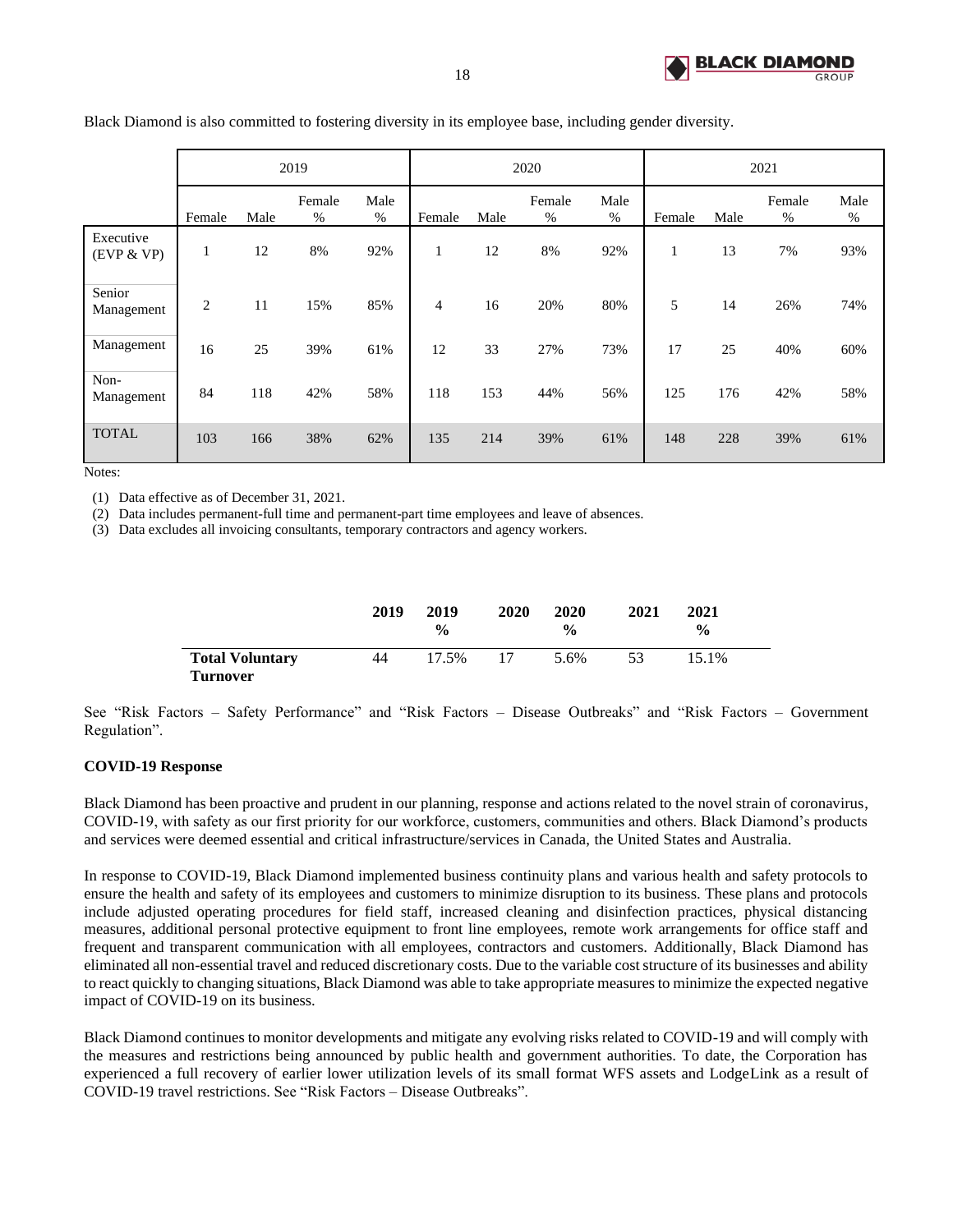

## **Governance Considerations**

Every employee of the Corporation is, upon hire and on an annual basis, required to review and sign off on the Corporation's Code of Business Conduct and Ethics policies (the "**Code**"). The Code reflects the Corporation's commitment to a culture of honesty integrity and accountability and outlines the basic principles and policies with which all directors, officers and employees are expected to comply.

The Corporation is committed to high standards of openness, integrity, and accountability. The integrity of the financial and other information of the Corporation is vital as it guides the decisions of the Board of Directors and is relied upon by our shareholders, financial markets, and other stakeholders. For these reasons, the Corporation cultivates an environment where individuals can confidentially and anonymously report complaints and concerns regarding accounting, internal audit controls or other audit matters, bribery, the health and safety of the general public, employees and contractors, and the protection of the environment, without fear of victimization, discrimination or disadvantage. Our Whistleblower Program was established for all employees, management, officers, directors, contractors, and consultants of Black Diamond and encourages and facilitates the reporting of complaints and concerns to the Chair of the Audit Committee, Mr. Robert Herdman.

The Corporation's Board of Directors is comprised of eight members, seven of which are independent. Each of the Corporation's Compensation Committee, Environmental, Social and Governance and Nominating Committee and Audit Committee are comprised entirely of independent directors.

The Corporation has not sustained any monetary losses as a result of legal proceedings associated with charges of bribery, corruption and/or anticompetitive practices.

## **Foreign Operations**

Black Diamond has a significant portion of its operations in the United States and in Australia. The United States and Australia operations are conducted through indirect subsidiaries of Black Diamond and are consolidated into the Corporation's quarterly and annual financial statements. The Corporation does not operate or do any business or have any backlog in countries that rank among the lowest 20 countries in Transparency International's Corruption Perception Index. See "Risk Factors – Foreign Operations" and "Risk Factors – Foreign Currency Exchange Risk".

#### **Intangible Property**

The Corporation's customer relationships have value to the Corporation as there are substantial long-term contracts and relationships in place, and the Corporation estimates that a significant amount of future revenue will be derived from the existing customer base. Where the value of identifiable intangible assets has been included in the financial statements of the Corporation, they are amortized on a straight-line basis over their estimated useful lives. These intangible assets include: customer relationships; non-compete agreements; trademarks; and LodgeLink website development costs.

#### **Bankruptcy and Similar Procedures**

There have been no bankruptcy, receivership or similar proceedings against the Corporation or any of its subsidiaries, or any voluntary bankruptcy, receivership or similar proceedings by the Corporation or any of its subsidiaries, within the three most recently completed financial years or proposed during the current financial year.

#### **RISK FACTORS**

<span id="page-20-0"></span>**Investors should carefully consider the risk factors set out below and consider all other information contained herein and in the Corporation's other public filings before making an investment decision. The risks set out below are not an exhaustive list and should not be taken as a complete summary or description of all the risks associated with the Corporation's business. If any of the following risks or other risks occur, the Corporation's business, financial condition, results of operations and cash flows could be adversely impacted in a material way.**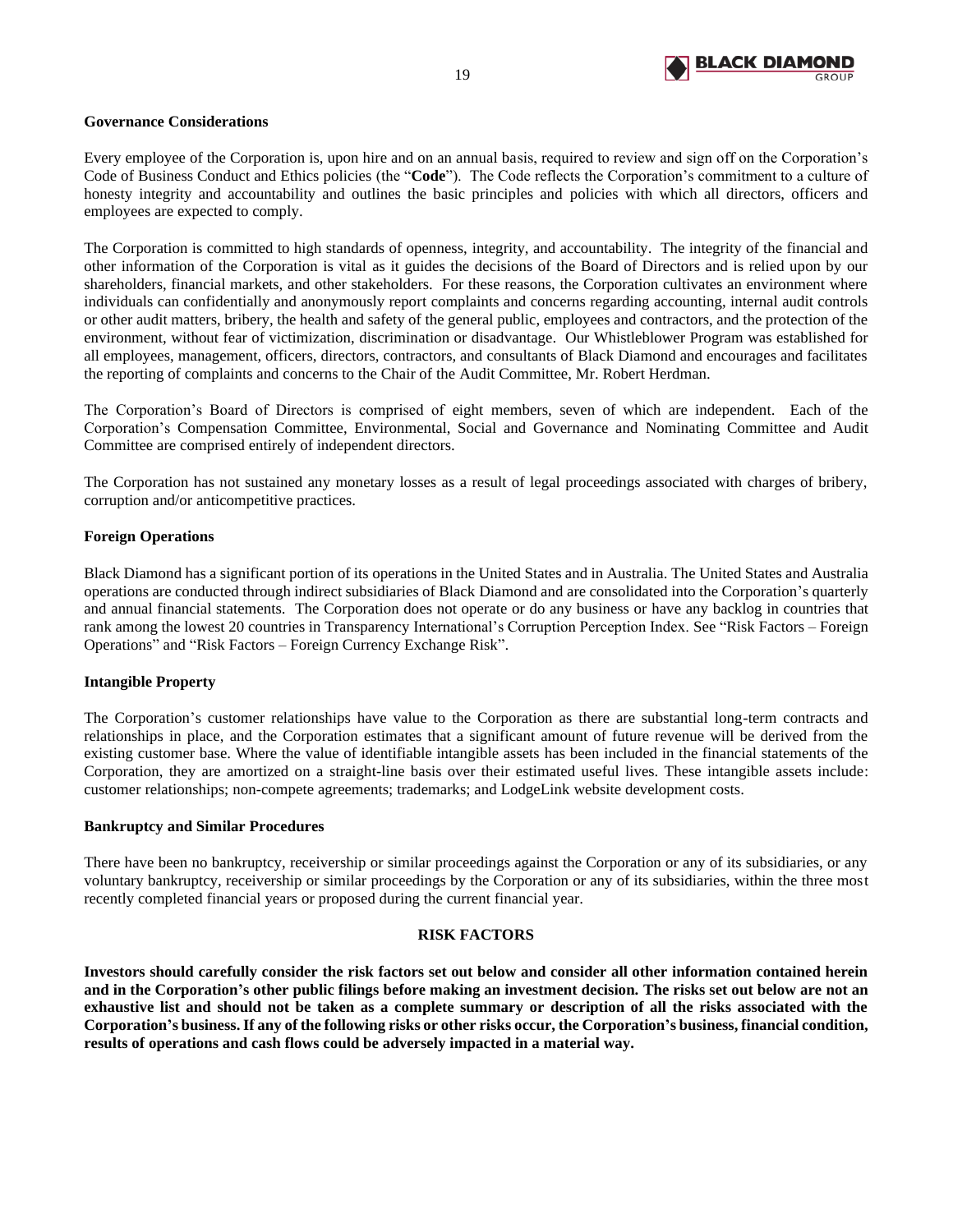

## **Volatility of Industry Conditions**

The demand, pricing and terms for the Corporation's products and services largely depend upon the level of industry activity for general construction, infrastructure development, public spending and natural resource exploration and development. This includes commercial construction companies and real estate developers, infrastructure developers, education sectors, natural resource exploration and development companies. Industry conditions are influenced by numerous factors over which the Corporation has no control, including: the demand and need for new construction and infrastructure projects, the level of natural resource prices; expectations about future natural resource prices; demand for and supply of oil and natural resources; weather conditions; political, military, demand for in-person education; regulatory and economic conditions; and the ability of natural resource companies to raise equity capital or debt financing for exploration and development work.

## **Dependence on Agreements and Contracts**

The operations of the Corporation depend on execution and performance under written contracts with its customers that are generally cancellable only for non-performance. The key factors which determine whether a client continues to use the Corporation are service quality and availability, reliability and performance of equipment used to perform its services, technical knowledge and experience, reputation for safety and competitive price. There can be no assurance that the Corporation's relationship with its customers will continue, and a significant reduction or total loss of the business from these customers, if not offset by sales to new or existing customers, could have a material adverse effect on the Corporation's business, financial condition, results of operations and cash flows.

The operations of the Corporation also depend on the execution and performance under written contracts with the Corporation's vendors and subcontractors. The failure of the Corporation's vendors and subcontractors to execute and perform under these contracts could have a material adverse effect on the Corporation's business, financial condition, results of operations and cash flows.

## **Competition**

The modular space solutions, workforce accommodation solutions and ancillary equipment rentals industries in which the Corporation operates are highly competitive. To be successful, the Corporation must provide equipment and services that meet the specific needs of its clients at competitive prices. The principal competitive factors in the markets in which the Corporation operates are service quality and availability, reliability and performance of equipment used to perform its services, technical knowledge and experience, and reputation for safety and price. The Corporation competes with international and regional competitors, several of which are significantly larger than the Corporation. These competitors offer similar services in all of the geographic regions in which the Corporation operates. As a result of competition, the Corporation may be unable to continue to provide its present services, to provide such services at historical operating margins or to acquire additional business opportunities, which could have a material adverse effect on the Corporation's business, financial condition, results of operations and cash flows.

Reduced levels of activity in the workforce accommodation, ancillary equipment rentals and temporary workspace industries can intensify competition and result in lower revenue to the Corporation. Natural resources extrication companies which are directly affected by fluctuation in commodities prices and capital development cycles, government, regulations, mining industries and governmental regulation, could affect the Corporation's ability to generate revenue and earnings.

#### **Disease Outbreaks**

Since December 31, 2019, the outbreak of COVID-19 has resulted in governments worldwide enacting emergency measures to combat the spread of the virus. In March 2020, COVID-19 was declared a pandemic by the World Health Organization. Government emergency measures have included travel bans, lockdowns, quarantine periods and social distancing and have caused material disruption to businesses globally resulting in an economic slowdown. Global equity markets have experienced significant volatility. Governments and central banks have reacted with significant monetary and fiscal interventions designed to stabilize economic conditions. The duration and impact of the COVID-19 outbreak is unknown at this time, as is the efficacy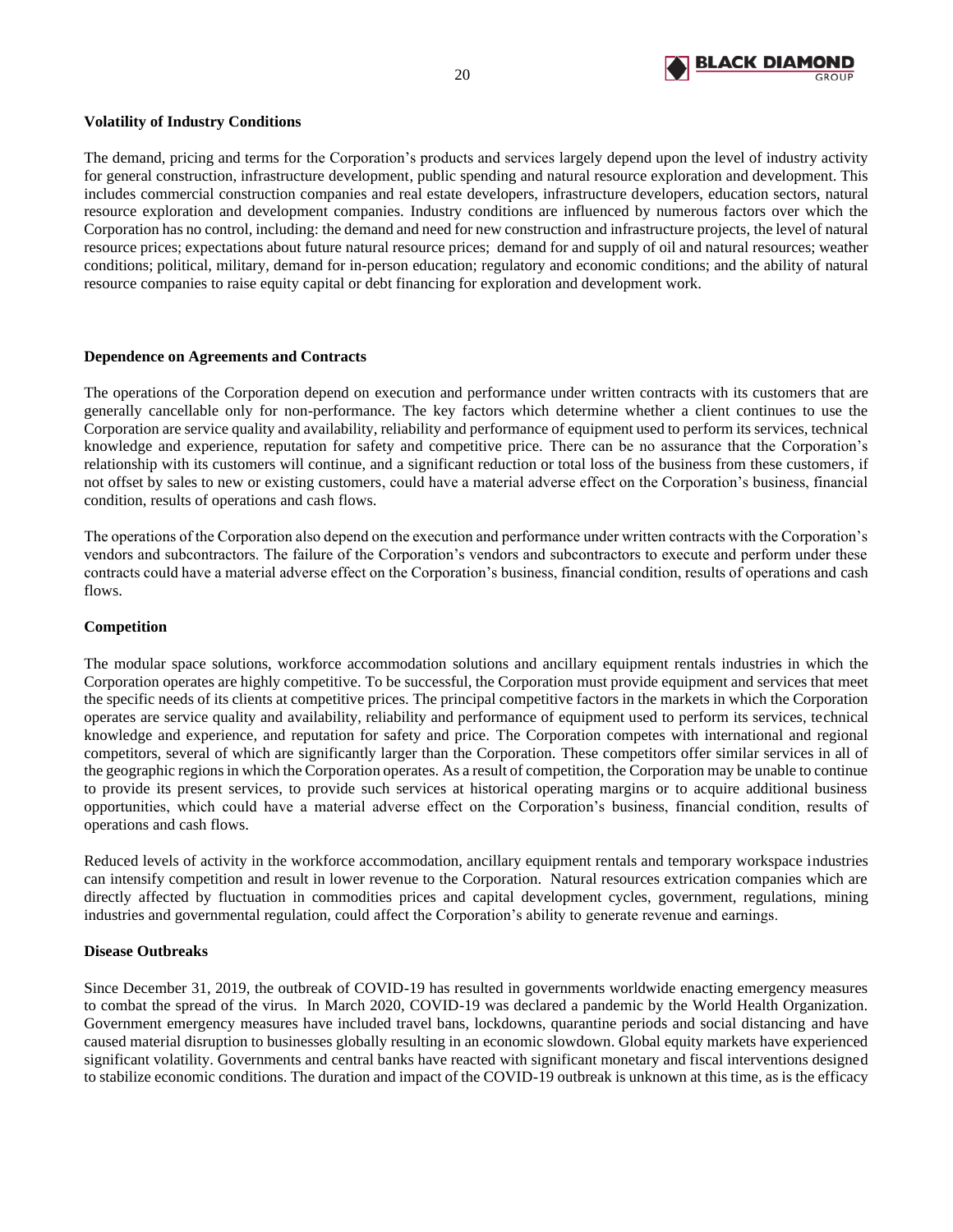

and long-term success of the government and central bank interventions. It is not possible to reliably estimate the length and severity of these developments and the impact on the financial results and condition of Black Diamond in future periods.

The continued outbreak of COVID-19 or another local, regional, national or international outbreak of a contagious disease, including COVID-19, Severe Acute Respiratory Syndrome, H1N1 influenza virus, avian flu, or any other similar illness could result in: a general or acute decline in economic activity in the regions the Corporation and its subsidiaries hold assets, a decrease in the willingness of the general population to travel, staff shortages, reduced tenant traffic, mobility restrictions and other quarantine measures, supply shortages, increased government regulation, and the quarantine of or outbreak in one or more of the Corporation's lodges, facilities or accommodations booked through LodgeLink. Contagion in the Corporation's facilities or any market in which the Corporation operates could negatively impact the Corporation's occupancy rates or its reputation. All of these occurrences may have a material adverse effect on the business, financial condition and results of operations of the Corporation and/or its subsidiaries.

# **Credit Risk**

Credit risk arises from cash held with banks and financial institutions, as well as credit exposure to customers and partners in the form of outstanding accounts. The maximum exposure to credit risk is equal to the carrying value of the financial assets.

The carrying amount of accounts receivable reflects management's assessment of the credit risk associated with the Corporation's customers. The Corporation generally grants unsecured credit to its customers. The allowance for doubtful accounts and past due receivables is reviewed by management on an ongoing basis. Accounts receivable are considered for impairment after taking into consideration the customer's payment history, their credit worthiness, the current economic environment in which the customer operates and the customer's establishment within its industry. Failure to accurately estimate the amount of bad debts of the Corporation or failure to collect accounts receivable on a timely basis, in full or in part, could have a material adverse effect on the Corporation's business, financial condition, results of operations and cash flows.

## **Information Technology Systems and Cyber Security**

The Corporation depends upon the reliability and security of our information technology systems in the normal course of operations. The Corporation depends on various information systems for purposes of financial reporting and accounting, data storage, processing of customer transactions and communications with its employees and third parties. Black Diamond is subject to a variety of information technology and systems risks as part of our regular operations including virus, cyber-attack, security breach and destruction or interruption of its information technology systems. Although the Corporation has controls and security measures in place that are designed to mitigate these risks, a breach of these measures could occur and result in a loss of material and confidential information, breach of privacy laws and a disruption to its business activities. The outcome of such a breach cannot be predicted with certainty and could have a material effect on the operations of the Corporation.

## **Vulnerability to Market Changes**

Fixed costs, including costs associated with operating expenses, leases, labour costs and depreciation account for a significant portion of the Corporation's costs and expenses. As a result, reduced productivity resulting from reduced demand, equipment failure, weather or other factors could have a material adverse effect on the Corporation's business, financial condition, results of operations and cash flows.

## **Operating Risks and Insurance**

The operations of the Corporation are subject to hazards inherent in the workforce accommodation, temporary workspace and rental industries, such as equipment defects, malfunction and failures, and natural disasters which could result in fires, vehicle accidents, damage to facilities, risk to the health of occupants, business interruption and damage to or destruction of property, equipment and the environment. These risks could expose the Corporation to substantial liability for personal injury, wrongful death, property damage, pollution, and other environmental damages. The frequency and severity of such incidents will affect operating costs, insurability and relationships with customers, employees and regulators.

Although the Corporation has obtained insurance against certain of the risks to which it is exposed, such insurance is subject to coverage limits and no assurance can be given that such insurance will be adequate to cover the Corporation's liabilities. In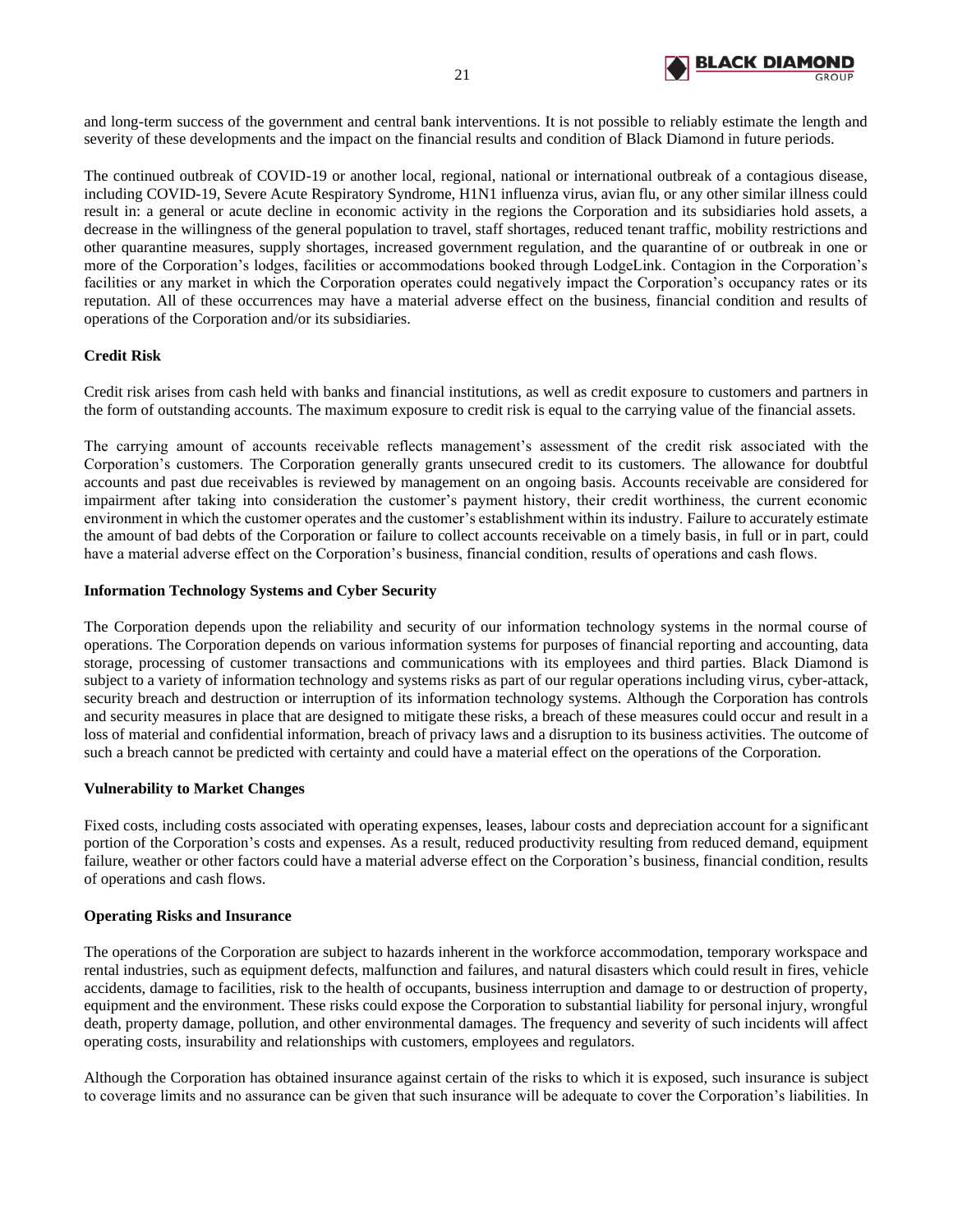

addition, there can be no assurance that the Corporation will be able to maintain adequate insurance in the future at rates it considers reasonable and commercially justifiable. The occurrence of a significant uninsured claim, a claim in excess of the insurance coverage limits maintained by the Corporation, or a claim at a time when it is not able to obtain liability insurance, could have a material adverse effect on the Corporation's business, financial condition, results of operations and cash flows.

# **Weakness in Natural Resource Industries**

Depressed natural resources commodity prices could result in reduced levels of activity in the natural resources industries which may intensify competition and result in lower revenue to the Corporation. Any prolonged substantial reduction in commodity prices will reduce activity levels in these industries and change the economic feasibility of industry development projects, resulting in reduced demand for certain of the Corporation's products and services which could have a material adverse effect on the Corporation's business, financial condition, results of operations and cash flows. In addition, commodity price volatility may in the future affect the Corporation's ability to obtain equity or debt financing on acceptable terms.

**Weakness in Industrial Construction and Infrastructure Developments** A reduction in public spending, increased interest rates and a reduction in economic activity could result in reduced levels of activity industrial construction and infrastructure developments which could result in lower revenue to the Corporation. Any prolonged substantial reduction in such activity could reduce the demand for certain of the Corporation's products and services which could have a material adverse effect on the Corporation's business, financial condition, results of operations and cash flows.

# **Access to Additional Financing**

The Corporation may find it necessary in the future to obtain additional debt or equity financing to support ongoing operations, to undertake capital expenditures or to undertake acquisitions or other business combination transactions. Uncertain levels of near-term industry activity coupled with global economic volatility exposes the Corporation to the risk that additional financing will not be available to the Corporation when needed, on terms acceptable to the Corporation or at all. The Corporation's inability to raise financing to support ongoing operations or to fund capital expenditures or acquisitions could limit the Corporation's growth and could have a material adverse effect on the Corporation's business, financial condition, results of operations and cash flow.

Where additional financing is raised by the issuance of Common Shares or securities convertible into Common Shares, control of the Corporation may change and Shareholders may suffer dilution to their investment. The Corporation's activities may also be financed partially or wholly with debt, which may increase the Corporation's debt levels above industry standards. The level of the Corporation's indebtedness from time to time could impair the Corporation's ability to obtain additional financing in the future on a timely basis to take advantage of business opportunities that may arise.

# **Dependence on Suppliers and Manufacturers**

The Corporation sources its equipment, equipment parts and third-party services from a variety of suppliers and manufacturers, most of whom are located in Canada, the United States and Australia. Should any suppliers or manufacturers be unable to provide the necessary equipment, line time, parts or services or otherwise fail to deliver products in the quantities required, any resulting delays in the provision of products and services or in the time required to find new suppliers could have a material adverse effect on the Corporation's business, financial condition, results of operations and cash flows. As a result of the interruptions of supply and international trade due to the pandemic, many of parts and materials as well as labour for our suppliers and manufacturers is restricting delivery by delay. This is viewed as a near term risk only but may impact financial benefits and slow growth of our rental fleets and turnkey sales reserved in MSS.

## **Reliance on Key Personnel**

The Corporation's success depends in large measure on certain key personnel. The loss of the services of such key personnel may have a material adverse effect on the Corporation's business, financial condition, results of operations and cash flows. The Corporation does not have any key person insurance in effect for the Corporation. The contributions of the existing management team to the immediate and near-term operations of the Corporation are likely to be of central importance. Investors must rely upon the ability, expertise, judgment, discretion, integrity and good faith of the management of the Corporation.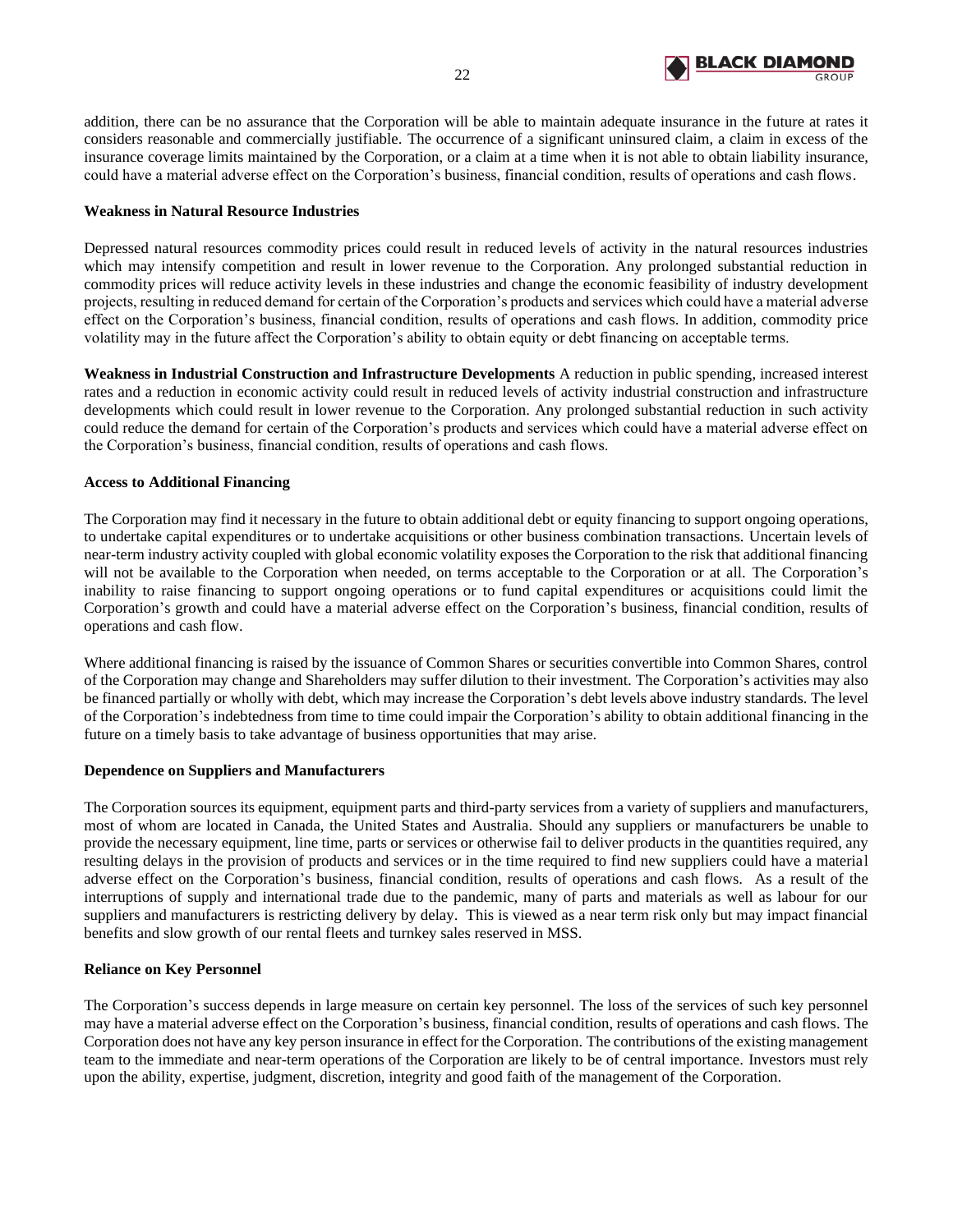

# **Workforce Availability**

The Corporation's ability to provide reliable and quality services is dependent on its ability to hire and retain a dedicated and quality pool of employees. The competition for qualified personnel in the industries in which the Corporation operates is intense and there can be no assurance that the Corporation will be able to continue to attract and retain all personnel necessary for the development and operation of its business. In periods of higher activity, it may become more difficult to find and retain qualified employees which could limit growth, increase operating costs or have other material adverse effects on the Corporation's operations.

## **Market Price of Common Shares**

The trading price of securities of issuers in the businesses of the Corporation is subject to substantial volatility often based on factors related and unrelated to the financial performance or prospects of the issuers involved. Factors unrelated to the Corporation's performance could include macroeconomic developments nationally, within North America or globally, domestic and global commodity prices or current perceptions of the attractiveness of particular industries. Similarly, the market price of the Common Shares could be subject to significant fluctuations in response to variations in the Corporation's operating results, financial condition, liquidity and other internal factors. Accordingly, the price at which the Common Shares will trade cannot be accurately predicted.

## **Safety Performance**

Standards for the prevention of incidents in the industries in which the Corporation operates are governed by service company safety policies and procedures, accepted industry safety practices, customer specific safety requirements and health and safety legislation. Many customers consider safety performance a key factor in selecting workforce accommodation, temporary workspace and ancillary equipment and service providers. Deterioration of the Corporation's safety performance could result in a decline in the demand for the Corporation's products and services and could have a material adverse effect on the Corporation's business, financial condition, results of operations and cash flows.

## **Expansion into New Activities**

The operations and expertise of the Corporation's management are currently focused primarily on and temporary workspace industries logistics management as well as the workforce accommodation, ancillary equipment rentals. In the future, the Corporation may acquire or move into new industry related activities, may acquire different industry related assets, and as a result may face unexpected risks or alternatively, significantly increase the Corporation's exposure to one or more existing risk factors, which may in turn result in the Corporation's business, financial condition, results of operations and cash flows being adversely affected.

## **Government Regulation**

The Corporation's operations are subject to numerous laws as well as building and occupancy codes and regulations, industry regulations and guidelines, many of which are related to health and safety, the conduct of operations, requirements for its equipment, transportation and the environment. Some of the laws, regulations and guidelines that apply to the Corporation's operations also authorize the recovery of natural resource damages by the government, injunctive relief, and the imposition of stop, control, remediation and abandonment orders. While management believes that its businesses will be operated in accordance with applicable laws, the Corporation will remain subject to a varied and complex body of laws and regulations that both public officials and private individuals may seek to enforce. The costs arising from compliance with such laws, regulations and guidelines may be material to the Corporation.

Any regulatory changes that impose additional operating or environmental restrictions or requirements on the Corporation or its customers could adversely affect the Corporation through increased operating costs and potential decreased demand for the Corporation's products and services. The trend in environmental regulation has been to impose more restrictions and limitations on activities that may impact the environment, including the generation and disposal of wastes, the use and handling of chemical substances and water use and management. Laws, regulations or treaties concerning climate change, greenhouse gas emissions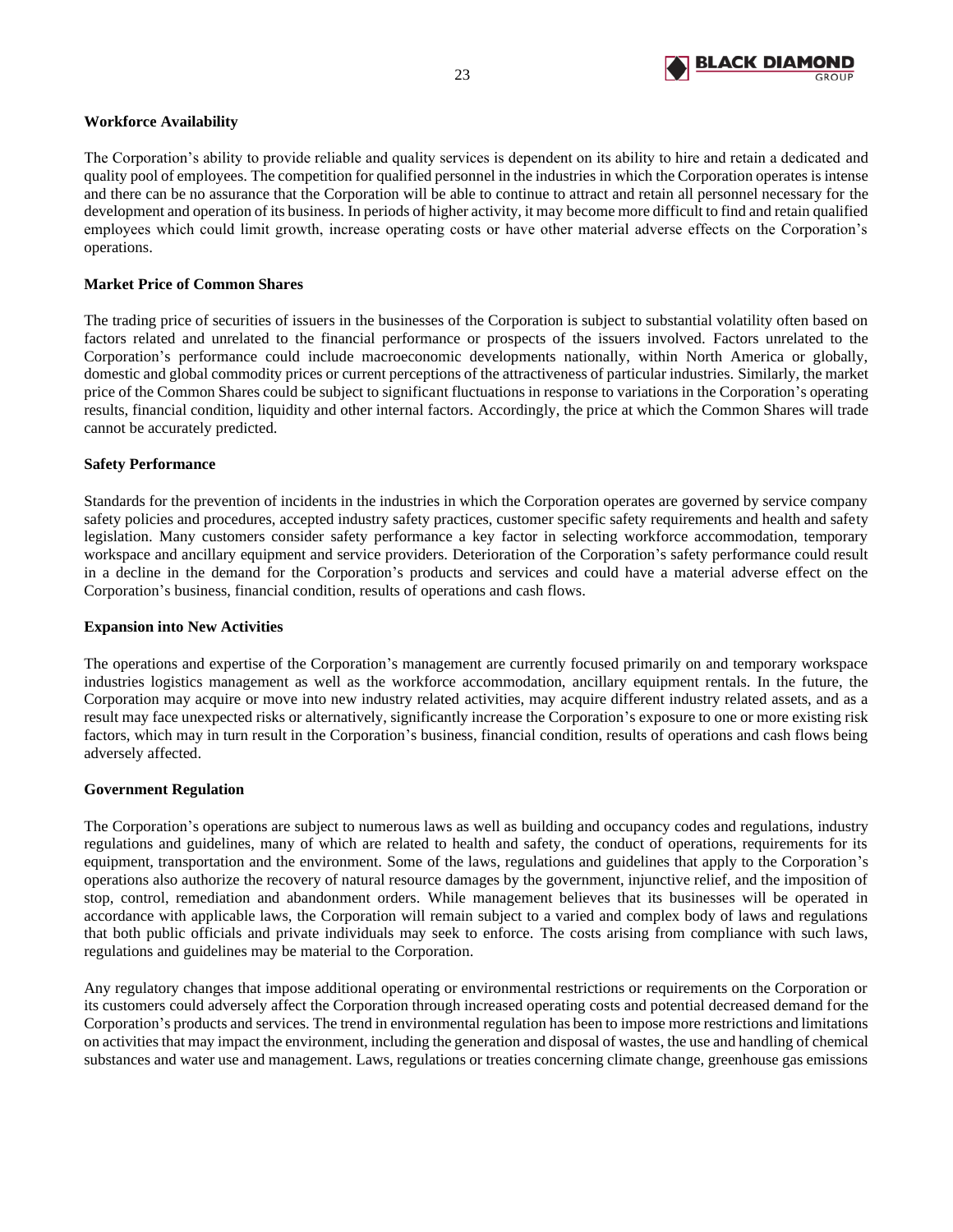

or other environmental matters may have an adverse impact on the demand for oil and natural gas and minerals, which could have a material adverse effect on the Corporation.

## **Failure to Realize Anticipated Benefits of Acquisitions and Dispositions**

The Corporation considers acquisitions and dispositions of businesses and assets in the ordinary course of business. Achieving the benefits of acquisitions depends on successfully consolidating functions and integrating operations and procedures in a timely and efficient manner and the Corporation's ability to realize the anticipated growth opportunities and synergies from combining the acquired businesses and operations with those of the Corporation. The integration of acquired businesses may require substantial management effort, time and resources diverting management's focus from other strategic opportunities and operational matters. Management continually assesses the value and contribution of services provided and assets required to provide such services. In this regard, non-core assets may be periodically disposed of so the Corporation can focus its efforts and resources more efficiently. Depending on the state of the market for such non-core assets, certain non-core assets of the Corporation, if disposed of, may realize less than their carrying value on the financial statements of the Corporation.

## **Environmental Liability**

The Corporation is subject to the operating risks inherent in the industries in which the Corporation operates, including environmental damage. The Corporation has established programs to address compliance with current environmental standards and monitors its practices concerning the handling of environmentally hazardous materials. However, there can be no assurance that the Corporation's procedures will prevent environmental damage from occurring from spills of materials handled by the Corporation or that such damage has not already occurred. On occasion, substantial liabilities to third parties may be incurred. The Corporation may have the benefit of insurance maintained by it or a contractor; however, the Corporation may become liable for damages against which it cannot adequately insure or against which it may elect not to insure because of high costs or other reasons.

#### **Environmental Regulation of the Corporation's Customers**

Federal and regional governments where the Corporation does business have been working through or have proposed various forms of regulation and legislation focused on climate change and greenhouse gas emissions. Future federal legislation, together with regional emission reduction requirements may require the reduction of emissions or emissions intensity from the Corporation's customers' operations and facilities. A number of the Corporation's customers are involved in the oil and natural gas exploration and development industry, with specific focus on oil sands related projects. Focus and scrutiny has recently intensified on oil sands development, which could lead to incremental environmental regulation or legislation.

Potential changes in requirements may result in increased operating costs and capital expenditures for oil and natural gas and mining industry participants, thereby delaying or decreasing the demand for the Corporation's products and services.

Management of the Corporation is unable to predict the impact of potential emissions targets and it is possible that changes could adversely affect the Corporation's business, financial condition, results of operations and cash flows.

#### **Climate Change**

There is growing concern from members of the scientific community and the general public that an increase in global average temperatures due to emissions of greenhouse gases and other human activities have or will cause significant changes in weather patterns and increase the frequency and severity of climate stress events. Climate change, including the impact of global warming, may create physical and financial risk. Physical risks from climate change may include an increase in sea level and changes in weather conditions, such as an increase in intense precipitation and extreme heat events, as well as tropical and nontropical storms.

The Corporation operates in locations that may be susceptible to climate stress events or adverse localized effects of climate change, such as sea-level rise and increased storm frequency or intensity. The occurrence of one or more natural disasters, such as hurricanes, fires, floods, and earthquakes (whether or not caused by climate change), could cause considerable damage to its equipment, buildings and facilities, disrupt operations and negatively impact the Corporation's financial performance. To the extent these events result in significant damage to any of the Corporation's equipment or buildings, its operations and financial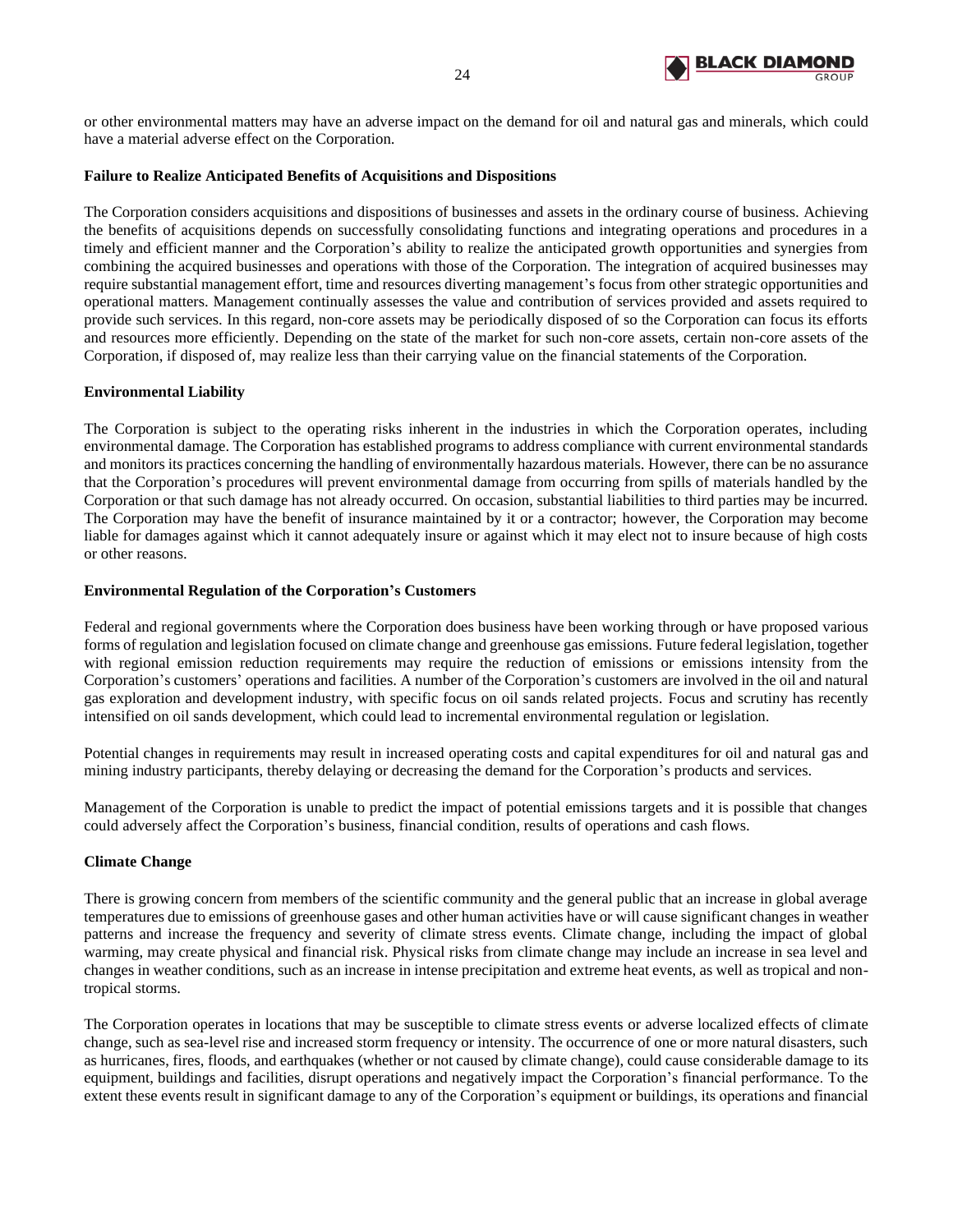

performance could be adversely affected. In addition, these events could result in significant expenses to restore or remediate equipment, buildings or facilities, increases in fuel (or other energy) prices or a fuel shortage, increases in the costs of insurance if they result in significant loss of property or other insurable damage, and the introduction of or increases in climate change taxes such as provincial or federal carbon taxes or cap and trade taxes.

## **Indigenous Relationships**

A component of Black Diamond's business strategy is based on developing and maintaining positive relationships with the Indigenous people and communities in the areas where Black Diamond operates. These relationships are important to Black Diamond's operations and customers who desire to work on traditional Indigenous lands. The inability to develop and maintain relationships and to be in compliance with local requirements could adversely affect Black Diamond's business, financial condition, results of operations and cash flows.

## **Dilution**

The Corporation may make future acquisitions or enter into financings or other transactions involving the issuance of securities of the Corporation which may be dilutive.

## **Variations in Foreign Exchange Rates and Interest Rates**

The Corporation is exposed to foreign currency fluctuations as certain revenues, expenses and working capital derived from its foreign operations are denominated in United States dollars and Australian dollars. As such, the Corporation's United States and Australian subsidiaries are subject to translation gains and losses on consolidation. Realized foreign exchange gains and losses are included in net earnings while unrealized foreign exchange gains and losses arising on the translation of the assets, liabilities, revenues and expenses of the Corporation's foreign operations are included in other comprehensive income.

An increase in interest rates could result in a significant increase in the amount the Corporation pays to service debt, resulting in a reduced amount available to fund its business activities, which could negatively impact the market price of the Common Shares of the Corporation. Could also decrease credit worthiness of certain customers and suppliers.

To the extent that the Corporation engages in risk management activities related to foreign exchange rates and interest rates, there is a credit risk associated with counterparties with which the Corporation may contract.

## **Foreign Operations**

Some of the Corporation's current operations and related assets are in the United States and Australia. In addition, the Corporation's growth plans may contemplate establishing operations in additional foreign countries, including countries where the political and economic systems may be less stable than those in Canada, the United States and Australia. Risks of foreign operations include, but are not necessarily limited to, changes of laws affecting foreign ownership, government participation, taxation, royalties, duties, rates of exchange, inflation, repatriation of earnings, social unrest, acts of terrorism and uncertain political and economic conditions resulting in unfavourable government actions such as unfavourable legislation or regulation. While the impact of these factors cannot be accurately predicted, if any of the risks materialize, they could have a material adverse effect on the Corporation's business, financial condition, results of operations and cash flows.

#### **Dependence on Operating Permits**

In most cases, permits issued by government agencies are required to set up and operate remote workforce accommodations. The issuance of permits is dependent upon water and waste treatment alternatives available, road traffic volumes and fire conditions in forested areas. Failure of the Corporation or the Corporation's customers to receive or renew permits could have a material adverse effect on the Corporation's business, financial condition, results of operations and cash flows.

# **Maturity of Credit Facility**

The Corporation currently has the Credit Facility available, which will mature on October 31, 2026. There can be no assurance that the Corporation will be able to renegotiate or renew its Credit Facility in the amount it requires or on terms acceptable to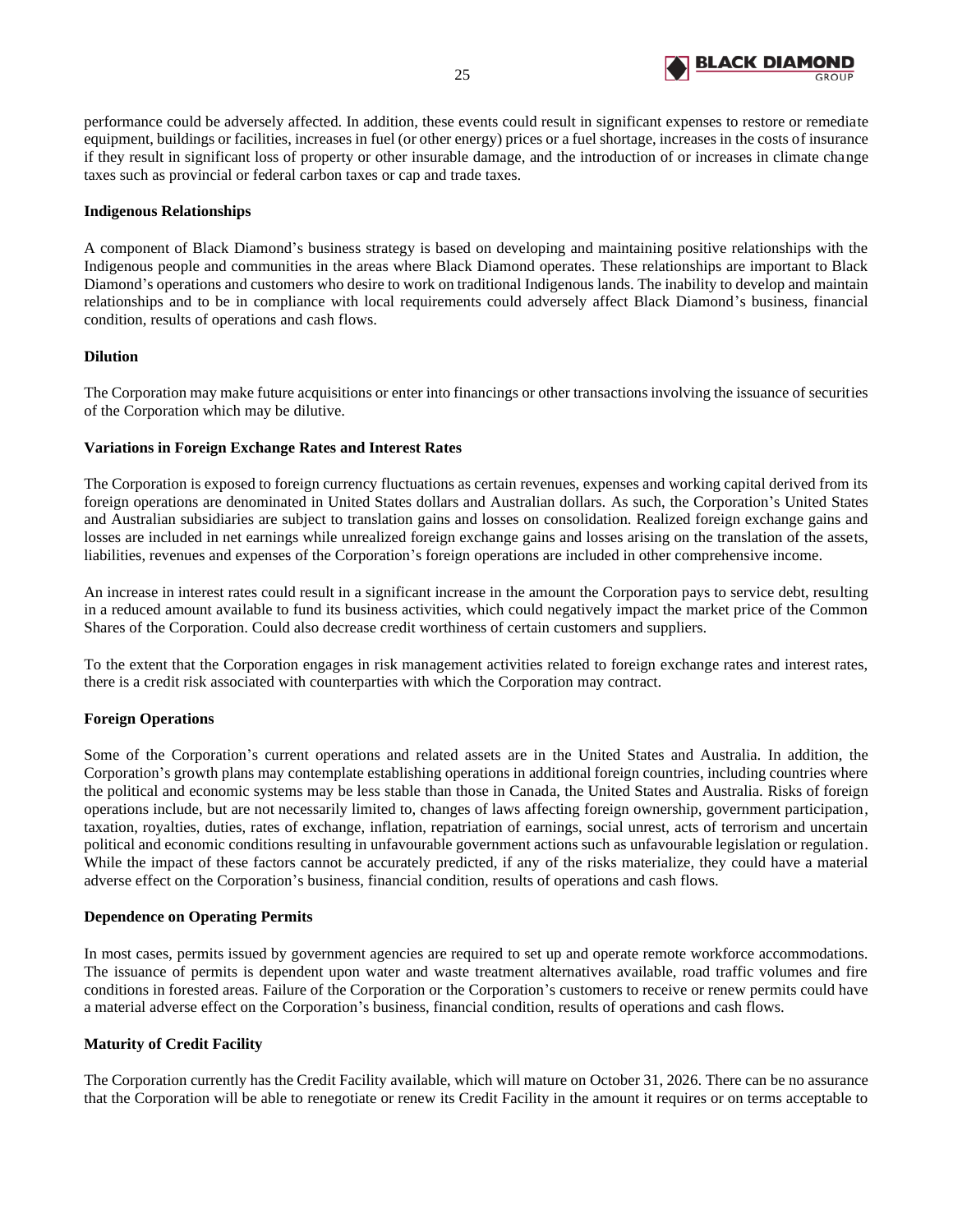

it. Any failure of the Corporation to repay or refinance all or any portion of the Credit Facility on its maturity date on acceptable terms could have a material adverse effect on the Corporation's business, financial condition, results of operations and cash flow. There is no assurance that the Corporation will be able to refinance the Credit Facility on its maturity date on acceptable terms, or on any basis.

## **Management of Growth**

The Corporation may be subject to growth-related risks including capacity constraints and pressure on its internal systems and controls. The ability of the Corporation to manage growth effectively will require it to continue to implement and improve its operational and financial systems and to expand, train and manage its employee base. The inability of the Corporation to deal with this growth may have a material adverse effect on the Corporation's business, financial condition, results of operations and cash flows.

# **Litigation**

In the normal course of the Corporation's operations, it may become involved in, named as a party to, or be the subject of, various legal proceedings, including regulatory proceedings, tax proceedings and legal actions, related to personal injuries, property damage, property tax, the environment and contract disputes. The outcome of outstanding, pending or future proceedings cannot be predicted with certainty and may be determined adversely to the Corporation and as a result, could have a material adverse effect on the Corporation's business, financial condition, results of operations and cash flows.

# **Potential Replacement or Reduced Use of Products and Services**

Certain of the Corporation's equipment or systems may become obsolete or experience a decrease in demand through the introduction of competing products that are lower in cost, exhibit enhanced performance characteristics or are determined by the market to be preferable for environmental or other reasons. The Corporation expends substantial effort to keep current with the changing market for workforce accommodation, ancillary equipment rental and temporary workspace solutions which it provides and technological and regulatory changes. If the Corporation is unable to keep current it could have a material adverse effect on the Corporation's business, financial condition, results of operations and cash flows.

## **Income Taxes**

Income tax provisions, including current and future income tax assets and liabilities in the Corporation's consolidated financial statements, and income tax filing positions require estimates and interpretations of federal, provincial, state and other taxing authorities' income tax rules and regulations, and judgments as to their interpretation and application of the Corporation's specific situation. In addition, there can be no assurance that the federal, provincial, state or other tax agencies will agree with the Corporation's tax filing positions or will not change their administrative practices to the detriment of the Corporation or its shareholders and creditors. While the Corporation believes that its tax filing positions are supportable under applicable law, a number of the Corporation's tax filing positions may be the subject of review by taxation authorities. Therefore, it is possible that additional taxes could be payable by the Corporation and the ultimate value of the Corporation's tax assets and liabilities could change in the future and that such additional taxes and changes to such accounts could be materially adverse to the Corporation.

## **Inflationary Price Pressure**

The Corporation does not believe that inflation has had a material effect on our business, financial condition or results of operations to date; however, if operation or labour costs were to become subject to significant inflationary pressures, the Corporation may not be able to fully offset such higher costs through corresponding increases to rental rates or sale prices. The Corporation's inability to adequately control costs or to acquire fleet asset, materials or skilled labour necessary to our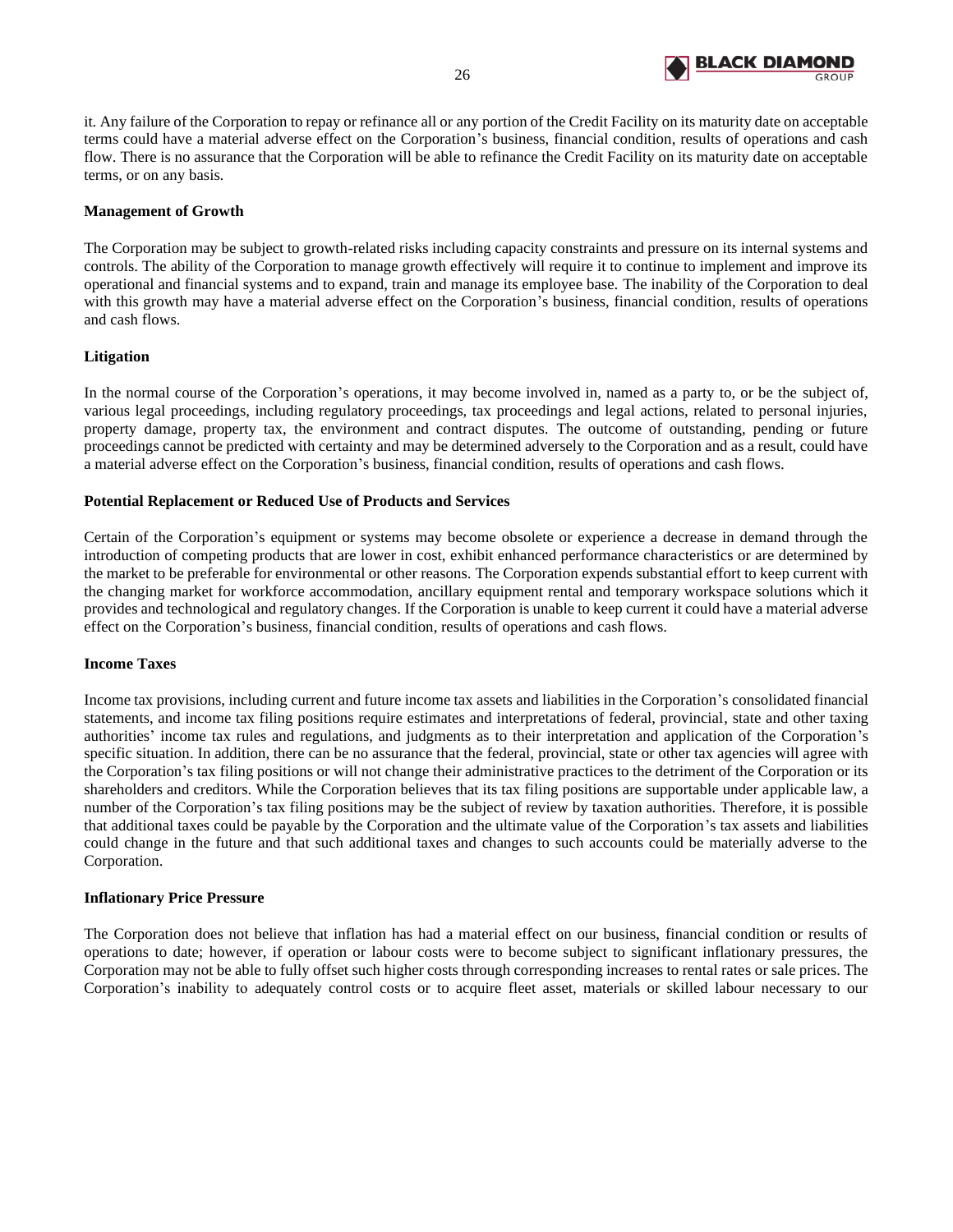

operations for the expected price, on the expected timeline, or at all, could have a material adverse effect on our financial condition, results of operations and cash flows.

## **Conflicts of Interest**

The directors and officers of the Corporation may also be directors or officers of other companies which operate in the same industries as that of the Corporation and situations may arise where they are in a conflict of interest with the Corporation. Conflicts of interest, if any, will be subject to and governed by procedures prescribed by the ABCA which require a director or officer of a corporation who is a party to, or is a director or an officer of, or has a material interest in any person who is a party to, a material contract or proposed material contract with the Corporation to disclose his or her interest and, in the case of directors, to refrain from voting on any matter in respect of such contract unless otherwise permitted under the ABCA. See "Directors and Executive Officers – Conflicts of Interest".

#### **Restrictive Covenants and Leverage**

The Credit Facility contains certain covenants that limit the discretion of management of the Corporation with respect to certain business matters. These covenants place restrictions on, among other things, the ability of the Corporation to create liens or other encumbrances, to pay dividends or make certain other payments, investments, loans and guarantees and to sell or otherwise dispose of assets and merge or consolidate with another entity. In addition, the Credit Facility contains a financial covenant that requires the Corporation to meet certain financial ratios under certain circumstances. A failure to comply with the obligations in the Credit Facility could result in a default which, if not cured or waived, would permit acceleration of the relevant indebtedness. If the indebtedness under the Credit Facility was to be accelerated, there can be no assurance that the assets of the Corporation would be sufficient to repay in full that indebtedness.

The ability of the Corporation to make other payments or advances is subject to applicable laws and contractual restrictions in the instruments governing any indebtedness of the Corporation (including the Credit Facility). The degree to which the Corporation is leveraged could have important consequences for Shareholders including: (i) the Corporation's ability to obtain additional financing for working capital, capital expenditures or acquisitions in the future may be limited; (ii) all or part of the Corporation's cash flow from operations may be dedicated to the payment of the principal of and interest on the Corporation's indebtedness, thereby reducing funds available for future operations; (iii) the Corporation's borrowings are at variable rates of interest, which exposes the Corporation to the risk of increased interest rates; and (iv) the Corporation may be more vulnerable to economic downturns and be limited in its ability to withstand competitive pressures. These factors could have a material adverse effect on the Corporation's business, financial condition, results of operations and cash flows.

#### **Forward-Looking Information May Prove Inaccurate**

Shareholders and prospective investors are cautioned not to place undue reliance on the Corporation's forward-looking information. By its nature, forward-looking information involves numerous assumptions, known and unknown risks and uncertainties, of both a general and specific nature, that could cause actual results to differ materially from those suggested by the forward-looking information or contribute to the possibility that predictions, forecasts or projections will prove to be materially inaccurate.

Additional information on the risks, assumptions and uncertainties are found under the heading "Cautionary Statement Regarding Forward-Looking Statements" of this Annual Information Form.

## **DESCRIPTION OF CAPITAL STRUCTURE**

#### <span id="page-28-0"></span>**Share Capital Structure**

The Corporation is authorized to issue an unlimited number of Common Shares and an unlimited number of preferred shares, each having the rights, privileges, restrictions and conditions described below.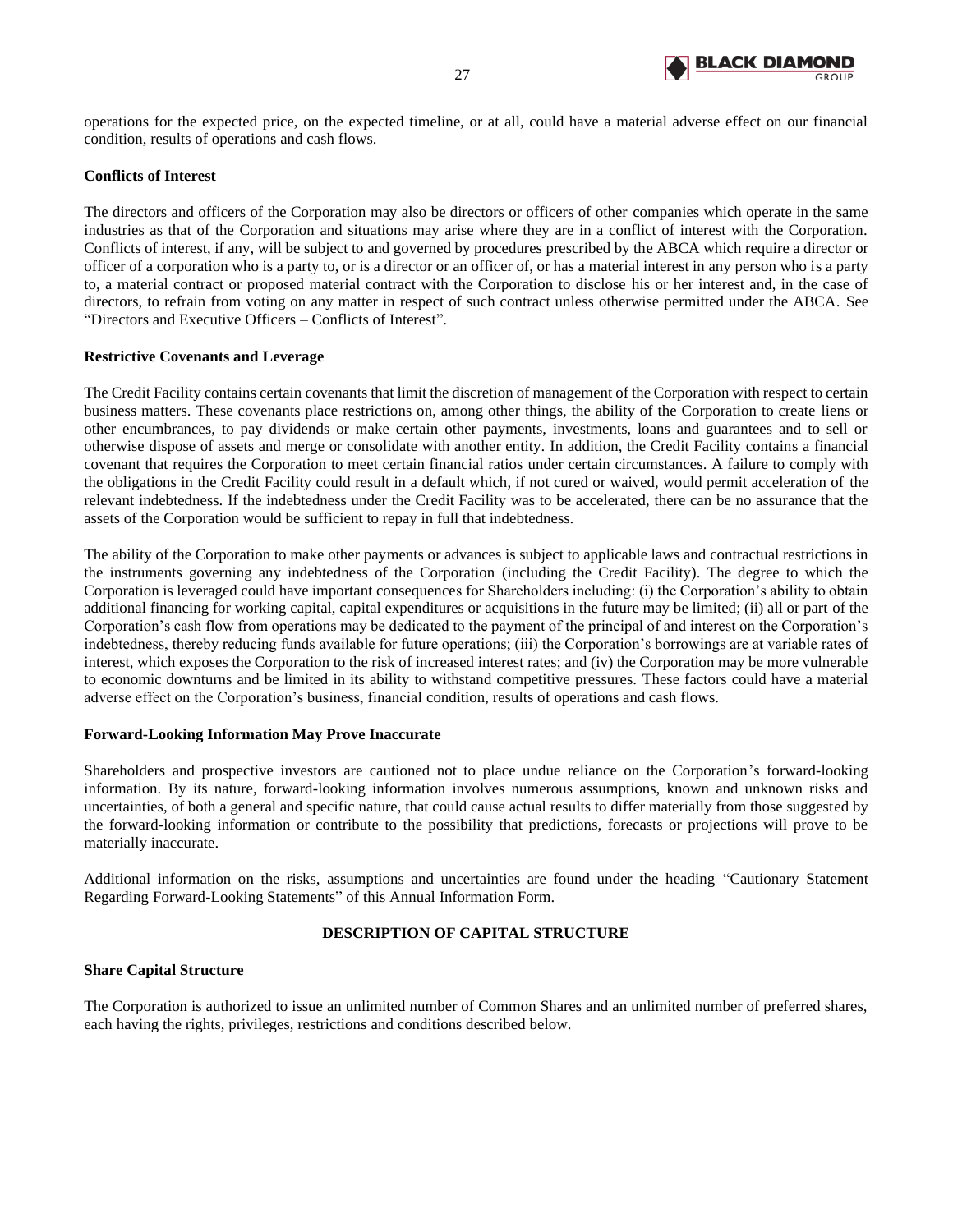

## *Common Shares*

Holders of Common Shares are entitled to notice of, to attend and to one (1) vote per share held at any meeting of Shareholders (other than meetings of a class or series of shares of the Corporation other than the Common Shares as such). Holders of Common Shares are entitled to receive dividends as and when declared by the Board of Directors on the Common Shares as a class, subject to prior satisfaction of all preferential rights to dividends attached to all shares of other classes of shares of the Corporation ranking in priority to the Common Shares in respect of dividends. Holders of Common Shares are entitled in the event of any liquidation, dissolution or winding-up of the Corporation, whether voluntary or involuntary, or any other distribution of the assets of the Corporation among its shareholders for the purpose of winding-up its affairs, and subject to prior satisfaction of all preferential rights to return of capital on dissolution attached to all shares of other classes of shares of the Corporation ranking in priority to the Common Shares in respect of return of capital on dissolution, to share rateably, together with the holders of shares of any other class of shares of the Corporation ranking equally with the Common Shares in respect of return of capital, in such assets of the Corporation as are available for distribution.

# *Preferred Shares*

Subject to the filing of Articles of Amendment in accordance with the ABCA, the Board of Directors may at any time and from time to time issue the Preferred Shares in one or more series, each series to consist of such number of shares as may, before the issuance thereof, be determined by the Board of Directors. Subject to the filing of Articles of Amendment in accordance with the ABCA, the Board of Directors may from time to time fix, before issuance, the designation, rights, privileges, restrictions and conditions attaching to each series of Preferred Shares including, without limiting the generality of the foregoing, the amount, if any, specified as being payable preferentially to such series on a distribution, the extent, if any, of further participation on a distribution, voting rights, if any, and dividend rights (including whether such dividends be preferential, or cumulative or non-cumulative), if any. Holders of each series of Preferred Shares are entitled, in priority to holders of Common Shares and any other shares of the Corporation ranking junior to the Preferred Shares from time to time with respect to the payment of dividends, to be paid rateably with holders of each other series of Preferred Shares, the amount of accumulated dividends, if any, specified as being payable preferentially to the holders of such series. In the event of a distribution, holders of each series of Preferred Shares are entitled, in priority to holders of Common Shares and any other shares of the Corporation ranking junior to the Preferred Shares from time to time with respect to payment on a distribution, to be paid rateably with holders of each series of Preferred Shares the amount, if any, specified as being payable preferentially to the holders of such series on a distribution.

# **Shareholder Protection Rights Plan**

Effective March 4, 2015 (the "**Effective Date**"), the Corporation adopted the Original Rights Plan which Shareholders approved at the annual and special meeting of Shareholders held on May 7, 2015. On March 6, 2018, the Board of Directors approved the adoption of the Amended Rights Plan, which Shareholders approved at the annual and special meeting of Shareholders held on May 14, 2018. On March 4, 2021, the Board of Directors approved the continuation of the Amended Rights Plan, which Shareholders approved at the annual and special meeting of Shareholders held on April 27, 2021.

The objectives of the Amended Rights Plan are to attempt to prevent "creeping take-over bids" and the acquisition of control by a third party without paying an appropriate control premium or without a fair sharing of any control premium among all Shareholders. The Amended Rights Plan encourages a potential acquirer who makes a take-over bid to proceed either by way of a "Permitted Bid" (as defined in the Amended Rights Plan), which generally requires a take-over bid to satisfy certain minimum standards designed to promote fairness, or with the concurrence of the Board of Directors. If a take-over bid fails to meet these minimum standards, the Amended Rights Plan provides that holders of Common Shares, other than the acquirer, will be able to purchase additional Common Shares at a significant discount to market, thus exposing the acquirer to substantial dilution of its holdings. The Amended Rights Plan is not intended to prevent a take-over of Black Diamond, to secure the continuance of the Corporation's management or directors in their respective offices or to deter fair offers.

Pursuant to the Amended Rights Plan, one right ("**Right**") was issued and attached to each outstanding Common Share and one Right is also issued and attached to each Common Share issued after the Effective Date. If a person, or a group acting jointly or in concert, acquires (other than pursuant to an exemption available under the Amended Rights Plan including by way of a Permitted Bid (as defined in the Amended Rights Plan)) beneficial ownership of 20% or more of the outstanding voting shares of Black Diamond, Rights (other than those held by such acquiring person) will permit the holder to purchase that number of Common Shares having an aggregate market price (determined in accordance with the Amended Rights Plan) equal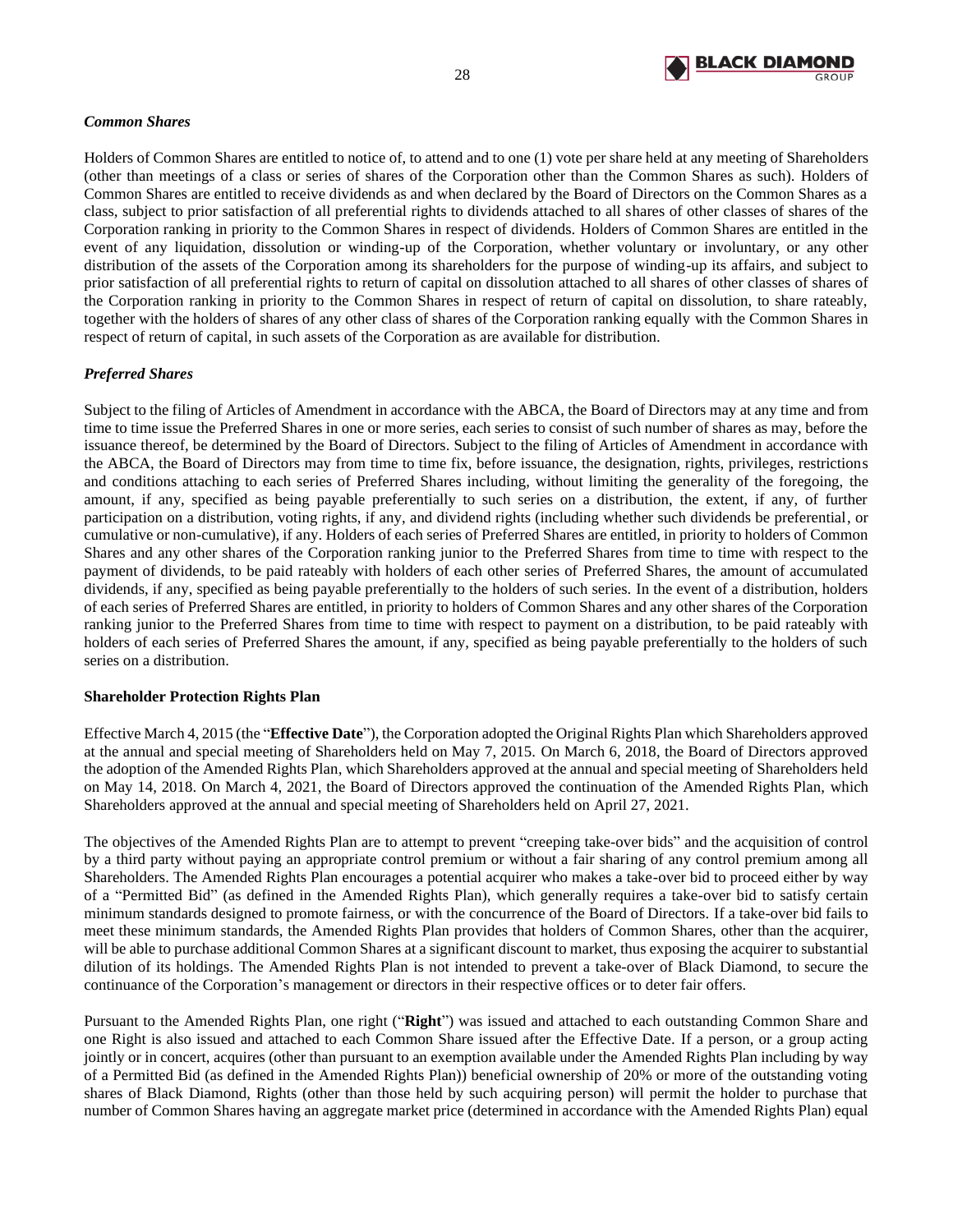

to two times the exercise price of the Rights for an amount in cash equal to the exercise price. The exercise price of the Rights is \$100.00 per Right.

A copy of the Amended Rights Plan is available on the Corporation's SEDAR profile located at www.sedar.com.

## **Long Term Debt Structure**

## *Secured Asset-Based Revolving Credit Facility*

On November 30, 2020, Black Diamond reached an agreement with its lenders to expand its Credit Facility by way of an amended and restated credit agreement to a maximum \$300.0 million revolving line. On December 17, 2021, Black Diamond reached an agreement with its lenders to renew its Credit Facility to extend the maturity date thereunder from October 31, 2023 to October 31, 2026. The borrowing base, or available amount at any given time under the Credit Facility, is based on 85 – 90% of the Net Orderly Liquidation Value of eligible rental fleet and qualified receivables plus certain other qualifying assets, up to \$300.0 million. Under the Credit Facility, Black Diamond will be required to maintain a Fixed Charge Coverage Ratio of 1.1 to 1; however, this covenant is only tested in certain circumstances, such as when draws under the Credit Facility exceed 90% of the borrowing base. The Credit Facility is collateralized by a general security agreement from Black Diamond, a guarantee and general security agreement from each of its material subsidiaries and a pledge of the equity interests owned by Black Diamond in such material subsidiaries.

<span id="page-30-0"></span>A copy of the Credit Facility is available on the Corporation's SEDAR profile located at www.sedar.com.

## **DIVIDENDS**

On November 2, 2021, the Board of Directors approved the reinstatement of a previously suspended quarterly dividend of \$0.0125 per Common Share, or \$0.05 per Common Share on an annualized basis. The Corporation paid a special dividend in the amount of \$0.0125 per Common Share on November 30, 2021, and declared a fourth quarter dividend of \$0.0125, which was paid on January 14, 2022. The Corporation has not approved or paid any other dividends in the three most recently completed financial years.

The Corporation is under no obligation to declare or pay dividends on the Common Shares. Payment of any future dividends will be at the discretion of the Board of Directors, after considering a number of factors, including fluctuations in the Corporation's earnings, capital expenditure requirements, debt service requirements, operating costs, foreign exchange rates and the satisfaction of the liquidity and solvency tests imposed by the Corporation's lenders and applicable corporate law for the declaration and payment of dividends.

Pursuant to the Credit Facility, the Corporation is restricted from paying dividends to its Shareholders if: (a) a default or event of default under the Credit Facility has occurred or would result from the making of such dividends; (b) less than 15% of maximum amount available under the Credit Facility is available for draw at the time of making such dividend; or (c) the Corporation has a fixed charge coverage ratio greater than 1.1 to 1.

# **MARKET FOR SECURITIES**

## <span id="page-30-1"></span>**Trading Price and Volume**

The Common Shares are listed and posted for trading on the TSX under the symbol "BDI". The following table sets forth the high and low sales prices (which are not necessarily the closing prices) and the trading volumes for the Common Shares on the TSX as reported by the TSX for each month of Black Diamond's most recently completed financial year.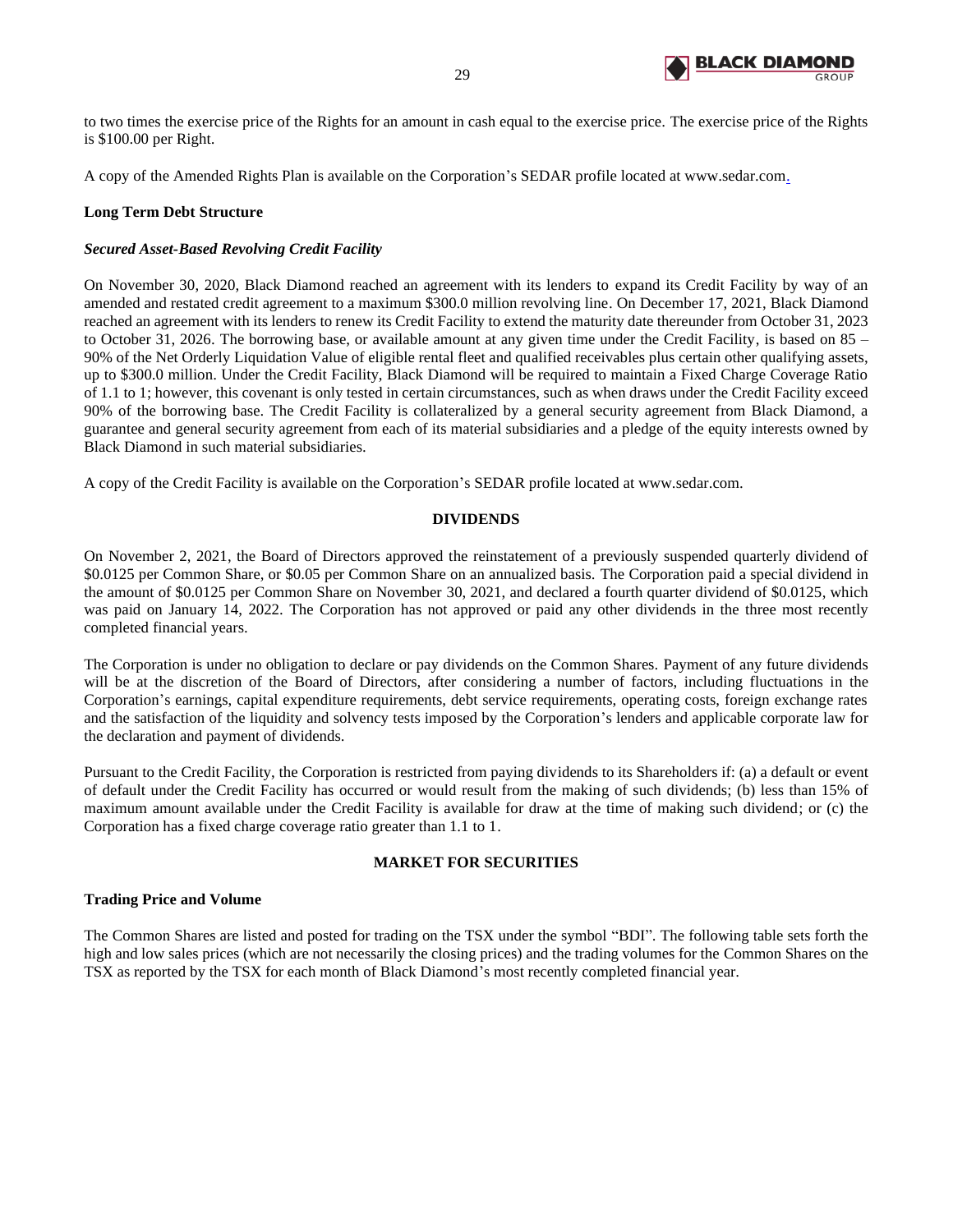

|               | <b>Price Range (\$)</b> |      | <b>Trading</b> |  |  |
|---------------|-------------------------|------|----------------|--|--|
| <b>Period</b> | High                    | Low  | <b>Volume</b>  |  |  |
| 2021          |                         |      |                |  |  |
| January       | 3.00                    | 2.47 | 676,124        |  |  |
| February      | 3.42                    | 2.57 | 981,546        |  |  |
| March         | 3.60                    | 3.19 | 809,944        |  |  |
| April         | 4.06                    | 3.45 | 571,478        |  |  |
| May           | 4.48                    | 3.75 | 828,678        |  |  |
| June          | 4.74                    | 3.94 | 1,968,934      |  |  |
| July          | 4.43                    | 3.77 | 411,422        |  |  |
| August        | 4.20                    | 3.15 | 891,449        |  |  |
| September     | 3.90                    | 3.29 | 1,019,500      |  |  |
| October       | 4.81                    | 3.65 | 1,037,331      |  |  |
| November      | 5.65                    | 4.26 | 1,428,483      |  |  |
| December      | 4.88                    | 4.01 | 523,692        |  |  |

## **Prior Issuance of Outstanding Unlisted Securities**

During the year ended December 31, 2021, the only securities that Black Diamond issued, which class of securities are outstanding but are not listed or quoted on a marketplace were: (i) options to purchase 987,000 Common Shares at an exercise price of \$3.31 per Common Share, granted on March 17; and (ii) 318,000 restricted awards granted under the Corporation's restricted and performance award incentive plan at a deemed price of \$3.31 per award, granted on March 17, 2021.

## <span id="page-31-0"></span>**ESCROWED SECURITIES AND SECURITIES SUBJECT TO CONTRACTUAL RESTRICTION ON TRANSFER**

To the Corporation's knowledge, none of the securities of the Corporation are held in escrow or are subject to a contractual restriction on transfer as at the date hereof.

## **DIRECTORS AND EXECUTIVE OFFICERS**

#### <span id="page-31-1"></span>**Name, Occupation and Security Holdings**

The following table sets forth certain information in respect of the Corporation's directors and executive officers as of December 31, 2021:

| <b>Name, Province/State</b><br>and Country of<br><b>Residence</b> | Position(s) with the Corporation $(1)$                            | <b>Principal Occupation</b><br><b>During the Five Preceding Years</b>                                                                                                                                                                                                                                                                                                                                                                                                                            |
|-------------------------------------------------------------------|-------------------------------------------------------------------|--------------------------------------------------------------------------------------------------------------------------------------------------------------------------------------------------------------------------------------------------------------------------------------------------------------------------------------------------------------------------------------------------------------------------------------------------------------------------------------------------|
| <b>Trevor Haynes</b><br>Alberta, Canada                           | Chairman, President and Chief<br>Executive Officer and a Director | President and Chief Executive Officer<br>the<br>of<br>Corporation.                                                                                                                                                                                                                                                                                                                                                                                                                               |
| Toby LaBrie<br>Alberta, Canada                                    | Executive Vice President and Chief<br><b>Financial Officer</b>    | Executive Vice President and Chief Financial Officer<br>of the Corporation since March 3, 2016; from October<br>21, 2015 until March 3, 2016, Senior Vice President,<br>Finance of the Corporation; from October 21, 2014<br>until October 21, 2015, Vice President, Finance,<br>Structures Business Unit of the Corporation; from<br>January 1, 2012 until October 21, 2014, Vice President,<br>Finance and Controller of the Corporation; and prior<br>thereto, Controller of the Corporation. |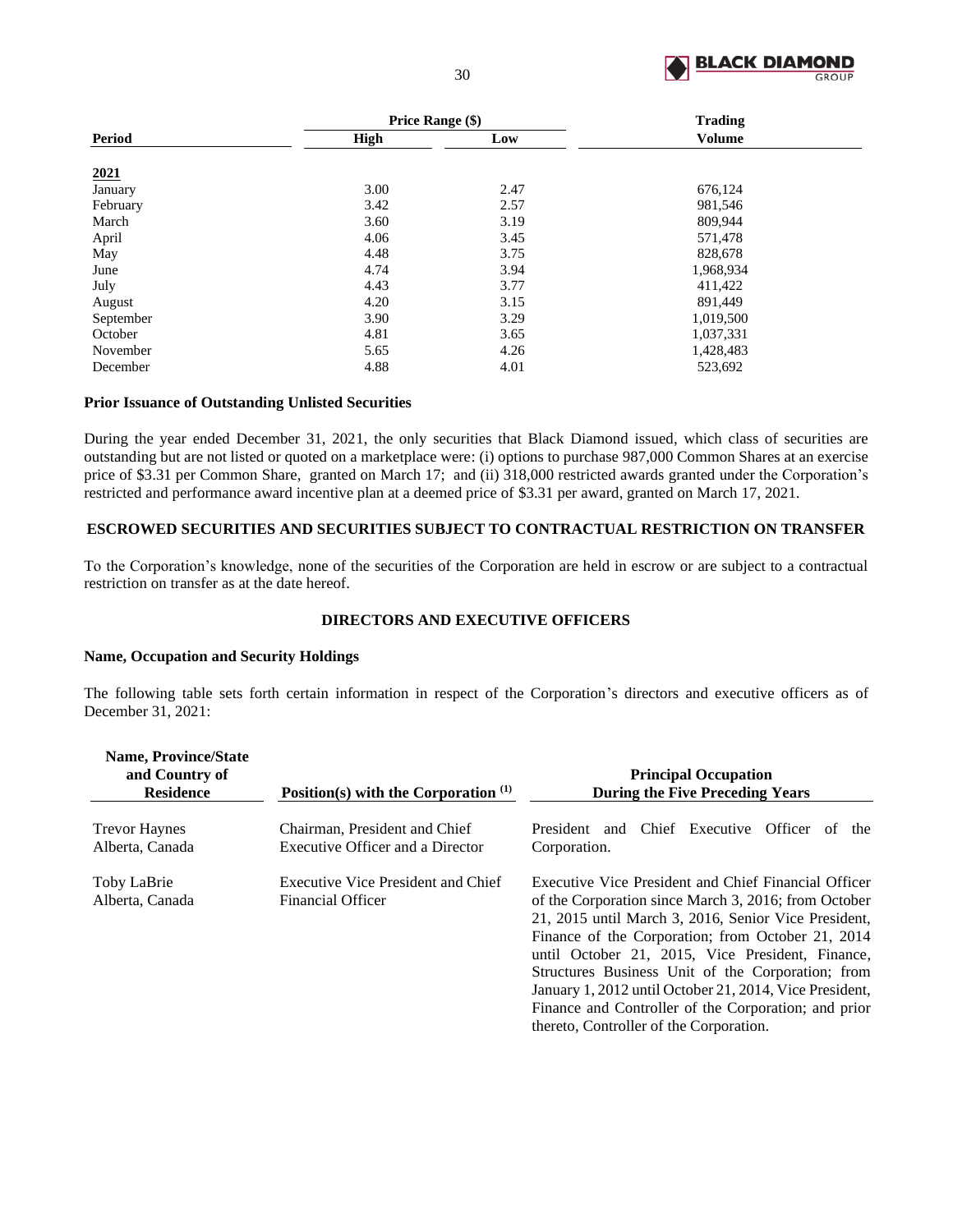

| <b>Name, Province/State</b><br>and Country of               |                                                                                            | <b>Principal Occupation</b>                                                                                                                                                                                                                                                                                                                                                                            |
|-------------------------------------------------------------|--------------------------------------------------------------------------------------------|--------------------------------------------------------------------------------------------------------------------------------------------------------------------------------------------------------------------------------------------------------------------------------------------------------------------------------------------------------------------------------------------------------|
| <b>Residence</b>                                            | Position(s) with the Corporation $(1)$                                                     | <b>During the Five Preceding Years</b>                                                                                                                                                                                                                                                                                                                                                                 |
| Edward (Ted) J. Redmond<br>Alberta, Canada                  | <b>Executive Vice President and Chief</b><br>Operating Officer, Modular Space<br>Solutions | Executive Vice President and Chief Operating Officer,<br>MSS of the Corporation since October 1, 2019.<br>President and Chief Executive Officer of ZCL<br>Composites Inc. from September 2018 to April 2019;<br>prior thereto, President and Chief Executive Officer of<br>NCSG Crane & Heavy Haul Corp. from August 2010<br>to September 2018.                                                        |
| Mike Ridley<br>Alberta, Canada                              | <b>Executive Vice President and Chief</b><br>Operating Officer, Workforce<br>Solutions     | Executive Vice President, and Chief Operating Officer,<br>WFS of the Corporation since September 2017;<br>President of Civeo, from May 2015 until September<br>2016; President of Britco Structures, from 1997 until<br>May 2015.                                                                                                                                                                      |
| Patrick Melanson<br>Alberta, Canada                         | <b>Executive Vice President and Chief</b><br><b>Information Officer</b>                    | Executive Vice President, Shared Services and CIO<br>since July 20, 2017; CTO of LodgeLink since April<br>2021; Vice President and Chief Information Officer of<br>the Corporation since January 25, 2016; from February<br>3, 2014 until January 25, 2016, Vice President,<br>Information Technology of the Corporation.                                                                              |
| Brian Hedges <sup>(3)</sup><br>Ontario, Canada              | Director                                                                                   | President and CEO of Russel Metals Inc. from 2009<br>until his retirement in 2019 and is currently on the<br>Board of Directors of Russel Metals (since 2009).<br>Prior to being appointed as the President and CEO of<br>Russel Metals, Mr. Hedges was the Executive Vice<br>President and COO from 2008 to 2009. Prior to that,<br>he was the Executive Vice President and CFO from<br>1994 to 2007. |
| Robert J. Herdman <sup>(2)</sup><br>Alberta, Canada         | Director                                                                                   | Independent businessman since July 1, 2010 and prior<br>thereto, Partner of PricewaterhouseCoopers LLP<br>(accounting firm).                                                                                                                                                                                                                                                                           |
| Edward H. Kernaghan <sup>(2)(3)</sup><br>Ontario, Canada    | Director                                                                                   | Executive Vice President, Kernaghan & Partners Ltd.<br>since January 2015.                                                                                                                                                                                                                                                                                                                             |
| Barbara J. Kelley <sup>(4)</sup><br>Colorado, United States | Director                                                                                   | Independent businesswoman since May 2015 and prior<br>thereto, Executive Director of the Colorado<br>Department of Regulatory Agencies.                                                                                                                                                                                                                                                                |
| Leilani Latimer <sup>(4)</sup><br>California, United States | Director                                                                                   | Chief Commercial & Marketing Officer of Fair Trade,<br>US, (since January 2021), previously as Strategic<br>Advisor of WellKom International, Chief Marketing &<br>Commercial Officer of Earlens Corporation and 25<br>years of experience in various senior management<br>positions with Sabre Inc., including an Independent<br>Director role at Rayont Inc.                                         |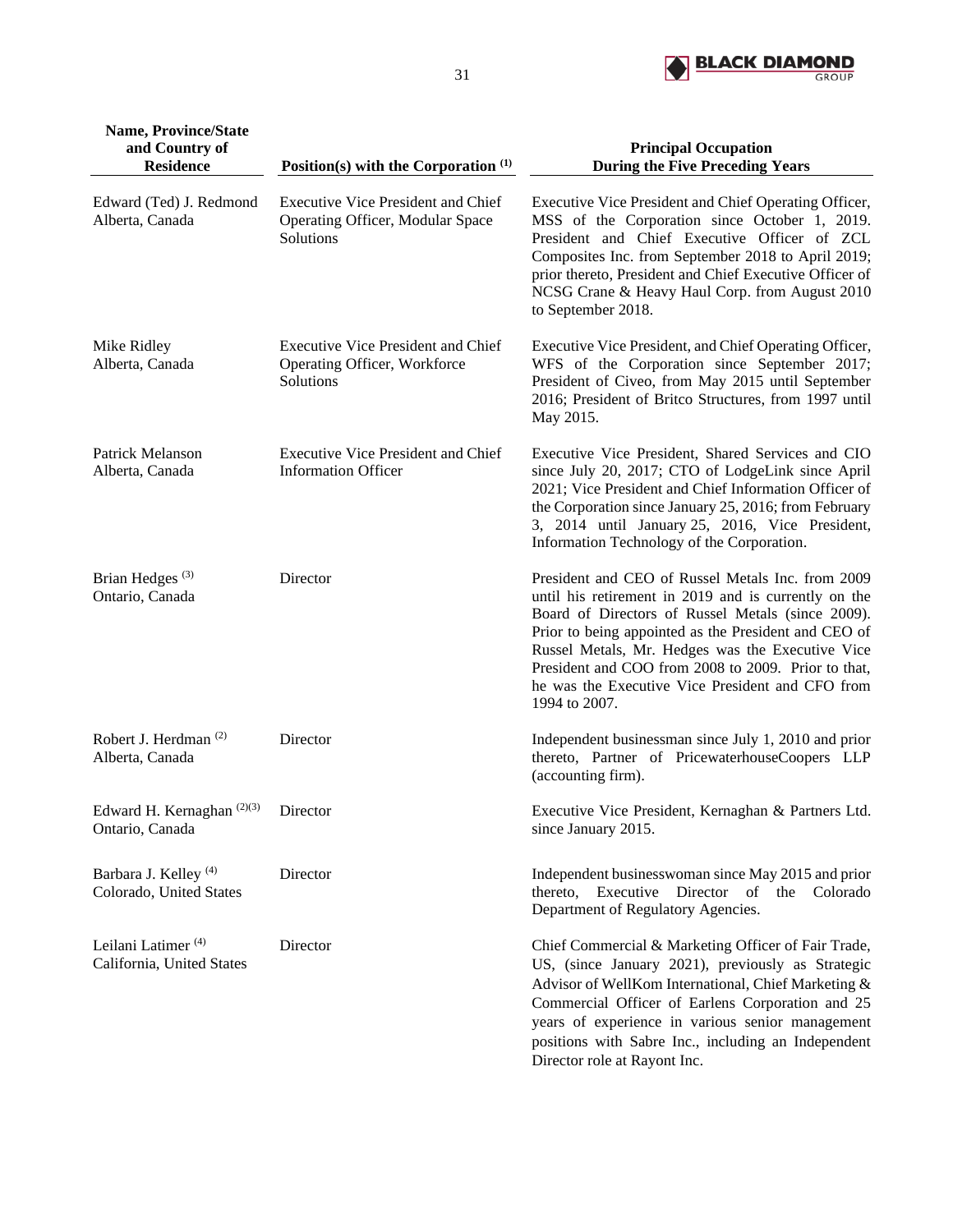

| <b>Name, Province/State</b><br>and Country of<br><b>Residence</b> | Position(s) with the Corporation $(1)$ | <b>Principal Occupation</b><br><b>During the Five Preceding Years</b>                                                                                                                                                                                                                                                                                      |
|-------------------------------------------------------------------|----------------------------------------|------------------------------------------------------------------------------------------------------------------------------------------------------------------------------------------------------------------------------------------------------------------------------------------------------------------------------------------------------------|
| Steven Stein $(2)$<br>Alberta, Canada                             | Director                               | Independent businessman since September 2019;<br>Director since March 2019 and Consultant for Terra<br>Water Systems Inc. since September 2019; Director of<br>Operations, Purdy & Partners Inc. a private equity<br>fund, from November 2018 to September 2019;<br>President, Logistics of the Corporation from October<br>22, 2014 to December 31, 2016. |
| Robert Wagemakers $(3)(4)$<br>Alberta, Canada                     | <b>Lead Director</b>                   | Independent businessman since July 31, 2012.                                                                                                                                                                                                                                                                                                               |

Notes:

- (1) All of the directors of the Corporation have been appointed to hold office until the next annual general meeting of Shareholders or until their successor is duly elected or appointed, unless their office is earlier vacated. Messrs. Haynes and Stein have been directors of the Corporation since October 7, 2009, Mr. Wagemakers has been a director of the Corporation since November 11, 2009, Mr. Herdman has been a director of the Corporation since March 7, 2012, Ms. Kelley has been a director of the Corporation since May 3, 2016, Mr. Kernaghan has been a director of the Corporation since March 8, 2018, Ms. Latimer has been a director of the Corporation since March 4, 2021 and Mr. Hedges has been a director of the Corporation since March 4, 2021. Prior to the Conversion, Mr. Wagemakers was a director of BDI, the former administrator of the Fund, since June 2006. Messrs. Haynes and Stein have been directors of BDI since June 2006.
- (2) Member of the Audit Committee.
- (3) Member of the Compensation Committee.
- (4) Member of the Environmental, Social and Governance and Nominating Committee.
- (5) The Corporation does not have an executive committee.

As at the date of this Annual Information Form, the executive officers and directors of the Corporation, beneficially owned, or controlled or directed, directly or indirectly, an aggregate of 14,943,093 Common Shares, being approximately 25.2% of the outstanding Common Shares.

## **Cease Trade Orders, Bankruptcies, Penalties or Sanctions**

#### *Bankruptcies*

To the knowledge of Black Diamond, except as described below, no director or executive officer of Black Diamond (nor any personal holding company of any of such persons) or shareholder holding a sufficient number of securities of Black Diamond to affect materially the control of Black Diamond: (a) is, as of the date of this Annual Information Form, or has been within the ten years before the date of this Annual Information Form, a director or executive officer of any company (including Black Diamond) that, while that person was acting in that capacity, or within a year of that person ceasing to act in that capacity, became bankrupt, made a proposal under any legislation relating to bankruptcy or insolvency or was subject to or instituted any proceedings, arrangement or compromise with creditors or had a receiver, receiver manager or trustee appointed to hold its assets; or (b) has, within the ten years before the date of this Annual Information Form, become bankrupt, made a proposal under any legislation relating to bankruptcy or insolvency, or become subject to or instituted any proceedings, arrangement or compromise with creditors, or had a receiver, receiver manager or trustee appointed to hold the assets of the director, executive officer or shareholder.

Mr. Herdman, a director of Black Diamond, served as a director of SemBioSys Genetics Inc. ("**SemBioSys**"), a development stage biotechnology company, until May 1, 2012. On June 22, 2012, a secured creditor of SemBioSys was granted an order under the *Bankruptcy and Insolvency Act* (Canada) appointing a receiver to take possession of and deal with specific assets of SemBioSys which had been pledged to that creditor.

Mr. Haynes, the Chairman, President and Chief Executive Officer, served as a director of Northern Frontier Services Corp. ("**Northern Frontier**"), an industrial and environmental services company, until July 12, 2016. Mr. Redmond served as a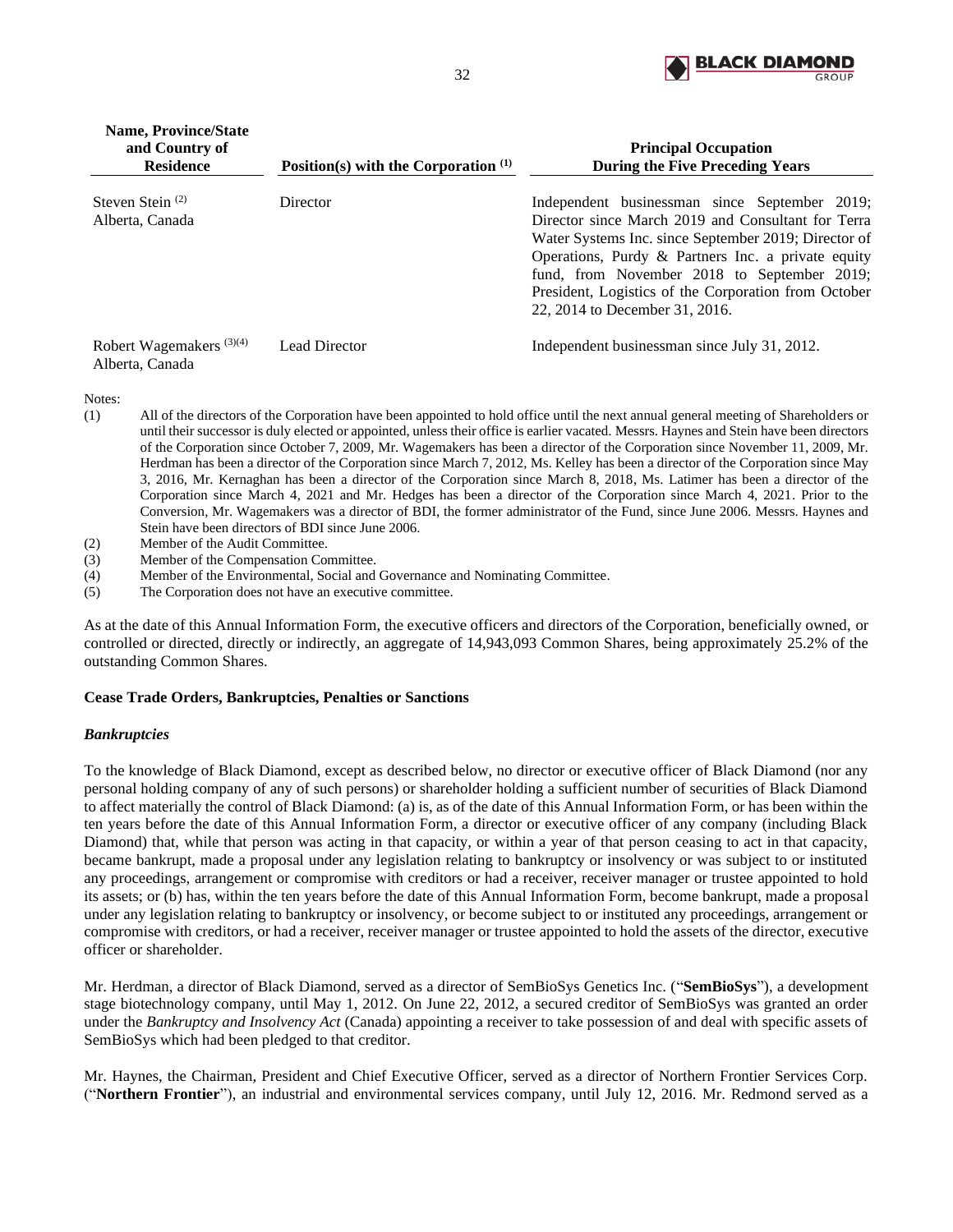

director of Northern Frontier until May 2016. On July 14, 2016, a secured creditor of Northern Frontier Services Corp. was granted an order under the *Bankruptcy and Insolvency Act* (Canada) appointing a receiver to take possession of all of Northern Frontier Services Corp.'s current and future assets.

# *Cease Trade Orders*

To the knowledge of Black Diamond, except as described below, no director or executive officer of Black Diamond (nor any personal holding company of any of such persons) is, as of the date of this Annual Information Form, or was within ten years before the date of this Annual Information Form, a director, chief executive officer or chief financial officer of any company (including Black Diamond), that: (a) was subject to a cease trade order (including a management cease trade order), an order similar to a cease trade order or an order that denied the relevant company access to any exemption under securities legislation, in each case that was in effect for a period of more than 30 consecutive days (collectively, an "**Order**"), that was issued while the director or executive officer was acting in the capacity as director, chief executive officer or chief financial officer; or (b) was subject to an Order that was issued after the director or executive officer ceased to be a director, chief executive officer or chief financial officer and which resulted from an event that occurred while that person was acting in the capacity as director, chief executive officer or chief financial officer.

Mr. Herdman, a director of Black Diamond, served as a director of SemBioSys until May 1, 2012. On May 25, 2012, the Alberta Securities Commission issued a cease trade order against SemBioSys for failure to file the required certification of interim filings for the interim period ended March 31, 2012. The securities commission of each of British Columbia, Manitoba, Ontario and Quebec issued similar orders in respect of the failure to file the certification of interim filings.

Mr. Haynes, the Chairman, President and Chief Executive Officer, served as a director of Northern Frontier until July 12, 2016. Mr. Redmond served as Director of Northern Frontier until May 2016. On September 6, 2016, the Alberta Securities Commission issued a cease trade order against Northern Frontier for failure to file the required periodic disclosure and certification of interim filings for the interim period ended June 30, 2016.

## *Penalties or Sanctions*

To the knowledge of Black Diamond, no director or executive officer of Black Diamond (nor any personal holding company of any of such persons), or shareholder holding a sufficient number of securities of Black Diamond to affect materially the control of Black Diamond, has been subject to: (a) any penalties or sanctions imposed by a court relating to securities legislation or by a securities regulatory authority or has entered into a settlement agreement with a securities regulatory authority; or (b) any other penalties or sanctions imposed by a court or regulatory body that would likely be considered important to a reasonable investor in making an investment decision.

## **Conflicts of Interest**

There are potential conflicts of interest to which the directors and officers of the Corporation will be subject in connection with the operations of Black Diamond. In particular, certain of the directors and officers of the Corporation are involved in managerial or director positions with other companies whose operations may, from time to time, be in direct competition with those of Black Diamond or with entities who may, from time to time, provide financing to, or make equity investments in, competitors of Black Diamond or supply services to the Corporation. Conflicts, if any, will be subject to the procedures and remedies available under the ABCA. See "Risk Factors – Conflicts of Interest". The ABCA requires a director or officer of a corporation who is a party to, or is a director or an officer of, or has a material interest in any person who is a party to, a material contract or proposed material contract with the Corporation, to disclose his or her interest and, in the case of directors, to refrain from voting on any matter in respect of such contract unless otherwise permitted under the ABCA.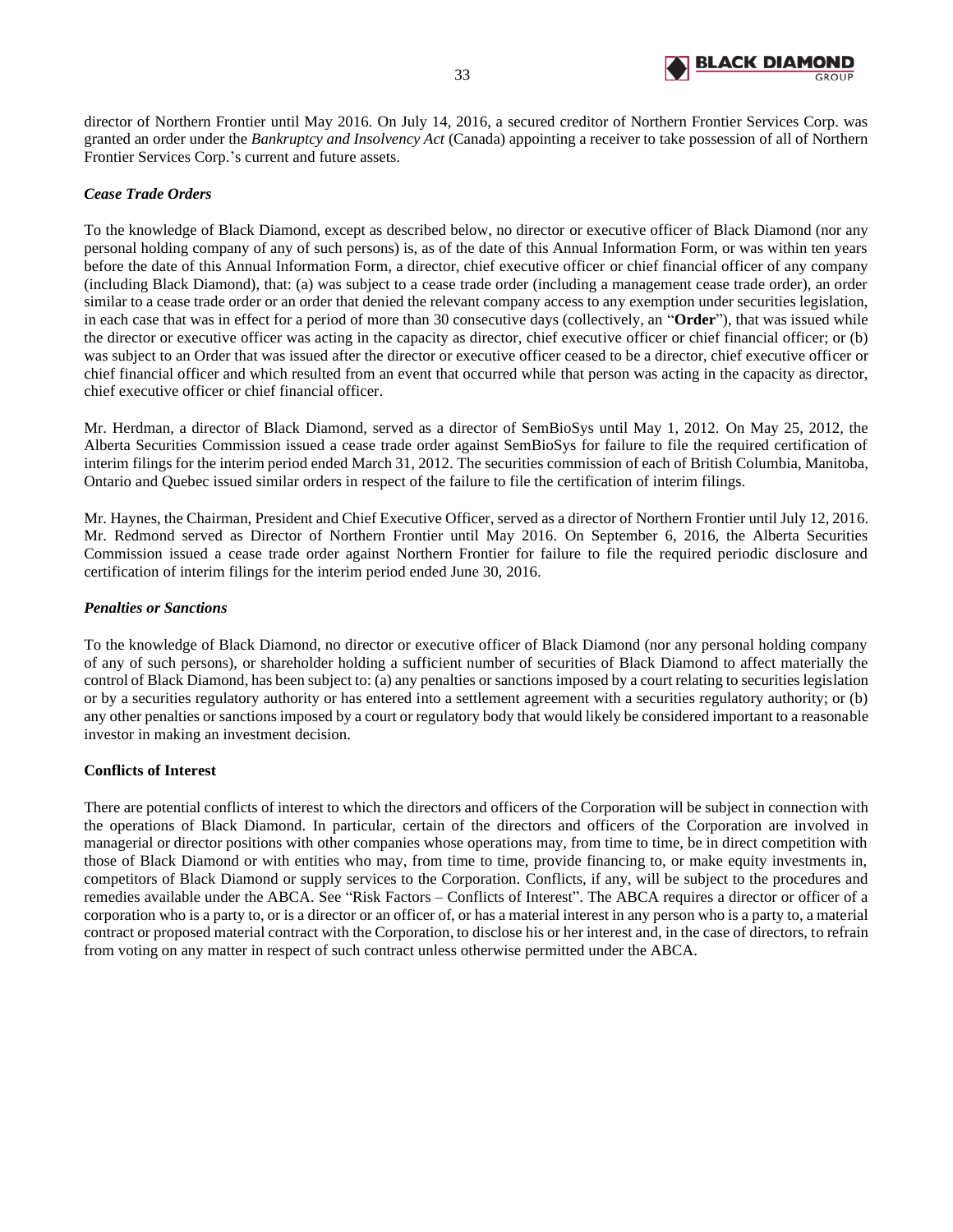

# **LEGAL PROCEEDINGS AND REGULATORY ACTIONS**

## <span id="page-35-0"></span>**Legal Proceedings**

The Corporation is not a party to any legal proceeding nor was it a party to, nor is or was any of its property the subject of any legal proceeding, during the financial year ended December 31, 2021, nor is the Corporation aware of any such contemplated legal proceedings, which involve a claim for damages, exclusive of interest and costs, that may exceed 10% of the current assets of the Corporation.

## **Regulatory Actions**

During the financial year ended December 31, 2021, there were no (i) penalties or sanctions imposed against the Corporation by a court relating to securities legislation or by a securities regulatory authority; (ii) any other penalties or sanctions imposed by a court or regulatory body against the Corporation that would likely be considered important to a reasonable investor in making an investment decision, or (iii) settlement agreements the Corporation entered into before a court relating to securities legislation or with a securities regulatory authority.

# **INTEREST OF MANAGEMENT AND OTHERS IN MATERIAL TRANSACTIONS**

<span id="page-35-1"></span>There are no material interests, direct or indirect, of any director or executive officer of the Corporation, any person or company that beneficially owns, or controls or directs, directly or indirectly, more than 10% of any class or series of the Corporation's outstanding voting securities, or any associate or affiliate of any of the foregoing persons or companies, in any transaction within the three most recently completed financial years or during the current financial year which has materially affected or is reasonably expected to materially affect the Corporation, other than as disclosed elsewhere in this Annual Information Form.

## **TRANSFER AGENT AND REGISTRAR**

<span id="page-35-2"></span>The registrar and transfer agent for the Common Shares is Computershare Trust Company of Canada, at its principal offices in Calgary, Alberta and Toronto, Ontario.

## **MATERIAL CONTRACTS**

<span id="page-35-3"></span>Except for contracts entered into in the ordinary course of business (unless otherwise required by applicable securities requirements to be disclosed), there were no material contracts entered into by the Corporation or its subsidiaries during the most recently completed financial year, or before the most recently completed financial year that are still in effect other than the Amended Rights Plan referred to under the description "Description of Capital Structure – Shareholder Protection Rights Plan" and the Credit Facility referred to under the description "Description of Capital Structure – Long Term Debt Structure – Secured Asset-Based Revolving Credit Facility".

#### **INTERESTS OF EXPERTS**

#### <span id="page-35-4"></span>**Name of Expert**

The only person or company who is named as having prepared or certified a report, valuation, statement or opinion described or included in a filing, or referred to in a filing, made under National Instrument 51-102 by the Corporation during, or relating to, the Corporation's most recently completed financial year, and whose profession or business gives authority to the report, valuation, statement or opinion made by the person or company, is Ernst & Young LLP, Chartered Professional Accountants, the Corporation's independent auditors.

#### **Interests of Expert**

Neither Ernst & Young LLP, Chartered Professional Accountants, nor any partner or employee of Ernst & Young LLP, Chartered Professional Accountants, is or is expected to be elected, appointed or employed as a director, officer or employee of the Corporation or of any associate or affiliate of the Corporation.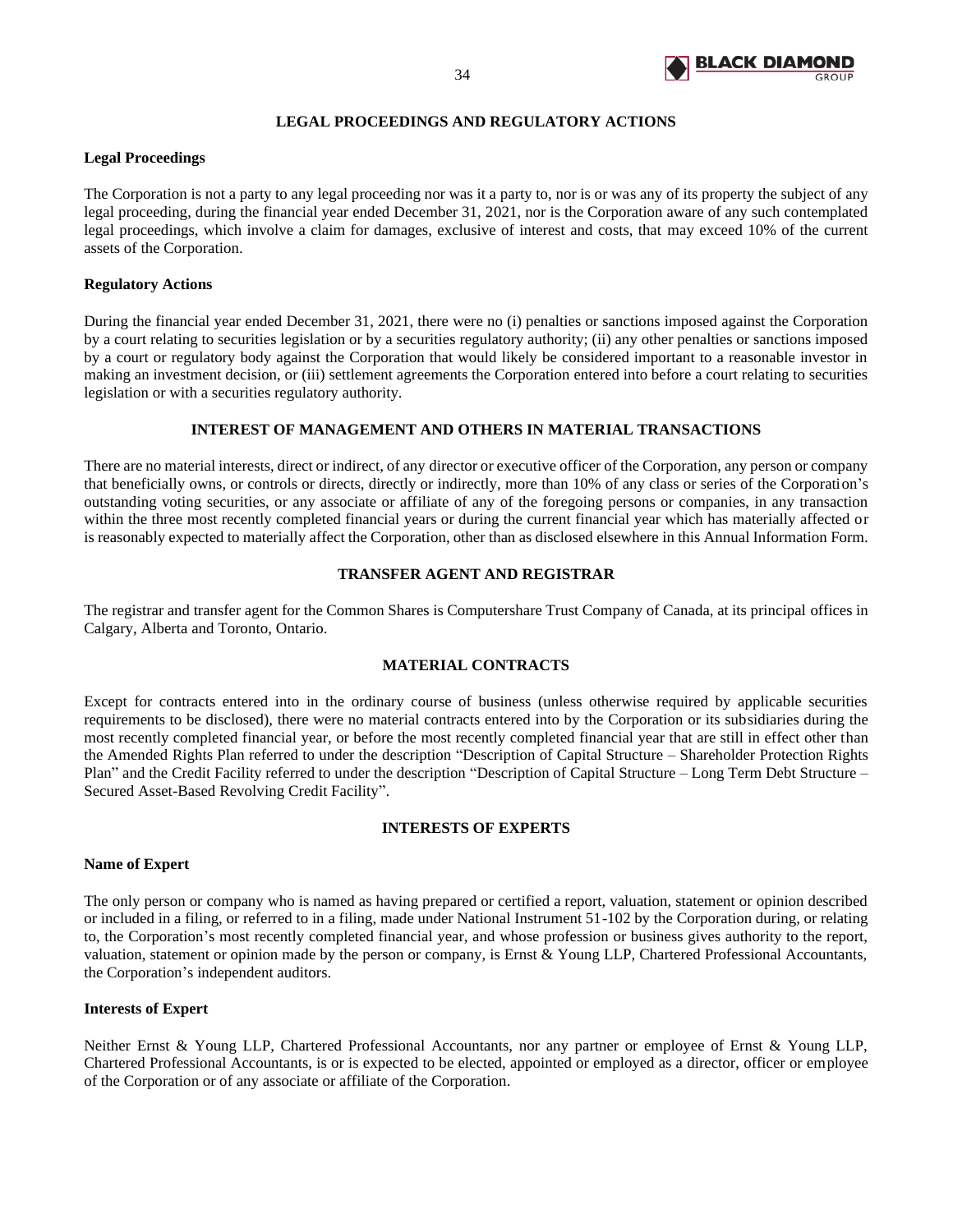

Ernst & Young LLP, Chartered Professional Accountants, is independent of the Corporation in accordance with the Chartered Professional Accountants of Alberta Rules of Professional Conduct.

# **AUDIT COMMITTEE INFORMATION**

## <span id="page-36-0"></span>**Audit Committee Mandate and Terms of Reference**

The Mandate and Terms of Reference of the Audit Committee of the Board of Directors is attached hereto as Schedule "A".

# **Composition of the Audit Committee**

The Audit Committee of the Corporation is comprised of Robert J. Herdman (Chair), Edward H. Kernaghan and Steven Stein as of December 31, 2021.

The following table sets out an assessment of each Audit Committee member's independence, financial literacy and relevant educational background and experience supporting such financial literacy.

| <b>Name and Municipality</b><br>of Residence  | Independent | <b>Financially</b><br>Literate | <b>Relevant Education and Experience</b>                                                                                                                                                                                                                                                                                                                                                                                                                                                                                                                                                                                                                                                                                                                                                                                                                                                                                                                                                                                                                                                                  |
|-----------------------------------------------|-------------|--------------------------------|-----------------------------------------------------------------------------------------------------------------------------------------------------------------------------------------------------------------------------------------------------------------------------------------------------------------------------------------------------------------------------------------------------------------------------------------------------------------------------------------------------------------------------------------------------------------------------------------------------------------------------------------------------------------------------------------------------------------------------------------------------------------------------------------------------------------------------------------------------------------------------------------------------------------------------------------------------------------------------------------------------------------------------------------------------------------------------------------------------------|
| Robert J. Herdman (Chair)<br>Calgary, Alberta | Yes         | Yes                            | Mr. Herdman's education and experience relevant to the<br>performance of his responsibilities as an Audit<br>Committee member are derived from his in excess of 20<br>years' experience as a senior audit partner with<br>PricewaterhouseCoopers LLP (a public accounting firm)<br>during which time Mr. Herdman had extensive dealings<br>with audit committees and boards of large public<br>companies, extensive exposure to the regulatory and<br>compliance environment in Canada and the United<br>States. Since retirement, Mr. Herdman has acted as chair<br>of the audit committee for numerous public companies.<br>Mr. Herdman holds the CPA, CA, FCA and FCPA<br>designations. Mr. Herdman received a Bachelor of<br>Education degree from the University of Calgary.                                                                                                                                                                                                                                                                                                                         |
| Edward H. Kernaghan<br>Toronto, Ontario       | Yes         | Yes                            | Mr. Kernaghan's experience relevant to the performance<br>of his responsibilities as an Audit Committee member are<br>derived from his experience as the Executive Vice<br>President of Kernaghan & Partners Ltd. Mr. Kernaghan<br>is also the President of Principia Research Inc. (a<br>research and investment holding company) and President<br>of Kernwood Limited (a family holding company). Mr.<br>Kernaghan has been a director of the following public<br>entities: Boralex Inc. since 2006, Waterloo Brewing Ltd.<br>since 2004, Exco Technologies Limited since 2009,<br>Obsidian Energy Ltd. since January 2018 and Velan Inc.<br>since 2021. Mr. Kernaghan previously served as a<br>director on the following public company boards: PFB<br>Corporation, Wellco Energy Services Inc., Collicutt<br>Energy Services Ltd. and Peak Energy Services Limited.<br>Mr. Kernaghan is a graduate of the University of Toronto<br>with a Master of Sciences. Mr. Kernaghan's financial<br>background and his role in other corporations has<br>provided him with a level of experience necessary to |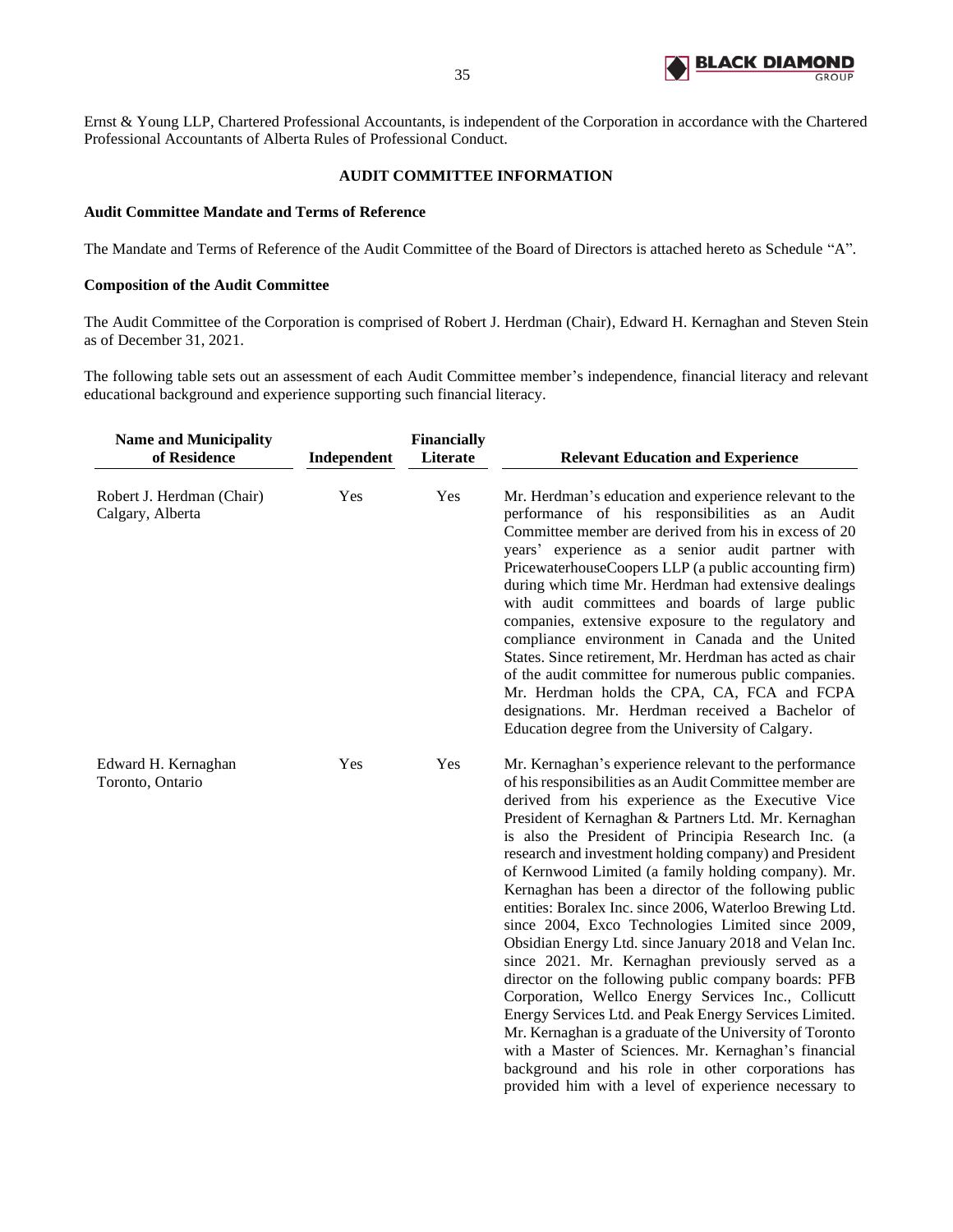

| <b>Name and Municipality</b><br>of Residence | Independent | <b>Financially</b><br><b>Literate</b> | <b>Relevant Education and Experience</b>                                                                                                                                                                                                                                                                                                                                                                                                                                                                                                                                                                                                                                                                                                                                                                                                                                                                                                                                                                                       |
|----------------------------------------------|-------------|---------------------------------------|--------------------------------------------------------------------------------------------------------------------------------------------------------------------------------------------------------------------------------------------------------------------------------------------------------------------------------------------------------------------------------------------------------------------------------------------------------------------------------------------------------------------------------------------------------------------------------------------------------------------------------------------------------------------------------------------------------------------------------------------------------------------------------------------------------------------------------------------------------------------------------------------------------------------------------------------------------------------------------------------------------------------------------|
|                                              |             |                                       | effectively read and understand the breadth and<br>complexity of accounting issues that can reasonably be<br>expected to be raised by the Corporation's financial<br>statements.                                                                                                                                                                                                                                                                                                                                                                                                                                                                                                                                                                                                                                                                                                                                                                                                                                               |
| Steven Stein<br>Calgary, Alberta             | Yes         | Yes                                   | Mr. Stein's experience relevant to the performance of his<br>responsibilities as an Audit Committee member are<br>derived from his many years of experience as an officer<br>and director of public and private companies. He was a<br>founding shareholder and an officer of the Corporation<br>and has been a director since October 2009. From 1990<br>to 2005, Mr. Stein was actively involved in the<br>operations and was a founder of one of the predecessor<br>companies of the Outland Group – one of Canada's<br>largest logistics and workforce camp businesses. Mr.<br>Stein holds a bachelor's degree from Queens University<br>and is a graduate of the Institute of Corporate Directors.<br>Mr. Stein's financial background and his role in other<br>corporations has provided him with a level of experience<br>necessary to effectively read and understand the breadth<br>and complexity of accounting issues that can reasonably<br>be expected to be raised by the Corporation's financial<br>statements. |

## **Pre-Approval of Policies and Procedures**

Under the Mandate and Terms of Reference of the Audit Committee, the Audit Committee is required to review and preapprove any non-audit services to be provided to the Corporation or its subsidiaries by the external auditors and consider the impact on the independence of such auditors. The Audit Committee may delegate to one or more independent members the authority to pre-approve non-audit services, provided that the member report to the Audit Committee at the next scheduled meeting such pre-approval and the member comply with such other procedures as may be established by the Audit Committee from time to time.

The Audit Committee has determined that in order to ensure the continued independence of the auditors, only limited non-audit related services will be provided to the Corporation by Ernst & Young LLP, Chartered Professional Accountants, and in such case, only with the prior approval of the Audit Committee.

## **Audit Service Fees**

The Audit Committee has reviewed the nature and amount of non-audit services provided by Ernst & Young LLP, Chartered Professional Accountants, to the Corporation to ensure auditor independence. The following table provides information about the fees billed to Black Diamond and its subsidiaries for professional services rendered by Ernst & Young LLP, Chartered Professional Accountants, Black Diamond's external auditor, in each of the last two fiscal years**.**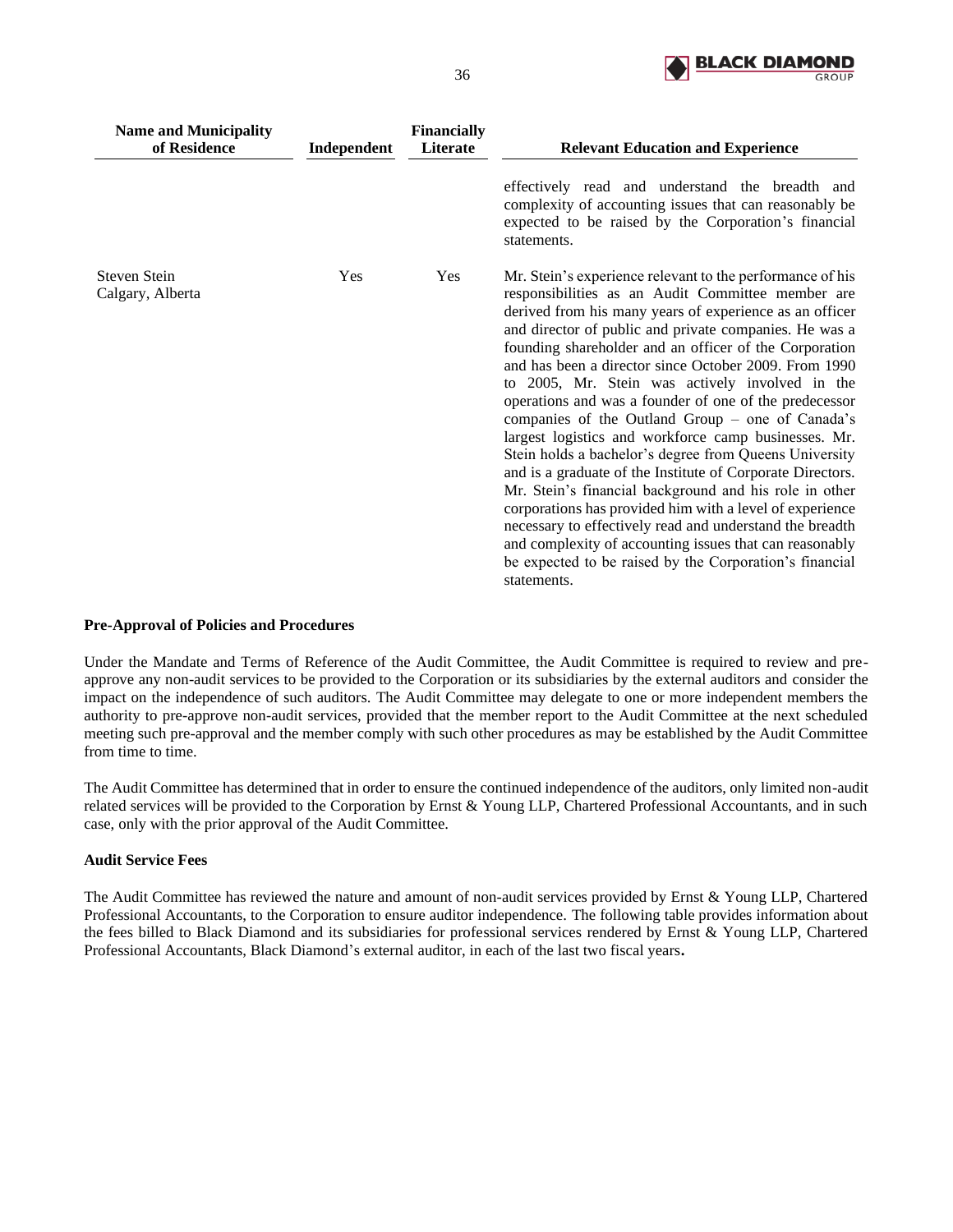

|                                   | <b>Aggregate Fees Billed</b> |                                     |  |  |  |
|-----------------------------------|------------------------------|-------------------------------------|--|--|--|
| <b>Nature of Services</b>         | Year Ended December 31, 2021 | <b>Year Ended December 31, 2020</b> |  |  |  |
| Audit Fees $(1)$                  | \$370,400                    | \$355,400                           |  |  |  |
| Audit-Related Fees <sup>(2)</sup> | \$41,000                     | \$26,000                            |  |  |  |
| Tax Fees $(3)$                    | \$75,592                     | \$70,310                            |  |  |  |
| All Other Fees $(4)$              | \$3,250                      | \$1,775                             |  |  |  |
| Total                             | \$490.242                    | \$453,485                           |  |  |  |

Notes:

- (1) "Audit Fees" include fees necessary to perform the annual audit and quarterly reviews of the Corporation's consolidated financial statements. Audit Fees include fees for review of tax provisions and for accounting consultations on matters reflected in the financial statements. Audit Fees also include audit or other attest services required by legislation or regulation, such as comfort letters, consents, reviews of securities filings and statutory audits.
- (2) "Audit-Related Fees" include services that are traditionally performed by the auditor. These audit-related services include employee benefit audits, due diligence assistance, accounting consultations on proposed transactions, internal control reviews and audit or attest services not required by legislation or regulation.
- (3) "Tax Fees" include fees for all tax services other than those included in "Audit Fees" and "Audit-Related Fees". This category includes fees for tax compliance, tax planning and tax advice. Tax planning and tax advice includes assistance with tax audits and appeals, tax advice related to mergers and acquisitions, and requests for rulings or technical advice from tax authorities.

<span id="page-38-0"></span>(4) "All Other Fees" include all other non-audit services.

# **ADDITIONAL INFORMATION**

Additional information relating to Black Diamond may be found on SEDAR at www.sedar.com.

Additional information, including directors' and officers' remuneration and indebtedness, principal holders of Black Diamond's securities and securities authorized for issuance under equity compensation plans will be contained in Black Diamond's information circular – proxy statement relating to the Corporation's annual meeting of Shareholders to be held on May 3, 2022.

Additional information is also provided in Black Diamond's consolidated financial statements and management's discussion and analysis for the year ended December 31, 2021, which documents may be found on the Corporation's SEDAR profile located at www.sedar.com.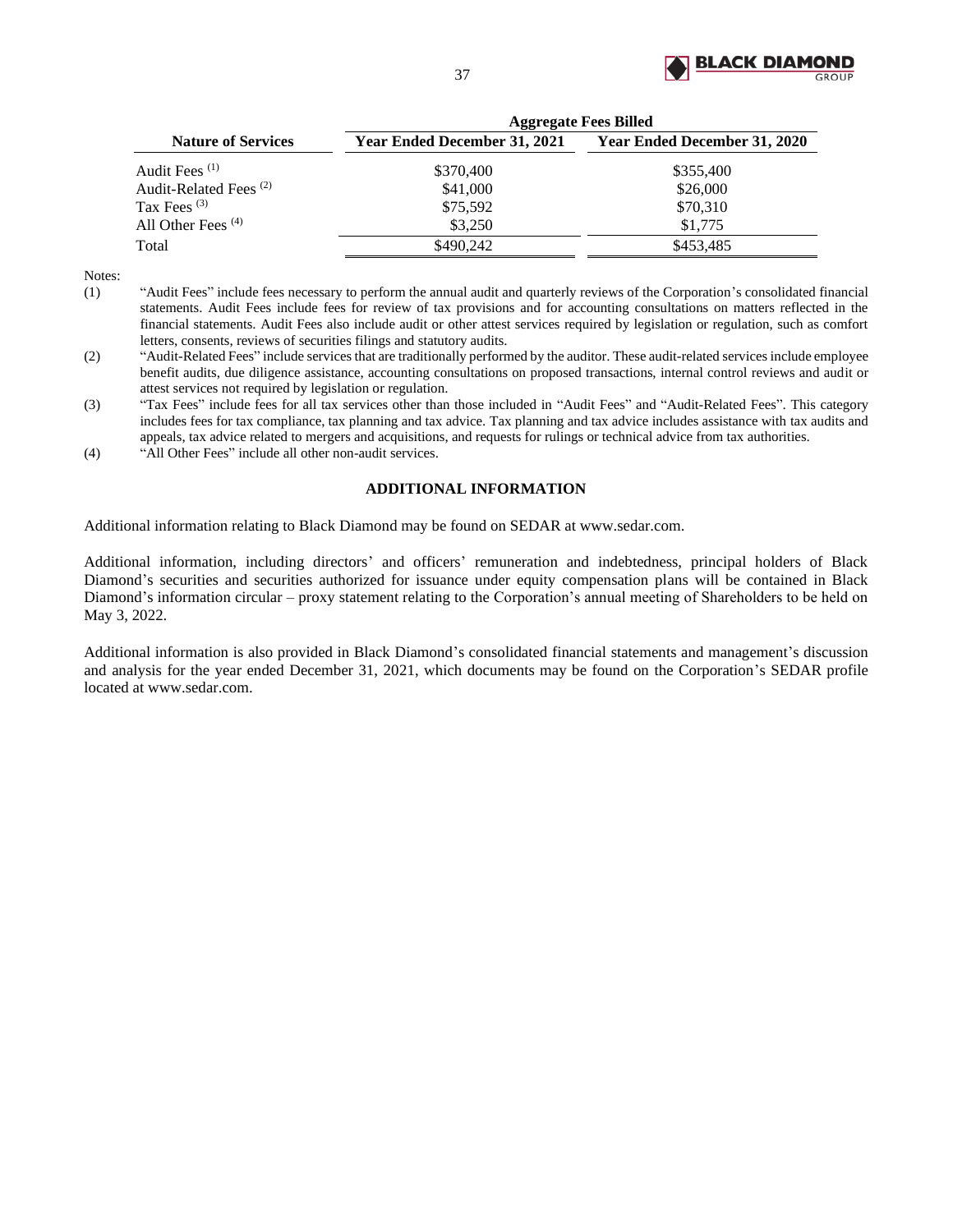## **SCHEDULE "A"**

## **AUDIT COMMITTEE**

#### **MANDATE AND TERMS OF REFERENCE**

# **Role and Objective**

The Audit Committee (the "**Committee**") is a committee of the board of directors (the "**Board**") of Black Diamond Group Limited ("**Black Diamond**" or the "**Corporation**") to which the Board has delegated its responsibility for the oversight of the following:

- 1. nature and scope of the annual audit;
- 2. the oversight of management's reporting on internal accounting standards and practices;
- 3. the review of financial information, accounting systems and procedures; and
- 4. financial reporting and financial statements,

and has charged the Committee with the responsibility of recommending, for approval of the Board, the audited financial statements, interim financial statements and other mandatory disclosure releases containing financial information.

The primary objectives of the Committee are as follows:

- 1. to assist directors of Black Diamond in meeting their responsibilities (especially for accountability) in respect of the preparation and disclosure of the financial statements of Black Diamond and related matters;
- 2. to facilitate communication between directors and the external auditors;
- 3. to consider the external auditor's independence;
- 4. to consider the credibility and objectivity of financial reports; and
- 5. to preserve the role of the outside directors by facilitating in depth discussions between directors on the Committee, management and the external auditors.

# Membership of Committee

- 1. The Committee will be comprised of at least three (3) directors of Black Diamond or such greater number as the Board may determine from time to time and all members of the Committee shall be "independent" (as such term is used in National Instrument 52-110 – Audit Committees ("**NI 52-110**")) unless the Board determines that the exemption contained in NI 52-110 is available and determines to rely thereon.
- 2. The Board may from time to time designate one of the members of the Committee to be the Chair of the Committee.
- 3. All of the members of the Committee must be "financially literate" (as defined in NI 52-110) unless the Board determines that an exemption under NI 52-110 from such requirement in respect of any particular member is available and determines to rely thereon in accordance with the provisions of NI 52-110.

#### Mandate and Responsibilities of Committee

It is the responsibility of the Committee to: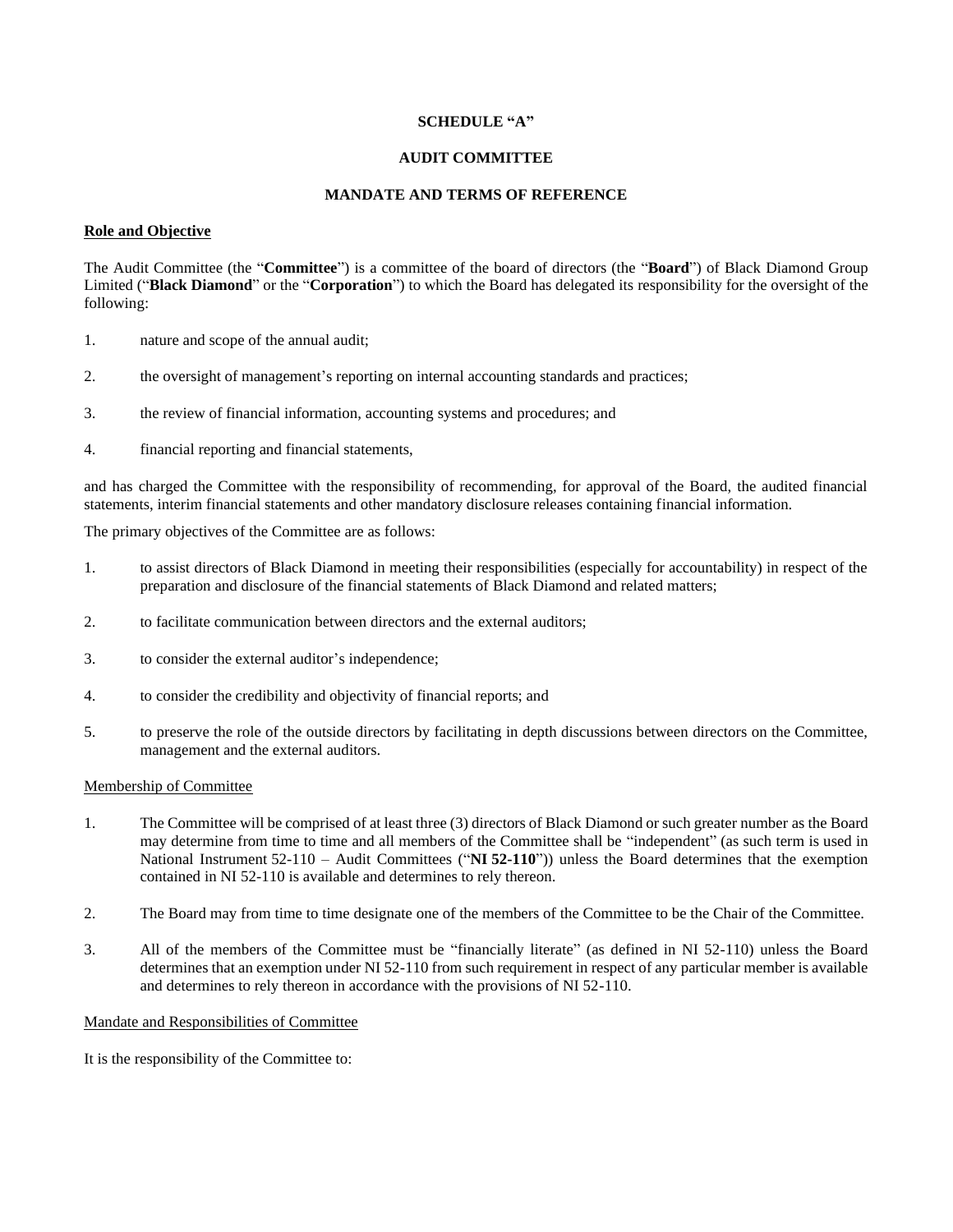- 1. Oversee the work of the external auditors, including the resolution of any disagreements between management and the external auditors regarding financial reporting.
- 2. Satisfy itself on behalf of the Board with respect to Black Diamond's internal control systems.
- 3. Review the annual and interim financial statements of Black Diamond and related management's discussion and analysis ("**MD&A**") prior to their submission to the Board for approval. The process should include but not be limited to:
	- reviewing changes in accounting principles and policies, or in their application, which may have a material impact on the current or future years' financial statements;
	- reviewing significant accruals, reserves or other estimates such as the goodwill impairment evaluation;
	- reviewing accounting treatment of unusual or non-recurring transactions;
	- ascertaining compliance with covenants under loan agreements;
	- reviewing disclosure requirements for commitments and contingencies;
	- reviewing adjustments raised by the external auditors, whether or not included in the financial statements;
	- reviewing unresolved differences between management and the external auditors;
	- monitoring the effectiveness of the financial reporting environment; and
	- obtaining explanations of significant variances with comparative reporting periods.
- 4. Review the financial statements, prospectuses and other offering documents, MD&A, annual information forms ("**AIF**") and all public disclosure containing audited or unaudited financial information (including, without limitation, annual and interim press releases and any other press releases disclosing earnings or financial results) before release and prior to Board approval. The Committee must be satisfied that adequate procedures are in place for the review of Black Diamond's disclosure of all other financial information and will periodically assess the accuracy of those procedures.
- 5. Review and approve the disclosure of audit committee information required to be included in the AIF of the Corporation prior to its filing with regulatory authorities.
- 6. With respect to the appointment of the external auditors by the Board:
	- recommend to the Board the external auditors to be nominated;
	- recommend to the Board the terms of engagement of the external auditor, including the compensation of the auditors and a confirmation that the external auditors will report directly to the Committee;
	- on an annual basis, assess the reasonableness of the audit fee;
	- on an annual basis, conduct an assessment of the external auditor's performance;
	- on an annual basis, review and discuss with the external auditors all significant relationships such auditors have with the Corporation to determine the auditors' independence;
	- when there is to be a change in auditors, review the issues related to the change and the information to be included in the required notice to securities regulators of such change; and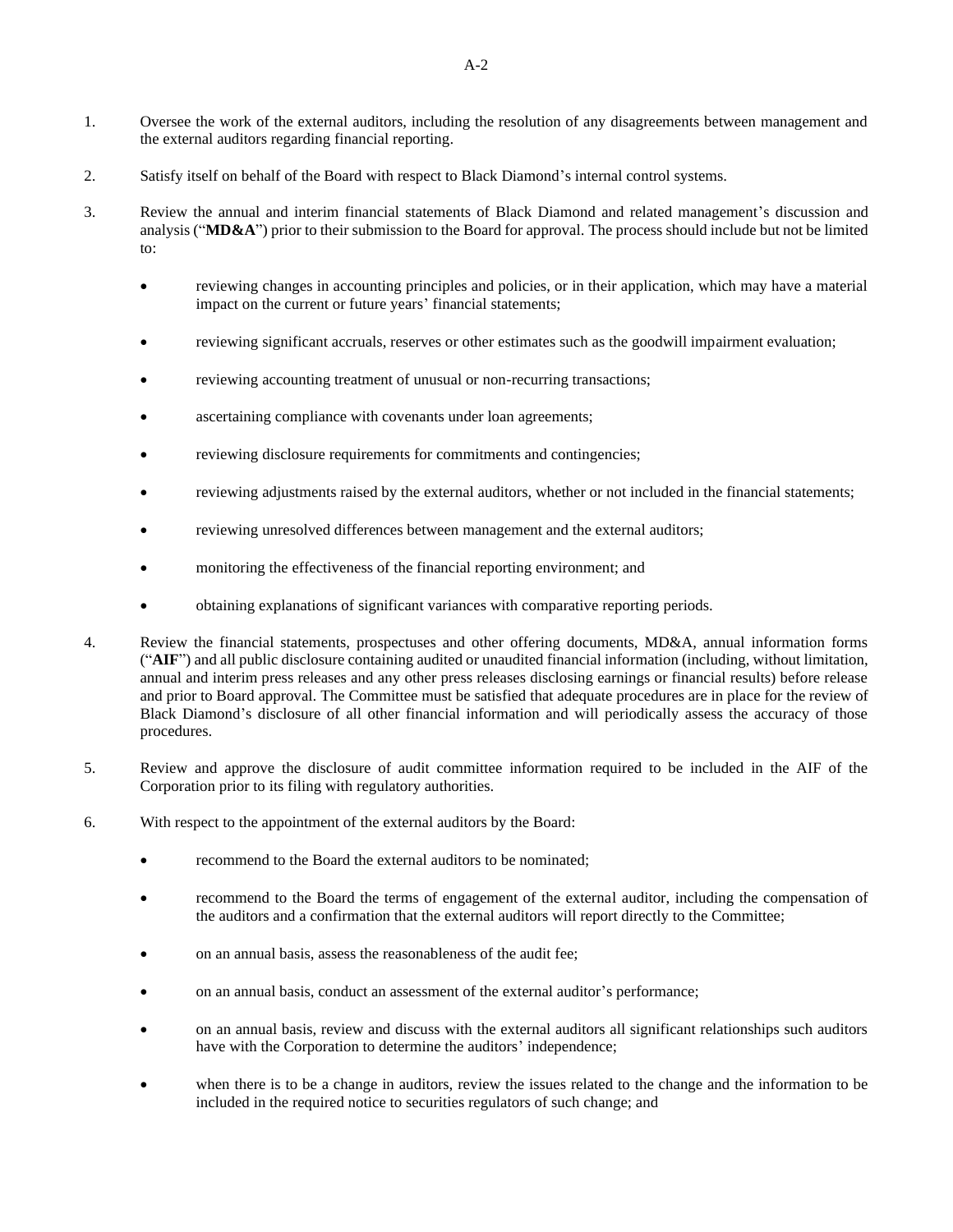- review and pre-approve any non-audit services to be provided to Black Diamond or its subsidiaries by the external auditors and consider the impact on the independence of such auditors. The Committee may delegate to one or more independent members the authority to pre-approve non-audit services, provided that the member(s) report to the Committee at the next scheduled meeting such pre-approval and the member(s) comply with such other procedures as may be established by the Committee from time to time.
- 7. Review with the external auditors (and internal auditor if one is appointed by Black Diamond) their assessment of the internal controls of Black Diamond, their written reports containing recommendations for improvement, and management's response and follow-up to any identified weaknesses. The Committee will also review annually with the external auditors their plan for their audit and consider the impact of business risks of the Corporation on the audit plan. The Committee will monitor the execution of the audit plan, with emphasis on the more complex and risky areas of the audit. Upon completion of the audit, the Committee will review annually with the external auditors their report upon the consolidated financial statements of Black Diamond and its subsidiaries and the Committee will evaluate the audit findings contained in the audit report.
- 8. Review with the external auditors on an annual basis the Canadian Public Accountability Board's ("**CPAB**") public inspection results report and, in a year when the Corporation's file is inspected by CPAB, the Committee will also review with the external auditors the inspection findings contained in such report.
- 9. Review risk management policies and procedures of Black Diamond (i.e. hedging, cyber and information security, litigation and insurance) and consider the impact of business risks on the audit plan.
- 10. Establish a procedure for:
	- the receipt, retention and treatment of complaints received by Black Diamond regarding accounting, internal accounting controls or auditing matters; and
	- the confidential, anonymous submission by employees of Black Diamond of concerns regarding questionable accounting or auditing matters.
- 11. Review and approve Black Diamond's hiring policies regarding partners and employees and former partners and employees of the present and former external auditors of Black Diamond.
- 12. Complete a comprehensive review of the external audit firm on a periodic basis, once every five years at minimum, which comprehensive review will generally include an evaluation of the following:
	- trends in the audit firm's performance, industry expertise and professional skepticism;
	- the quality control environment of the audit firm, including safeguards against independent threats;
	- the quality of thought, leadership and transparency of communications on any controversial matters;
	- the results of annual assessments, how the firm has responded to those assessments and how the firm handled any partner rotations during the period; and
	- the quality of the engagement team.

The Committee has authority to communicate directly with the internal auditors (if any) and the external auditors of the Corporation. The external auditors shall be required to report directly to the Committee. The Committee will also have the authority to investigate any financial activity of Black Diamond. All employees of Black Diamond are to cooperate as requested by the Committee.

The Committee may also retain persons having special expertise and/or obtain independent professional advice to assist in filling their responsibilities at such compensation as established by the Committee and at the expense of Black Diamond without any further approval of the Board.